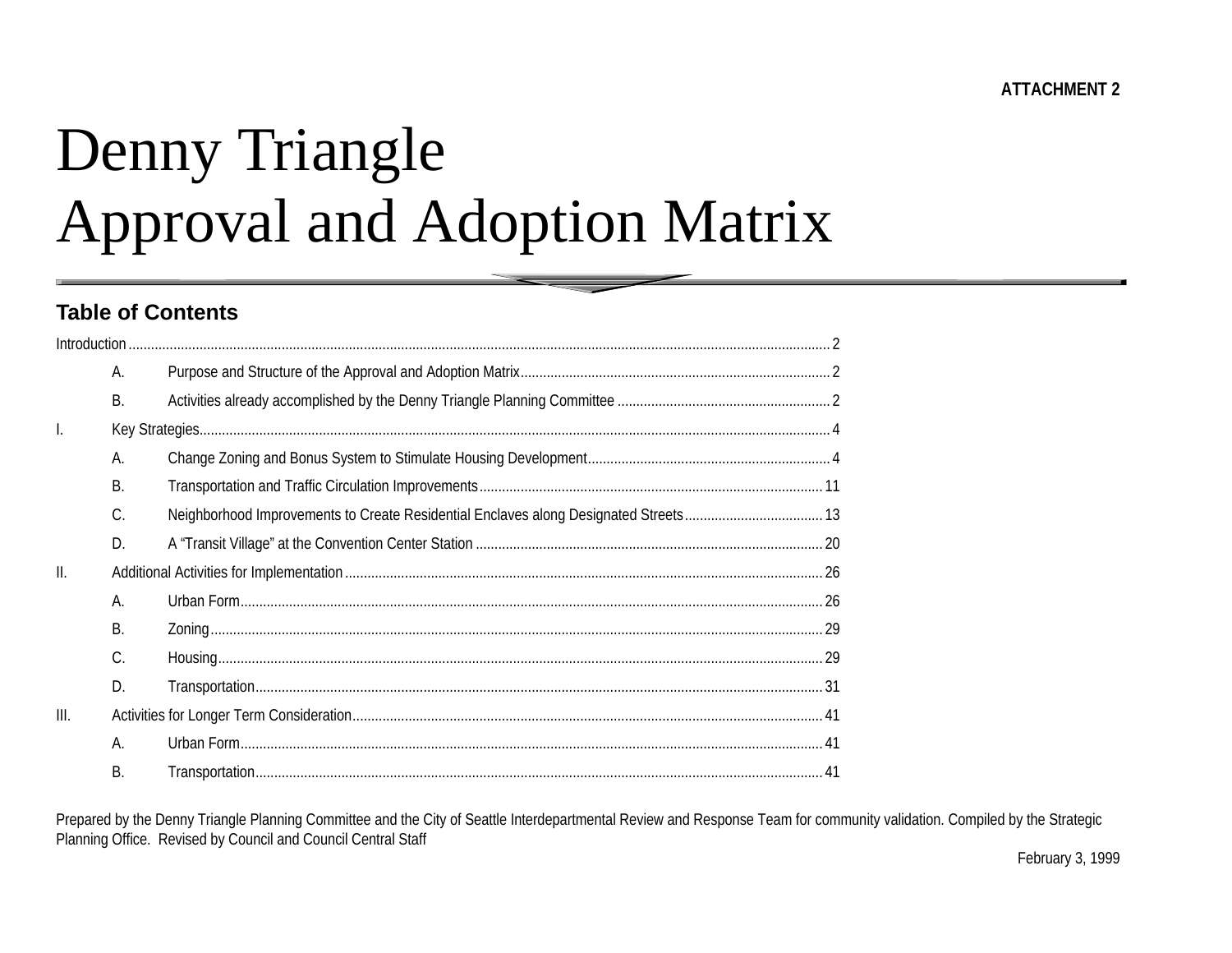### **Introduction**

# **PURPOSE AND STRUCTURE OF THE APPROVAL AND ADOPTION MATRIX**

Through the City of Seattle's Neighborhood Planning Program, 37 neighborhoods all over Seattle are preparing neighborhood plans. These plans enable people in neighborhoods to articulate a collective vision for growth and change over the next 20 years and identify activities to help them achieve that vision. The plans are also intended to flesh out the City's Comprehensive Plan. Because each plan is unique, this Approval and Adoption Matrix has been designed as a standard format for the City to establish its work program in response to the recommended activities proposed in the specific neighborhood plan.

The matrix is divided into three sections:

I. *Key Strategies*: usually complex projects or related activities that the neighborhood considers critical to the successful implementation of the neighborhood plan.

- II. *Additional Activities for Implementation:* clearly defined activities that are not directly associated with a Key Strategy, ranging from high to low in priority.
- III. *Activities for Longer Term Consideration:* activities that, for a variety of reasons, are not yet ready for a formal City response or are intended to be implemented several years in the future.

The neighborhood planning group or its consultant generally fill in the Activity, Priority, Time Frame, Cost Estimates and Implementor columns. The Executive Response and Executive Recommended Action columns are filled in by City departments. Staff from almost every City department have participated in these planning efforts and in the preparation of this Matrix. The Council Action Taken column is filled in by the City Council. Ultimately, the City Council will approve the Matrix by resolution and recognize the neighborhood plan by resolution.

## **ACTIVITIES ALREADY ACCOMPLISHED BY THE DENNY TRIANGLE PLANNING COMMITTEE**

An all out effort was made to clean up this neighborhood by removing the appearance of crime and making the neighborhood beautiful. In 1994 - 1995 car prowls were common and the planning committee decided to clean up the neighborhood to deter crime. Two committees worked to achieve this: Crime Prevention Committee and Streetscape Committee.

#### *Crime Prevention*

The committee worked with the police in making the neighborhood safer. Shrubbery and lighting were addressed in areas of crime. An alley was paved and alcoves have been gated to prevent loitering. Concerns were given to the police about prostitution and drug dealing in the neighborhood.

#### *Graffiti*

The neighborhood participated in a paint-out in February of 1995 and have actively worked with the Graffiti Hotline staff in reporting graffiti on public and private property. Youth from the Orion Center do paint-outs now.

#### *Clean Streets*

With a concern about the amount of litter in the streets, the Transportation Department was contacted and the Denny Triangle was put on a schedule for street sweeping.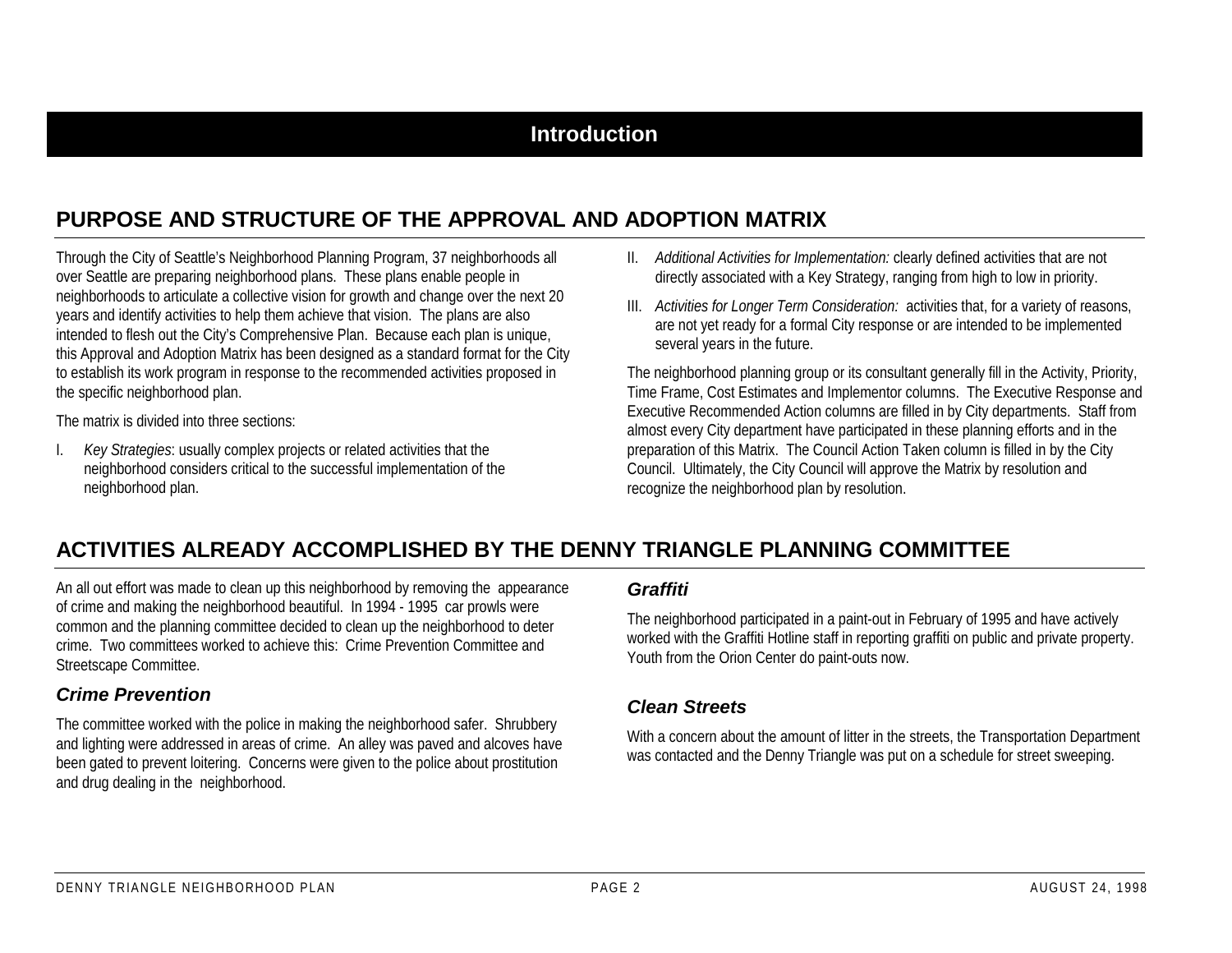#### *Neighborhood Clean Ups*

The neighborhood has participated in Spring Clean projects, and the Washington Talking Book & Braille Library staff did a clean up at the Diamond Parking Lot across from the library. This had become a dumping ground for homeless people. It was a health issue because of the increased number of rats in the area. The HealthDepartment was contacted as well as Diamond Parking.

#### *Litter Bins*

In 1997 the Planning Committee got six litter bins from the city that are serviced by businesses where they were placed.

#### *Sidewalk Repair*

In 1997 the Planning Committee applied for the Neighborhood Street Fund and got sidewalks repaired in five locations.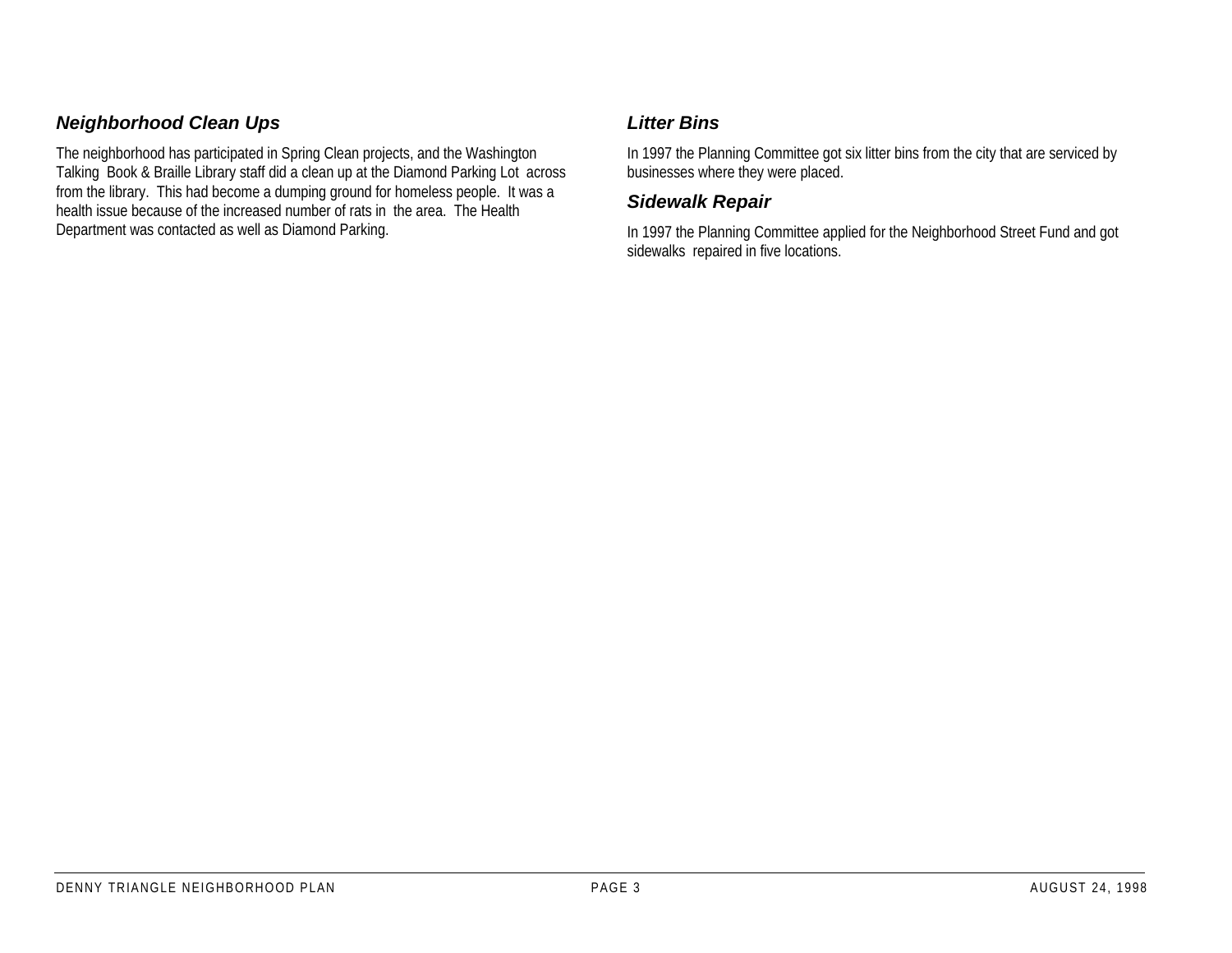# **I. Key Strategies**

Each Key Strategy consists of activities for a single complex project or theme that the neighborhood considers critical to achieving its vision for the future. While the Key Strategies are high priorities for the neighborhood, they are also part of a twenty-year plan, so the specific activities within each Key Strategy may be implemented over the span of many years.

The Executive recognizes the importance of the Key Strategies to the neighborhood that developed them. Given the number of Key Strategies that will be proposed from the 37 planning areas, priorities will have to be set and projects phased over time. The Executive will coordinate efforts to sort through the Key Strategies. During this sorting process, departments will complete the next level of feasibility analysis. This may include developing rough cost estimates for the activities within each Key Strategy; identifying potential funding sources and mechanisms; establishing priorities for the Key Strategies within each plan, as well as priorities among plans; and

developing phased implementation and funding strategies. The City will involve neighborhoods in a public process so that neighborhoods can help to establish citywide priorities. The results of these efforts will determine which strategies and activities are to be given priority for City response in 1998-2000 versus later implementation.

The department most involved with the activities for a Key Strategy is designated as the lead. Otherwise, DON is designated as the lead. Other participating departments are also identified.

The Executive Response lists activities already underway, and other tasks that the Executive has committed to commence during the remainder of this year or the next biennium.

# *A. CHANGE ZONING AND BONUS SYSTEM TO STIMULATE HOUSING DEVELOPMENT*

#### **Description**

Institute Amendments to the underlying zoning, and Adjustments to the Downtown Bonus system to stimulate housing development in the Denny Triangle area, both in identified residential enclaves, and in mixed use projects throughout the neighborhood.

## **Integrated Executive Response**

The Executive strongly supports the goals of this Key Objective. Increasing housing in the Denny Triangle is supported by the Comprehensive Plan and the Mayor's Housing Action Agenda. However, the proposals contained in this Key Strategy raise some concerns and could lead to impacts on other neighborhoods within and next to Downtown Seattle. Some of the proposed changes will require modifications to the Land Use Code which will affect other neighborhoods in Downtown Seattle. Other changes could lead to a marked increase in the height of buildings that border surrounding neighborhoods. City departments will be analyzing these recommendations alongside recommendations from the Downtown Urban Center Planning Group and the Commercial Core Planning Group in 1999-2000.

#### **Lead Department: SPO**

**Participating Departments: DCLU, OH, SEATRAN, DPR**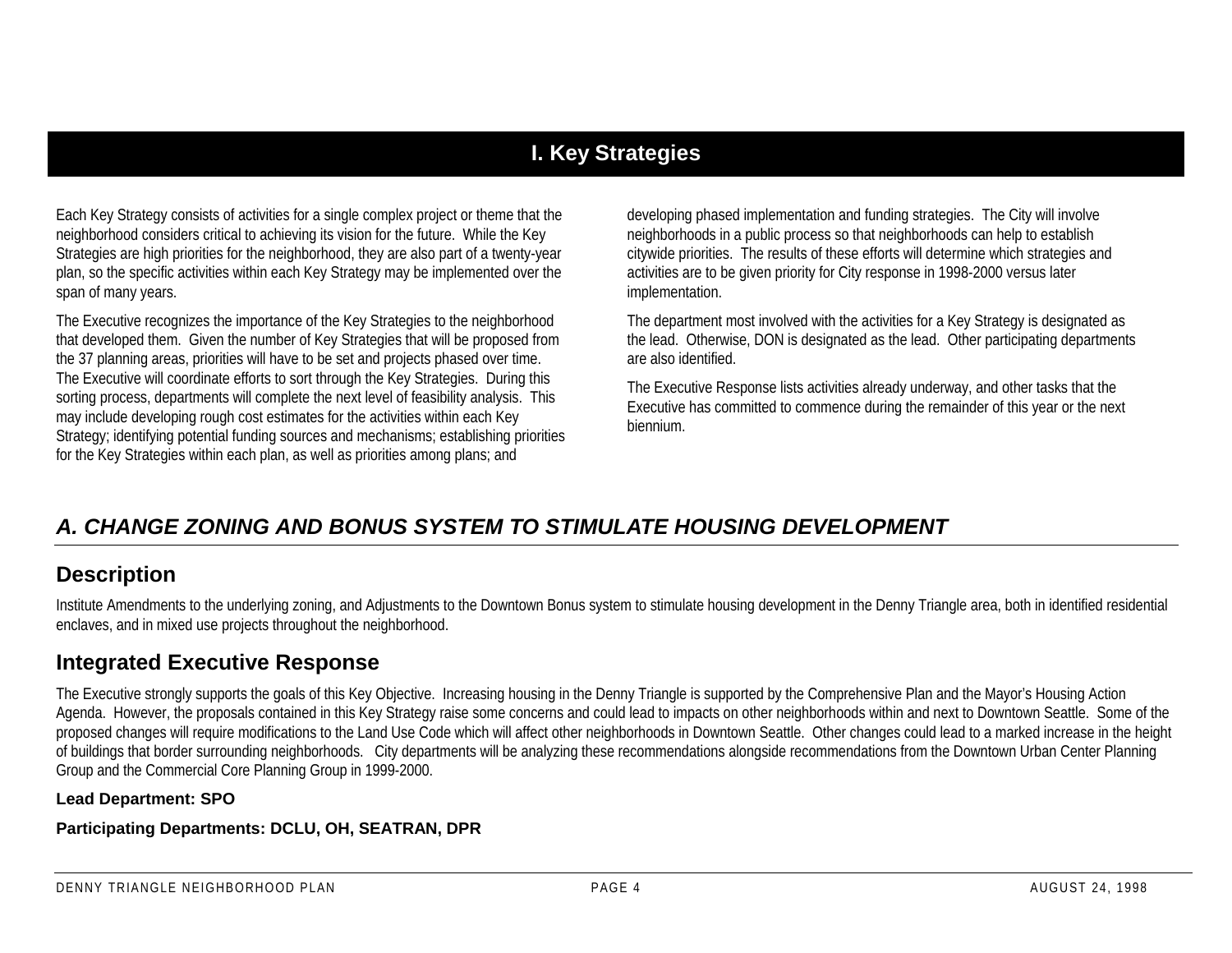#### *Activities Already Underway*

1. City departments have been meeting regularly with Downtown Neighborhoods and the Downtown Urban Center Planning Group to develop proposals.

#### *Tasks to be Undertaken in 1998-2000*

- 1. DCLU, SPO and OH will prepare an analysis of the recommendations contained in this Key Strategy as part of their 1999-2000 work programs. The Executive will present Council with an analysis of recommendations related to upper level building setbacks (matrix items A5 and A7) and street level retail and ceiling height requirements (matrix items, C12 and C13) by the end of 1999.
- 2. SEATRAN will work with the Denny Triangle Neighborhood to identify improvements that could be made to the Street Vacation Process within the existing program budget and following the guidelines established by the City Council in the adopted Street Vacation Policies and respecting the discretion of the City Council..

**Council Action Taken: Approve the Exec.'s Rec. Action with the following language added to the Tasks to be Undertaken in 1999-2000:**

 **1) The analysis for Denny Triangle Key Strategies A, and C will specifically address the provision of adequate open space and identify measures to meet the Open Space Goals stated in the Comprehensive Plan.**

**2) The Executive will present Council with an analysis of recommendations related to upper level building setbacks and open space (matrix items A5 and A7) by the end of 1999.**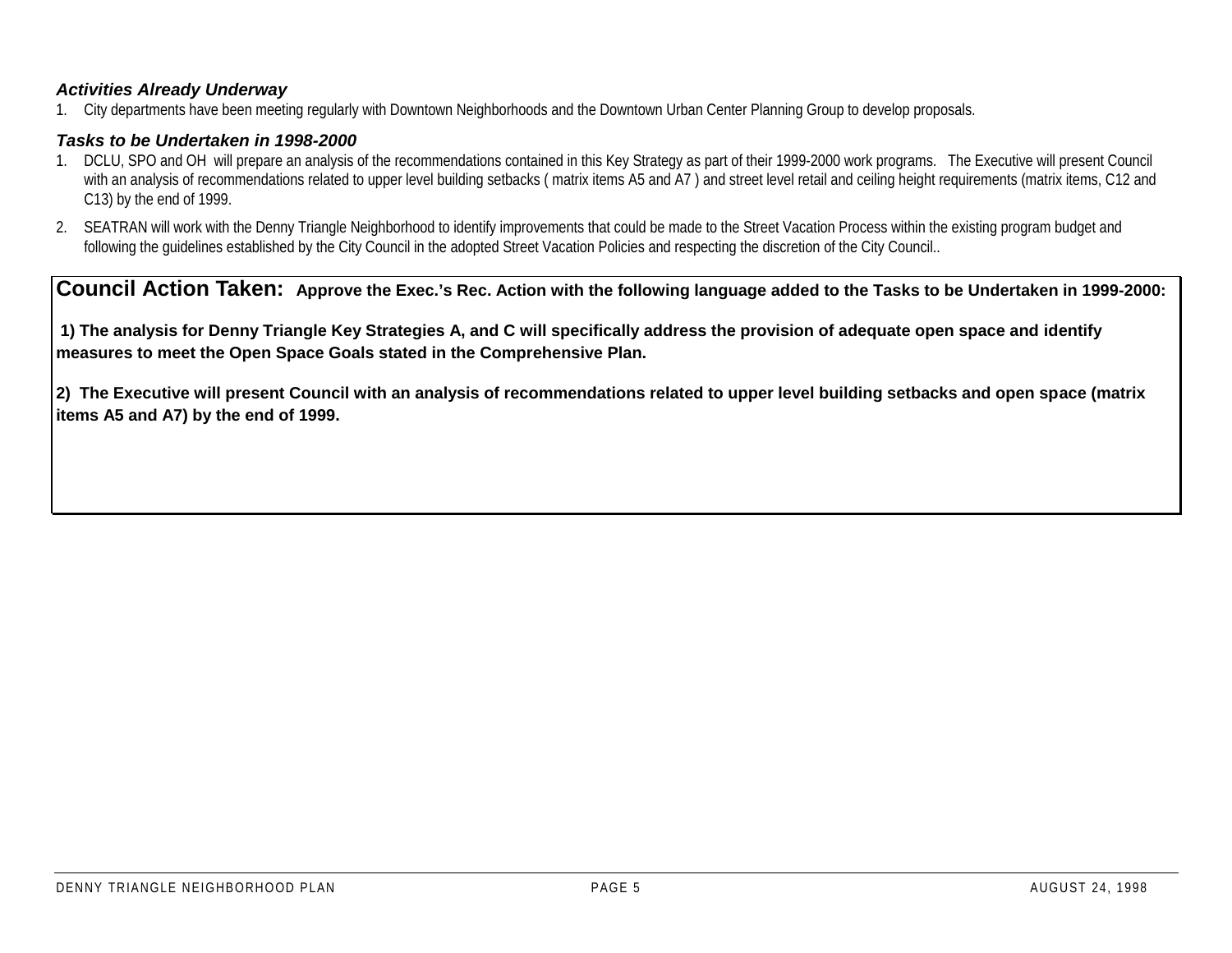|                | A. Change Zoning & Bonus to Stimulate Housing                                                                                                                                                                      |                 |                   |                      |                                                                                 |                                                                                                                                                                                                                                                                                                                                                                                                                                                                                                                                                                                                                                                                                     |  |  |  |  |  |
|----------------|--------------------------------------------------------------------------------------------------------------------------------------------------------------------------------------------------------------------|-----------------|-------------------|----------------------|---------------------------------------------------------------------------------|-------------------------------------------------------------------------------------------------------------------------------------------------------------------------------------------------------------------------------------------------------------------------------------------------------------------------------------------------------------------------------------------------------------------------------------------------------------------------------------------------------------------------------------------------------------------------------------------------------------------------------------------------------------------------------------|--|--|--|--|--|
| #              | <b>Activity</b>                                                                                                                                                                                                    | <b>Priority</b> | <b>Time Frame</b> | <b>Cost Estimate</b> | Implementor                                                                     | <b>Executive Comments</b>                                                                                                                                                                                                                                                                                                                                                                                                                                                                                                                                                                                                                                                           |  |  |  |  |  |
|                | <b>Zoning</b>                                                                                                                                                                                                      |                 |                   |                      |                                                                                 |                                                                                                                                                                                                                                                                                                                                                                                                                                                                                                                                                                                                                                                                                     |  |  |  |  |  |
| A <sub>1</sub> | Change the floor area ratios, height<br>limits, bonus provisions and TDR's in<br>DOC-2 to encourage development of<br>housing and jobs.                                                                            | $\mathbf{1}$    |                   | $\boldsymbol{0}$     | SPO, DCLU                                                                       | Further analysis of this proposal is needed. DCLU, OH<br>and SPO, as part of their 1999-2000 work programs, will<br>consider this proposal alongside zoning recommendations<br>from the Downtown Urban Center Planning Group and the<br>Commercial Core Planning Committee. The analysis for<br>Denny Triangle Key Strategies A and C will specifically<br>address the provision of adequate open space and identify<br>measures to meet the Open Space Goals stated in the the<br>Comprehensive Plan. The community should be aware<br>that the recommendations to come out of this analysis may<br>not be the same as those that the community has come up<br>with independently. |  |  |  |  |  |
| A2             | Change the FAR, height limits,<br>bonus provisions and TDR's in the<br>DMC zone designations, and<br>increase existing height limits by 100<br>feet in all zones throughout the<br>Denny Triangle.                 | $\mathbf{1}$    |                   | $\mathbf 0$          | SPO, DCLU                                                                       | Further analysis of this proposal is needed. DCLU, OH<br>and SPO, as part of their 1999-2000 work programs, will<br>consider this proposal alongside zoning recommendations<br>from the Downtown Urban Center Planning Group and the<br>Commercial Core Planning Committee. The analysis for<br>Denny Triangle Key Strategies A and C will specifically<br>address the provision of adequate open space and identify<br>measures to meet the Open Space Goals stated in the the<br>Comprehensive Plan. The community should be aware<br>that the recommendations to come out of this analysis may<br>not be the same as those that the community has come up<br>with independently. |  |  |  |  |  |
|                | <b>Bonus System</b>                                                                                                                                                                                                |                 |                   |                      |                                                                                 |                                                                                                                                                                                                                                                                                                                                                                                                                                                                                                                                                                                                                                                                                     |  |  |  |  |  |
| A3             | Add 9th Avenue between Pike Street<br>and Denny Way and Lenora Street<br>between Westlake Avenue and<br>Denny Way, to the Green Street<br>designation as a public benefit<br>feature eligible for additional floor | $\overline{2}$  | 3 years.          | <b>TBD</b>           | SEATRAN, DCLU,<br>SPO, Private<br>Developers, Denny<br>Triangle<br>Neighborhood | The Executive does not support allowing projects along<br>streets that are not designated Green Streets to be eligible<br>for additional floor area ratio in exchange for on-site green<br>street improvements. In order to make sure that projects<br>along these streets are eligible for Green Street                                                                                                                                                                                                                                                                                                                                                                            |  |  |  |  |  |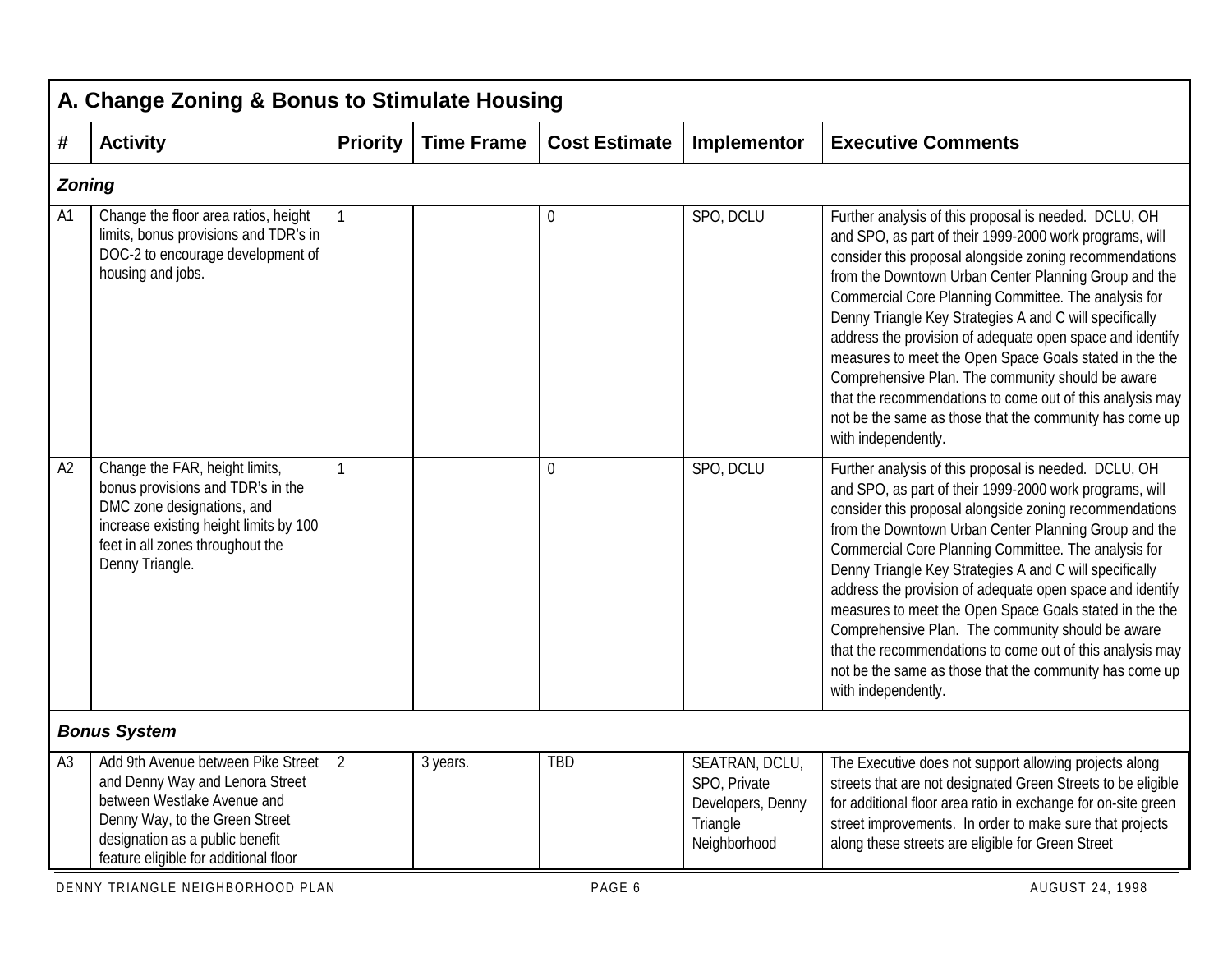|    | A. Change Zoning & Bonus to Stimulate Housing                                                                         |                 |                   |                      |                 |                                                                                                                                                                                                                                                                                                                                                                                                                                                                    |  |  |  |  |  |
|----|-----------------------------------------------------------------------------------------------------------------------|-----------------|-------------------|----------------------|-----------------|--------------------------------------------------------------------------------------------------------------------------------------------------------------------------------------------------------------------------------------------------------------------------------------------------------------------------------------------------------------------------------------------------------------------------------------------------------------------|--|--|--|--|--|
| #  | <b>Activity</b>                                                                                                       | <b>Priority</b> | <b>Time Frame</b> | <b>Cost Estimate</b> | Implementor     | <b>Executive Comments</b>                                                                                                                                                                                                                                                                                                                                                                                                                                          |  |  |  |  |  |
|    | area to projects abutting these<br>streets.                                                                           |                 |                   |                      |                 | improvements, the Executive proposes to pursue Green<br>Street designation for these streets. The analysis for<br>Denny Triangle Key Strategies A and C will specifically<br>address the provision of adequate open space and identify<br>measures to meet the Open Space Goals stated in the the<br>Comprehensive Plan.                                                                                                                                           |  |  |  |  |  |
|    |                                                                                                                       |                 |                   |                      |                 | Green Streets: This issue has been placed on the Policy<br>Docket. The Executive will review its policies on Green<br>Streets and Key Pedestrian Streets in 1999. Once this<br>policy analysis is completed, this recommendation will be<br>reviewed again.                                                                                                                                                                                                        |  |  |  |  |  |
|    |                                                                                                                       |                 |                   |                      |                 | For the 9th Avenue response: See C5, page 14                                                                                                                                                                                                                                                                                                                                                                                                                       |  |  |  |  |  |
|    |                                                                                                                       |                 |                   |                      |                 | For Lenora: The Executive will include a proposed land<br>use code amendment to designate Lenora Street a Green<br>Street from Denny Way to Westlake Avenue as part of the<br>Downtown Urban Center Plan approval and adoption<br>process. The analysis for Denny Triangle Key Strategies A<br>and C will specifically address the provision of adequate<br>open space and identify measures to meet the Open<br>Space Goals stated in the the Comprehensive Plan. |  |  |  |  |  |
|    |                                                                                                                       |                 |                   |                      |                 | Green Streets: This issue has been placed on the Policy<br>Docket. The Executive will review its policies on Green<br>Streets and Key Pedestrian Streets in 1999. Once this<br>policy analysis is completed, this recommendation will be<br>reviewed again.                                                                                                                                                                                                        |  |  |  |  |  |
| A4 | Revise the current bonus provisions<br>and public benefits menu to favor<br>housing earlier in the bonus<br>schedule: | $\mathbf{1}$    | $0-1$ yr.         | 0                    | SPO, DCLU, DHHS | Further analysis of this proposal is needed. DCLU, OH<br>and SPO, as part of their 1999-2000 work programs, will<br>consider this proposal alongside zoning recommendations<br>from the Downtown Urban Center Planning Group and the                                                                                                                                                                                                                               |  |  |  |  |  |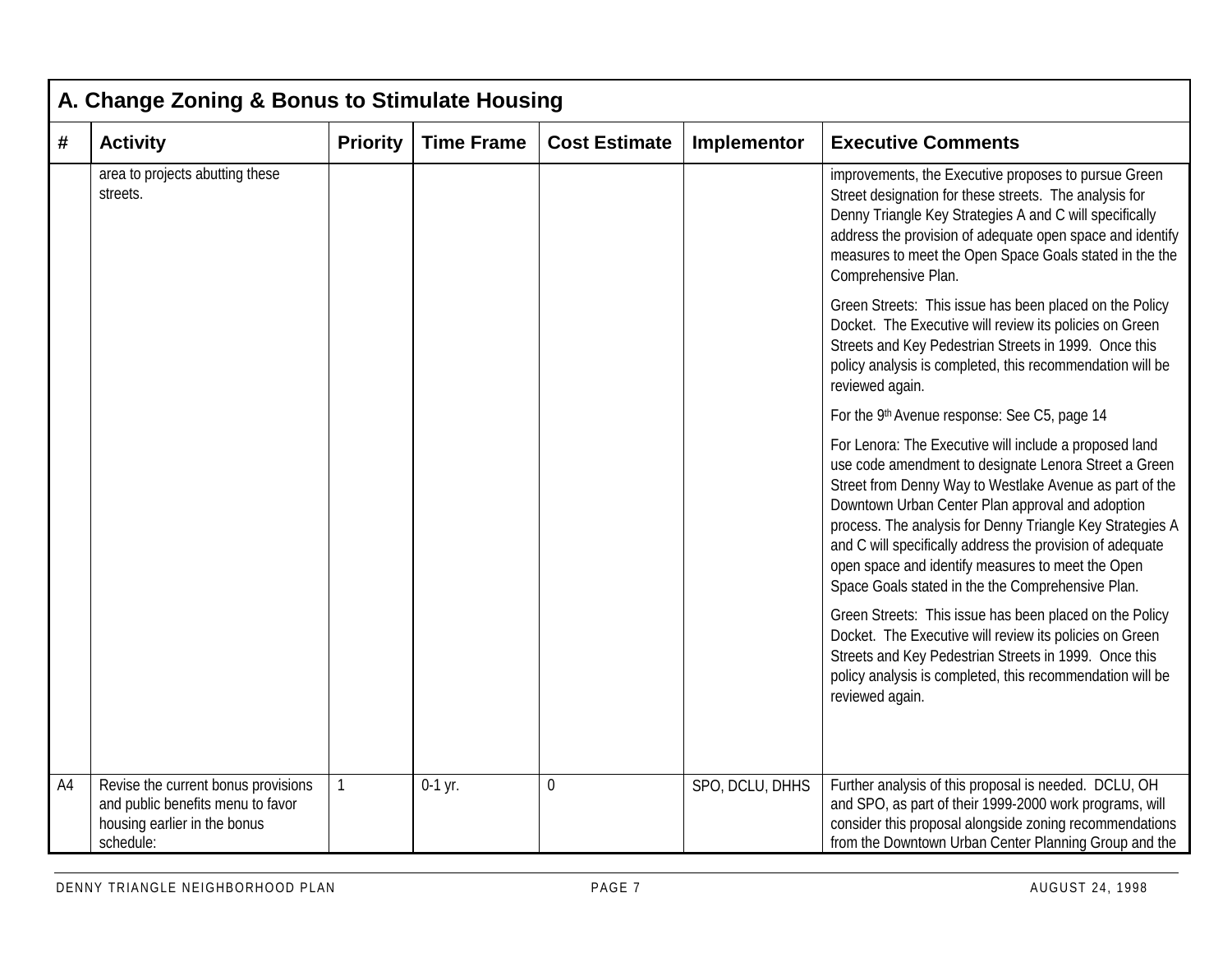|                | A. Change Zoning & Bonus to Stimulate Housing                                                                                                                                                                                                                                                                                                                                                                 |                 |                   |                      |             |                                                                                                                                                                                                                                                                                                                                                                                                                                                                                                                                                                                                                                                                                                                                                                                                             |  |  |  |  |  |
|----------------|---------------------------------------------------------------------------------------------------------------------------------------------------------------------------------------------------------------------------------------------------------------------------------------------------------------------------------------------------------------------------------------------------------------|-----------------|-------------------|----------------------|-------------|-------------------------------------------------------------------------------------------------------------------------------------------------------------------------------------------------------------------------------------------------------------------------------------------------------------------------------------------------------------------------------------------------------------------------------------------------------------------------------------------------------------------------------------------------------------------------------------------------------------------------------------------------------------------------------------------------------------------------------------------------------------------------------------------------------------|--|--|--|--|--|
| #              | <b>Activity</b>                                                                                                                                                                                                                                                                                                                                                                                               | <b>Priority</b> | <b>Time Frame</b> | <b>Cost Estimate</b> | Implementor | <b>Executive Comments</b>                                                                                                                                                                                                                                                                                                                                                                                                                                                                                                                                                                                                                                                                                                                                                                                   |  |  |  |  |  |
|                | Provide an additional bonus<br>("super-bonus") for the first 300<br>housing units-serving<br>residents in the 50%-80%<br>median income range - built<br>within the Denny Triangle<br>Neighborhood boundaries.<br>Provide an additional bonus for<br>the first 200 housing units-<br>serving residents in the 80%-<br>120% median income range-<br>built within the Denny Triangle<br>neighborhood boundaries. |                 |                   |                      |             | Commercial Core Planning Committee. The analysis for<br>Denny Triangle Key Strategies A and C will specifically<br>address the provision of adequate open space and identify<br>measures to meet the Open Space Goals stated in the the<br>Comprehensive Plan. The community should be aware<br>that the recommendations to come out of this analysis may<br>not be the same as those that the community has come up<br>with independently.                                                                                                                                                                                                                                                                                                                                                                 |  |  |  |  |  |
| A <sub>5</sub> | Reduce upper level building setback<br>and reduce open space<br>requirements for small lot<br>development.                                                                                                                                                                                                                                                                                                    |                 | $0-1$ yr.         | 0                    | SPO, DCLU   | Further analysis of this proposal is needed. DCLU, OH<br>and SPO, as part of their 1999-2000 work programs, will<br>consider this proposal alongside zoning recommendations<br>from the Downtown Urban Center Planning Group and the<br>Commercial Core Planning Committee. DCLU and SPO<br>will submit an analysis and recommendations on this<br>proposal to the City Council by the end of 1999. The<br>analysis for Denny Triangle Key Strategies A and C will<br>specifically address the provision of adequate open space<br>and identify measures to meet the Open Space Goals<br>stated in the the Comprehensive Plan. The community<br>should be aware that the recommendations to come out of<br>this analysis may not be the same as those that the<br>community has come up with independently. |  |  |  |  |  |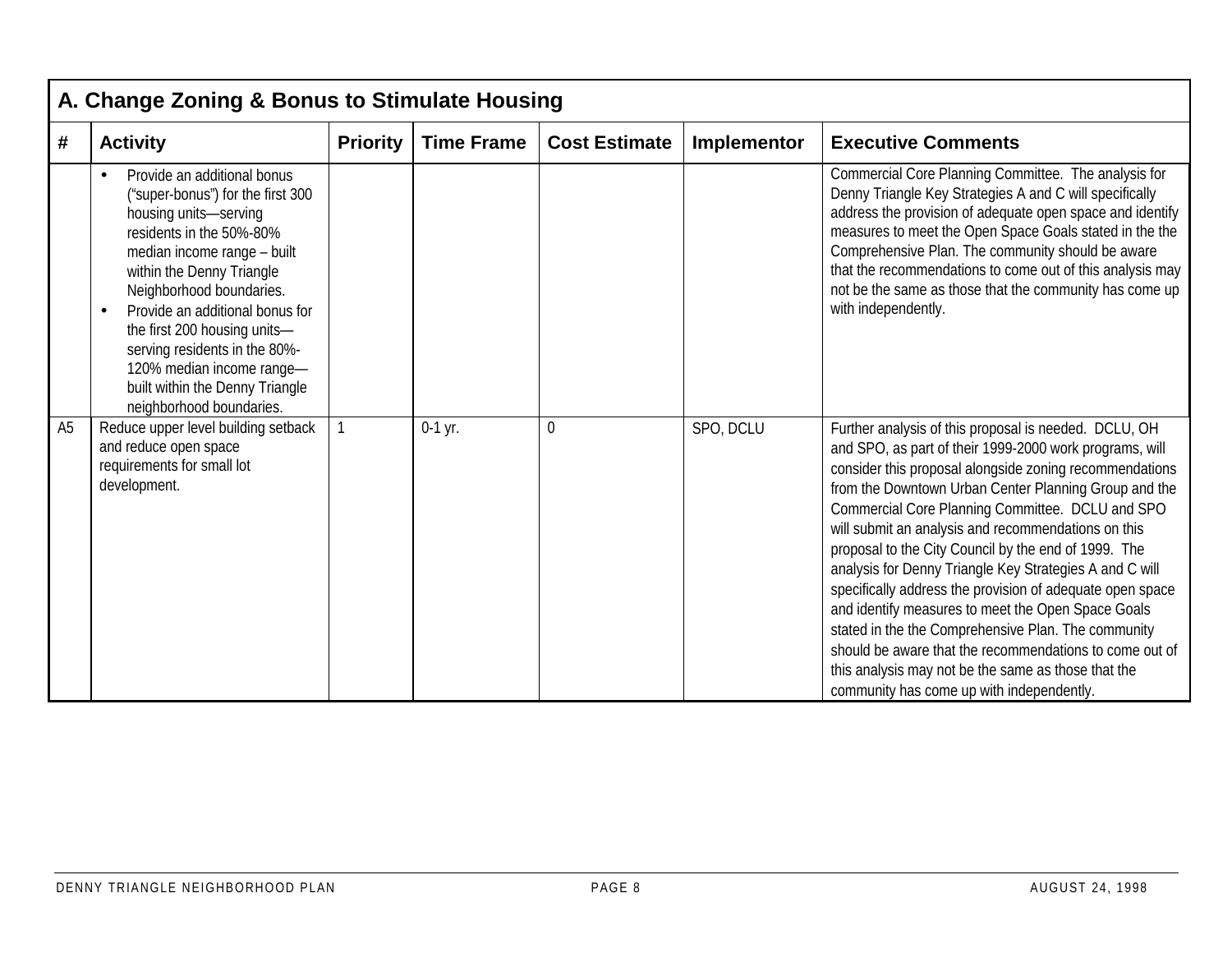|                | A. Change Zoning & Bonus to Stimulate Housing                                                                                                                           |                 |                   |                      |                                                |                                                                                                                                                                                                                                                                                                                                                                                                                                                                                                                                                                                                                                                                                                                                                                                                                                                                                                                                                    |  |  |  |  |  |
|----------------|-------------------------------------------------------------------------------------------------------------------------------------------------------------------------|-----------------|-------------------|----------------------|------------------------------------------------|----------------------------------------------------------------------------------------------------------------------------------------------------------------------------------------------------------------------------------------------------------------------------------------------------------------------------------------------------------------------------------------------------------------------------------------------------------------------------------------------------------------------------------------------------------------------------------------------------------------------------------------------------------------------------------------------------------------------------------------------------------------------------------------------------------------------------------------------------------------------------------------------------------------------------------------------------|--|--|--|--|--|
| #              | <b>Activity</b>                                                                                                                                                         | <b>Priority</b> | <b>Time Frame</b> | <b>Cost Estimate</b> | Implementor                                    | <b>Executive Comments</b>                                                                                                                                                                                                                                                                                                                                                                                                                                                                                                                                                                                                                                                                                                                                                                                                                                                                                                                          |  |  |  |  |  |
| A <sub>6</sub> | Include in the bonus system bonuses<br>for public open space, Green Streets<br>and/or parcel parks on off-site lots to<br>create a Denny Triangle<br>neighborhood park. | 2               | 1-3 years.        | $\mathbf 0$          | SPO, DCLU, DPR &<br>Public/Private<br>Partners | Further analysis of this proposal is needed. DCLU, OH<br>and SPO, as part of their 1999-2000 work programs, will<br>consider this proposal alongside zoning recommendations<br>from the Downtown Urban Center Planning Group and the<br>Commercial Core Planning Committee. The analysis for<br>Denny Triangle Key Strategies A and C will specifically<br>address the provision of adequate open space and identify<br>measures to meet the Open Space Goals stated in the the<br>Comprehensive Plan. The community should be aware<br>that the recommendations to come out of this analysis may<br>not be the same as those that the community has come up<br>with independently.<br>Green Streets: This issue has been placed on the Policy<br>Docket. The Executive will review its policies on Green<br>Streets and Key Pedestrian Streets in 1999. Once this<br>policy analysis is completed, this recommendation will be<br>reviewed again. |  |  |  |  |  |
| A7             | Relax upper level building setback<br>and open space requirements for<br>large lot development.                                                                         | $\mathbf{1}$    | $0-1$ yr.         | $\overline{0}$       | SPO, DCLU                                      | Further analysis of this proposal is needed. DCLU, OH<br>and SPO, as part of their 1999-2000 work programs, will<br>consider this proposal alongside zoning recommendations<br>from the Downtown Urban Center Planning Group and the<br>Commercial Core Planning Committee. DCLU and SPO<br>will submit an analysis and recommendations on this<br>proposal to the City Council by the end of 1999. The<br>analysis for Denny Triangle Key Strategies A and C will<br>specifically address the provision of adequate open space<br>and identify measures to meet the Open Space Goals<br>stated in the the Comprehensive Plan. The community<br>should be aware that the recommendations to come out of<br>this analysis may not be the same as those that the<br>community has come up with independently.                                                                                                                                        |  |  |  |  |  |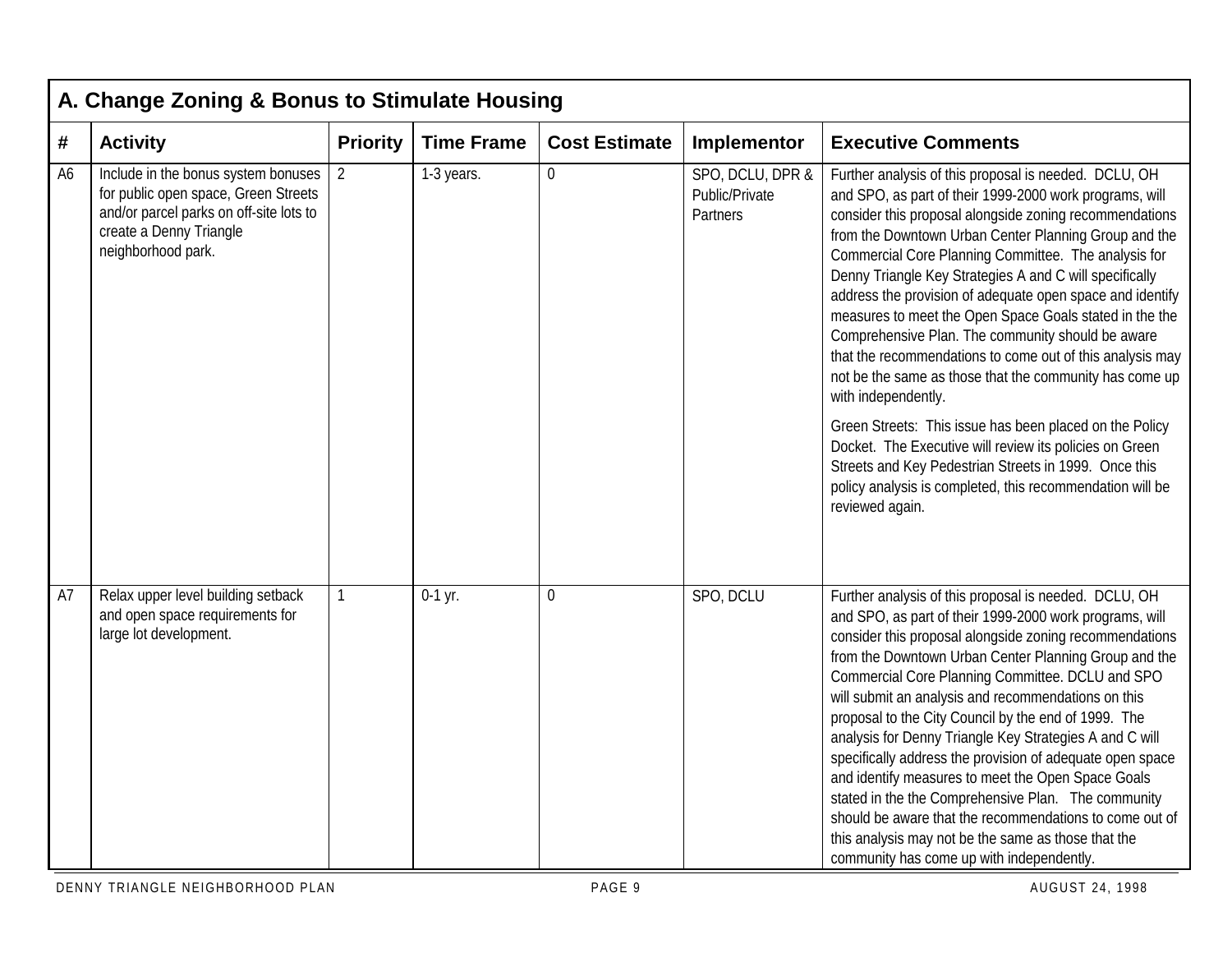|                | A. Change Zoning & Bonus to Stimulate Housing                                                                                                                   |                 |                   |                      |                |                                                                                                                                                                                                                                                                                                                                                                                                                                                                                                                                                                                                                                                                                                                                                                                                                                                                               |  |  |  |  |  |
|----------------|-----------------------------------------------------------------------------------------------------------------------------------------------------------------|-----------------|-------------------|----------------------|----------------|-------------------------------------------------------------------------------------------------------------------------------------------------------------------------------------------------------------------------------------------------------------------------------------------------------------------------------------------------------------------------------------------------------------------------------------------------------------------------------------------------------------------------------------------------------------------------------------------------------------------------------------------------------------------------------------------------------------------------------------------------------------------------------------------------------------------------------------------------------------------------------|--|--|--|--|--|
| #              | <b>Activity</b>                                                                                                                                                 | <b>Priority</b> | <b>Time Frame</b> | <b>Cost Estimate</b> | Implementor    | <b>Executive Comments</b>                                                                                                                                                                                                                                                                                                                                                                                                                                                                                                                                                                                                                                                                                                                                                                                                                                                     |  |  |  |  |  |
| A <sub>8</sub> | Require retail-height ceilings on the<br>ground floors of new commercial or<br>mixed-use developments to allow<br>later conversion to commercial/retail<br>use. |                 |                   |                      | SPO, DCLU      | Further analysis of this proposal is needed. DCLU, OH<br>and SPO, as part of their 1999-2000 work programs, will<br>consider this proposal alongside zoning recommendations<br>from the Downtown Urban Center Planning Group and the<br>Commercial Core Planning Committee. DCLU and SPO<br>will submit an analysis and recommendations on this<br>proposal to the City Council by the end of 1999;<br>recommendations C12 and C13 will be included in this<br>analysis. The analysis for Denny Triangle Key Strategies A<br>and C will specifically address the provision of adequate<br>open space and identify measures to meet the Open<br>Space Goals stated in the the Comprehensive Plan. The<br>community should be aware that the recommendations to<br>come out of this analysis may not be the same as those<br>that the community has come up with independently. |  |  |  |  |  |
| A <sub>9</sub> | Simplify and create a means to<br>expedite the alley vacation process<br>to encourage residential and<br>commercial development.                                |                 |                   |                      | <b>SEATRAN</b> | SEATRAN is interested in working with the Denny Triangle<br>Neighborhood to identify ways to expedite the alley<br>vacation process within the existing budget of the program<br>and following the guidelines established by the City<br>Council in the adopted Street Vacation Policies and<br>respecting the discretion of the City Council.                                                                                                                                                                                                                                                                                                                                                                                                                                                                                                                                |  |  |  |  |  |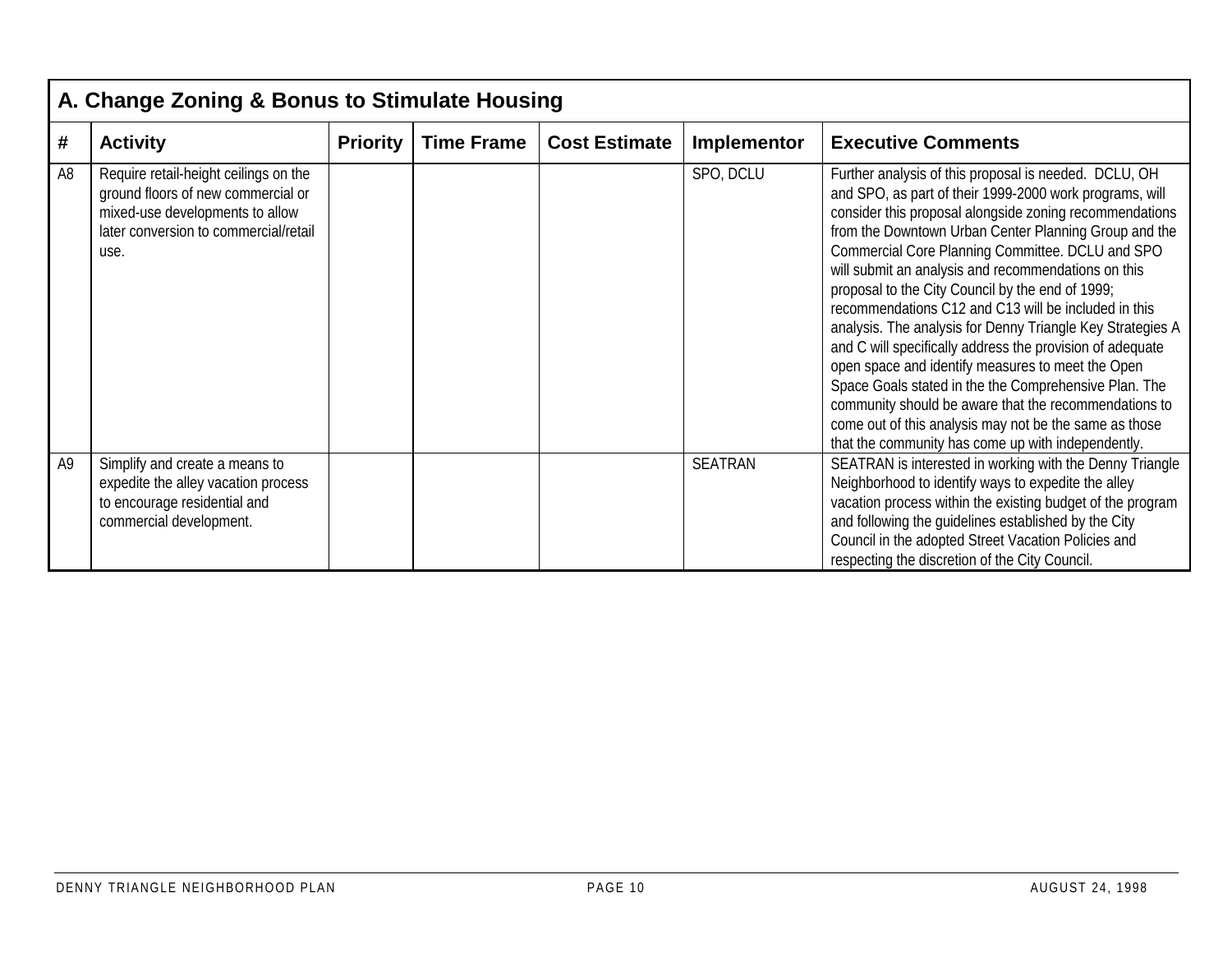## **Description**

Change configuration, signalization and channelization of several key intersections in the Denny Triangle to mitigate impacts of city-wide transportation resources and alleviate bottlenecks that clog local streets and inhibit local access.

## **Integrated Executive Response**

The Executive understands that one of the key goals of the Denny Triangle neighborhood planning process has been to search for means of reducing the impact of regional transportation on their neighborhood. Removing the bottlenecks at Aurora and Denny and I-5 at Howell and Yale are very complicated transportation problems that result from the sheer number of people moving through Downtown Seattle. These bottlenecks arise because Interstate 5 and State Route 99 (see B1 and B2) only have so much capacity. It is unlikely that capacity at these intersections will be increased. When a transportation system is constrained, bottlenecks occur. Although it is possible to move bottlenecks to other locations, it is not possible to eliminate them.

The other recommendations in this Key Strategy will be addressed as part of Key Strategies C and D and are discussed in those sections.

*City Council Response: Approve the Executive's Rec. Action.*

|                | <b>B. Transportation and Traffic Circulation Improvements</b>                                                                                                              |                 |                   |                      |                                                   |                                                                                                                                                                                                                                                                                                                                                                                                                                                                                            |  |  |  |  |
|----------------|----------------------------------------------------------------------------------------------------------------------------------------------------------------------------|-----------------|-------------------|----------------------|---------------------------------------------------|--------------------------------------------------------------------------------------------------------------------------------------------------------------------------------------------------------------------------------------------------------------------------------------------------------------------------------------------------------------------------------------------------------------------------------------------------------------------------------------------|--|--|--|--|
| #              | <b>Activity</b>                                                                                                                                                            | <b>Priority</b> | <b>Time Frame</b> | <b>Cost Estimate</b> | Implementor                                       | <b>Executive Comments</b>                                                                                                                                                                                                                                                                                                                                                                                                                                                                  |  |  |  |  |
|                | <b>Transportation</b>                                                                                                                                                      |                 |                   |                      |                                                   |                                                                                                                                                                                                                                                                                                                                                                                                                                                                                            |  |  |  |  |
| B <sub>1</sub> | <b>Freeway Bottleneck Improvements:</b><br>Design and implement a solution to the I-5<br>entrance and traffic problems along Howell,<br>Denny, and Stewart at Yale Avenue. |                 | 1-3 years         | <b>TBD</b>           | SEATRAN, WSDOT,<br>Denny Triangle<br>Neighborhood | SEATRAN is currently making some<br>improvements to Yale and Howell in coordination<br>with King County Metro. However, significant<br>improvements to bottlenecks, especially during<br>peak hours would be problematic due to the sheer<br>number of people wanting to use the<br>transportation system.<br>SEATRAN has funding to improve signalization in<br>Downtown. Improvements in this area will be<br>done as part of the project. It will be done by the<br>1st part of 1999. . |  |  |  |  |
| B <sub>2</sub> | <b>Aurora Bottleneck Improvements:</b><br>Develop a better traffic flow and                                                                                                |                 | 1-3 years         | TBD                  |                                                   | SEATRAN has looked at this intersection. There                                                                                                                                                                                                                                                                                                                                                                                                                                             |  |  |  |  |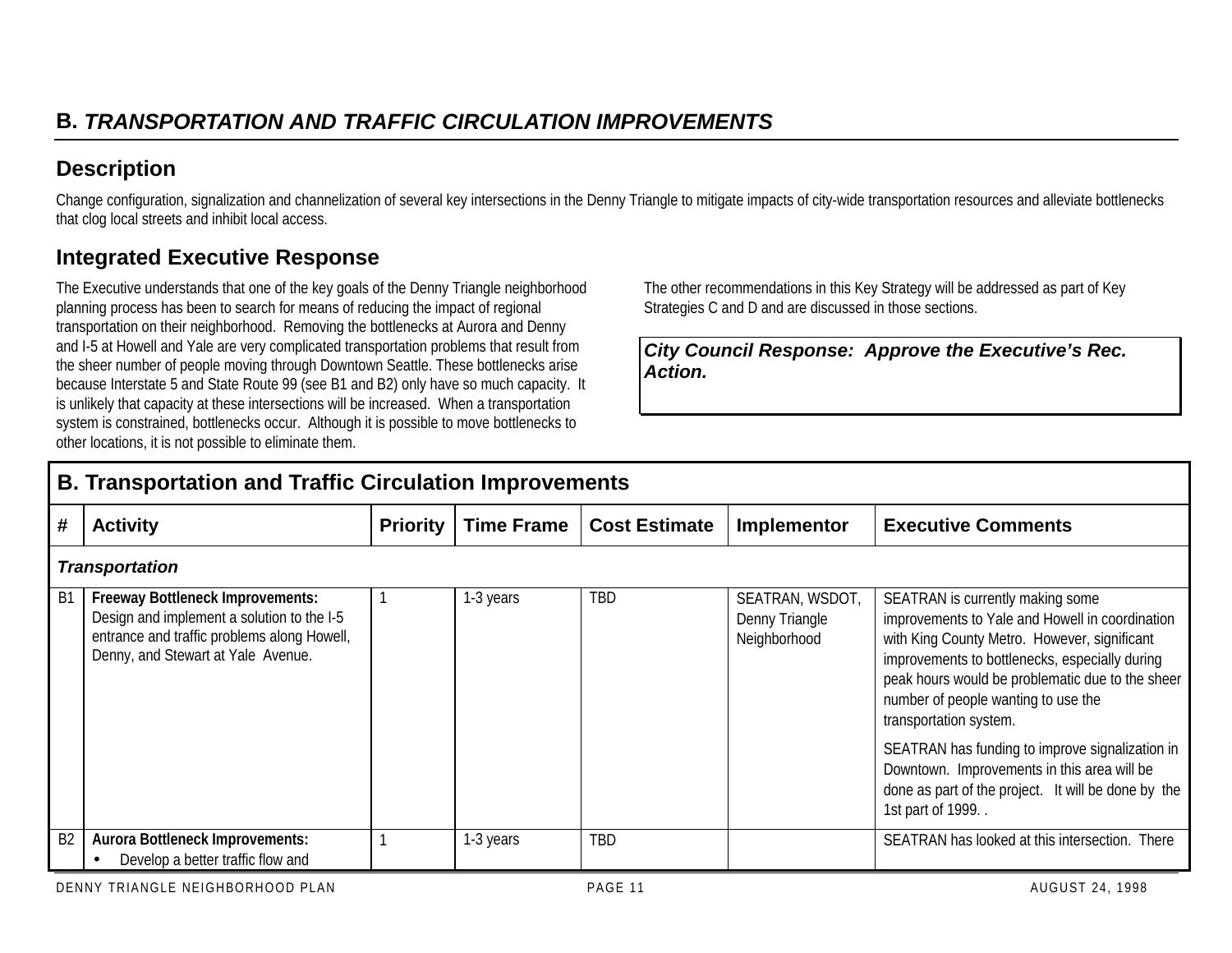|                | <b>B. Transportation and Traffic Circulation Improvements</b>                                         |                 |                   |                      |                                                                                                                |                                                                                                                                                                                                                                                                                           |  |  |  |
|----------------|-------------------------------------------------------------------------------------------------------|-----------------|-------------------|----------------------|----------------------------------------------------------------------------------------------------------------|-------------------------------------------------------------------------------------------------------------------------------------------------------------------------------------------------------------------------------------------------------------------------------------------|--|--|--|
| #              | <b>Activity</b>                                                                                       | <b>Priority</b> | <b>Time Frame</b> | <b>Cost Estimate</b> | Implementor                                                                                                    | <b>Executive Comments</b>                                                                                                                                                                                                                                                                 |  |  |  |
|                | circulation pattern at Aurora and Denny<br>Way<br>Create Gateway elements in conjunction              |                 |                   |                      |                                                                                                                | is little that can be done about the congestion at<br>Denny/Aurora/Dexter. Even widening Denny one<br>lane in each direction may not solve the problem.                                                                                                                                   |  |  |  |
|                | with Dexter & Aurora improvements                                                                     |                 |                   |                      |                                                                                                                | WSDOT has allocated funds to complete a study<br>of an HOV lane on Aurora.                                                                                                                                                                                                                |  |  |  |
|                |                                                                                                       |                 |                   |                      |                                                                                                                | Gateways: This Project will be considered in the<br>future pending completion of a preliminary design.<br>The Neighborhood Matching Fund, the<br>Neighborhood Planning Early Implementation<br>Funds, or Neighborhood Street Fund may be<br>potential sources of funding for this design. |  |  |  |
| B <sub>3</sub> | 9th & Westlake Couplet:<br>This item was moved to Key Strategy C<br>and renumbered C14a, (page 15)    | $\overline{2}$  | 1-5 years.        | <b>TBD</b>           | SEATRAN, Denny<br>Triangle<br>Neighborhood                                                                     | This item was moved to Key Strategy C and<br>renumbered C14a, (page 15)                                                                                                                                                                                                                   |  |  |  |
| B <sub>4</sub> | Future mass transit planning:<br>This item was moved to Key Strategy D<br>and renumbered D6 (page 19) |                 | 0-1 years.        | <b>TBD</b>           | SPO, SEATRAN,<br>Sound Transit,<br><b>Elevated Transit</b><br>Company (ETC),<br>Denny Triangle<br>Neighborhood | This item was moved to Key Strategy D and<br>renumbered D6, (page 19).                                                                                                                                                                                                                    |  |  |  |
| B <sub>5</sub> | This item was moved to Key Strategy D<br>and renumbered D0 (page 17)                                  |                 |                   |                      |                                                                                                                | This item was moved to Key Strategy D and<br>renumbered D0, (page 17).                                                                                                                                                                                                                    |  |  |  |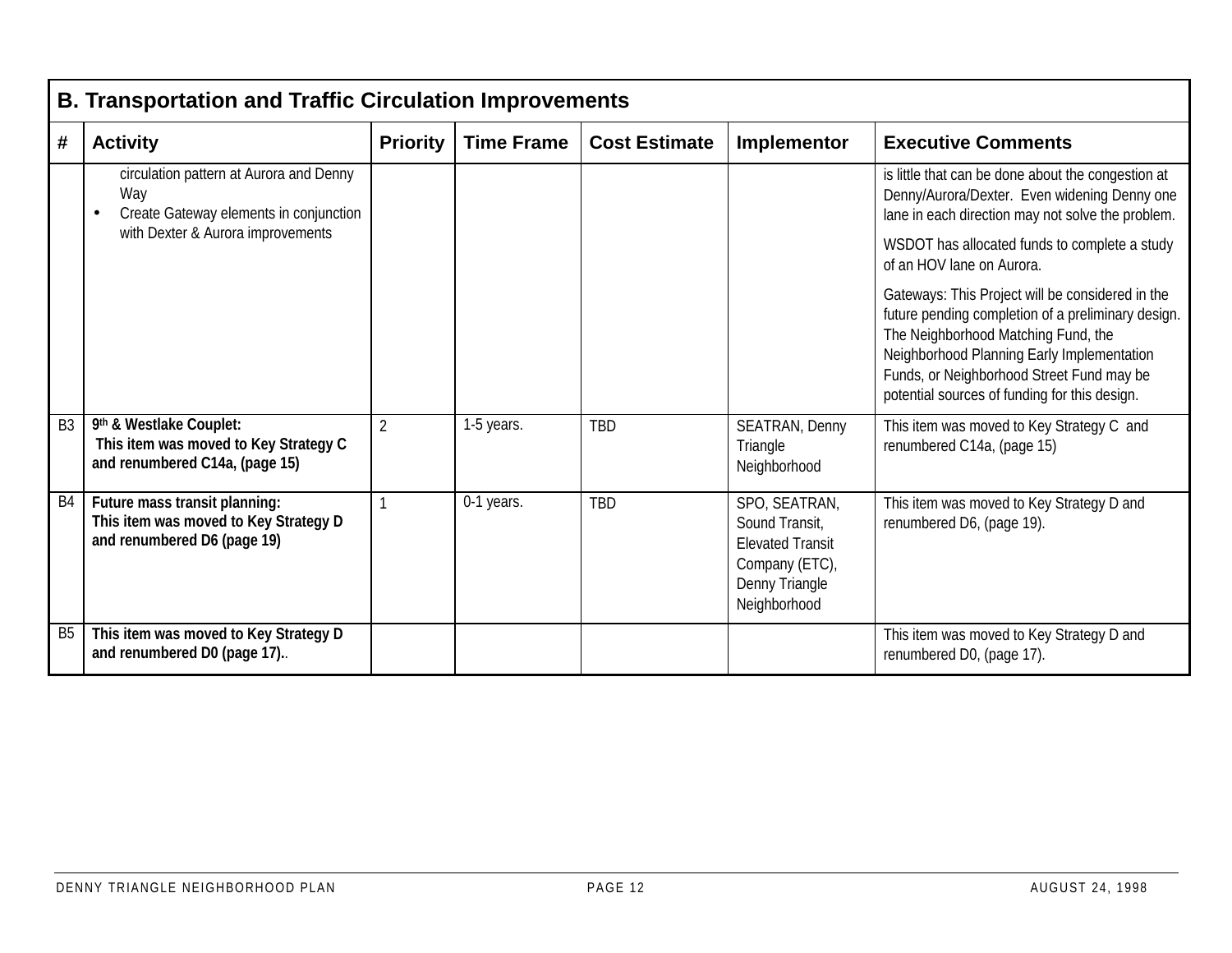## **C. NEIGHBORHOOD IMPROVEMENTS TO CREATE RESIDENTIAL ENCLAVES ALONG DESIGNATED GREENSTREETS**

## **Description**

Focus amenity bonuses to nurture residential enclaves along green street couplets along 9th Avenue and Terry Avenue between Denny Way and Pike Street and Bell, Blanchard and Lenora between 5<sup>th</sup> Avenue and Denny Way, and within the northeastern portions of the neighborhood along Denny Way. The neighborhood would also like to see Lenora Street eligible for FAR bonuses from nearby green streets in the Denny Triangle.

## **Integrated Executive Response**

The Executive supports the goal of focusing residential development in the heart of the Denny Triangle along quiet tree-lined streets. Terry Street from Pine Street to Boren Street: Bell Street from 6th Avenue to Westlake Avenue and Blanchard Street from 6th Avenue to Denny Way are all currently designated Green Streets within the Denny Triangle. A conceptual design for improvements is the first step in implementing this Key Strategy. The neighborhood is asking for 9<sup>th</sup> Avenue to be designated a Green Street between Denny Way and Pike Street. As a Minor Arterial, this designation is not currently appropriate. With a conceptual design, the City can determine if and how traffic should be diverted from 9th Avenue, and can work with the neighborhood to determine the correct designation for 9th Avenue between Denny Way and Pike Streets.

#### **Lead Department: SEATRAN AND SPO**

#### **Participating Departments: SCL, SPO, DCLU, DHHS, DON, ESD, DPR**

Tasks to be Undertaken in 1998-2000

- a) Work with the neighborhood to develop a green street conceptual design for 9th Avenue, Terry Avenue, Bell St., Blanchard St. and Lenora St. and related improvements.
- b) In order to help ensure that the Denny Triangle's housing goals are being met, SPO will monitor housing growth in the Denny Triangle and work with the neighborhood if these housing goals are not being met.
- c) DCLU, SPO and OH will prepare an analysis of the land use recommendations contained in this Key Strategy as part of their 1999- 2000 work programs.d) Seatran has begun the analysis needed to determine the appropriate arterial designation for 9th Avenue..
- e) Identify those activities in this Key Strategy that are good candidates for next steps for implementation considering priorities, possible funding sources and departmental staffing capabilities.
- f) Identify next steps for implementation.

**Council Action Taken: Approve the Exec.'s Rec. Action with the addition of the following language under Tasks to be Undertaken in 1998-2000:**

**1) The analysis for Denny Triangle Key Strategies A and C will specifically address the provision of adequate open space and identify measures to meet the Open Space Goals stated in the Comprehensive Plan.**

 **2. The Executive will work with the neighborhood to identify and explore options for open space acquisition and development.**

**3. Matrix items C12 and C13: DCLU and SPO will work with theneighborhood to clarify this and related proposals and will present an analysis of options to the City Council by the end of 1999.**

**4. The City will actively pursue funding opportunities presented in the new Federal initiatives on urban sprawl and the preservation of open space***.*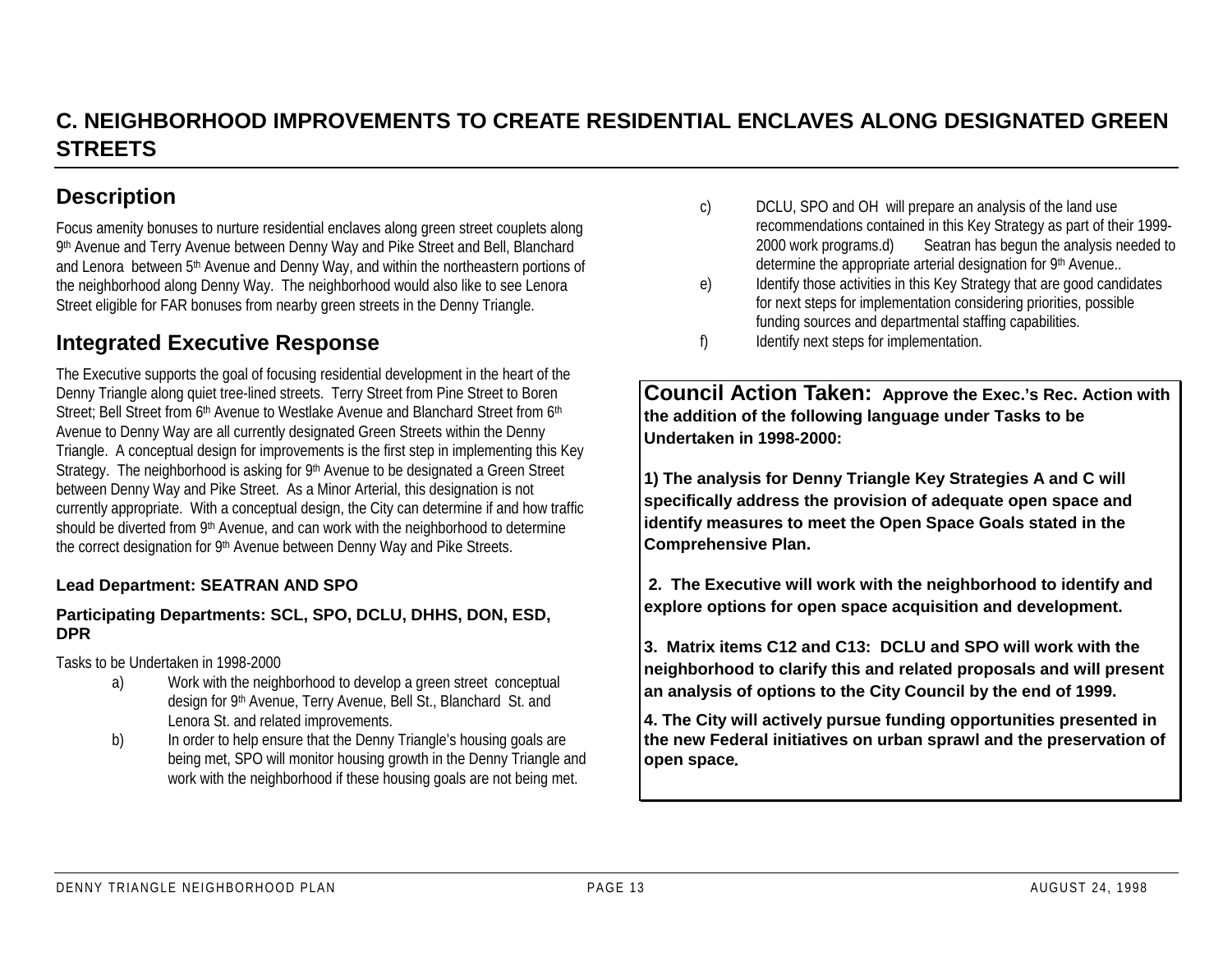|                | C. Create Residential Enclaves Along Designated Green Streets                                                                                                                                                                                                                                                                                                                                                                                                                                                                                                                                  |                 |                   |                      |                             |                                                                                                                                                                                                                                                                                                                                                                                                                                                                                                                                                                                                                                                                                                                                                             |  |  |  |  |
|----------------|------------------------------------------------------------------------------------------------------------------------------------------------------------------------------------------------------------------------------------------------------------------------------------------------------------------------------------------------------------------------------------------------------------------------------------------------------------------------------------------------------------------------------------------------------------------------------------------------|-----------------|-------------------|----------------------|-----------------------------|-------------------------------------------------------------------------------------------------------------------------------------------------------------------------------------------------------------------------------------------------------------------------------------------------------------------------------------------------------------------------------------------------------------------------------------------------------------------------------------------------------------------------------------------------------------------------------------------------------------------------------------------------------------------------------------------------------------------------------------------------------------|--|--|--|--|
| #              | <b>Activity</b>                                                                                                                                                                                                                                                                                                                                                                                                                                                                                                                                                                                | <b>Priority</b> | <b>Time Frame</b> | <b>Cost Estimate</b> | Implementor                 | <b>Executive Comments</b>                                                                                                                                                                                                                                                                                                                                                                                                                                                                                                                                                                                                                                                                                                                                   |  |  |  |  |
|                | The "Green Streets" Project (9 <sup>th</sup> & Terry from Pike to Denny; Bell and Blanchard from 5 <sup>th</sup> Avenue to Denny)                                                                                                                                                                                                                                                                                                                                                                                                                                                              |                 |                   |                      |                             |                                                                                                                                                                                                                                                                                                                                                                                                                                                                                                                                                                                                                                                                                                                                                             |  |  |  |  |
| C1             | Focus amenity bonuses to nurture "residential<br>enclaves"-which means that housing and<br>complementary retail/services might develop in<br>proximity to green street couplets at 9th/Terry<br>and Bell/Blanchard                                                                                                                                                                                                                                                                                                                                                                             |                 | 1-3 years         |                      |                             | Further analysis of this proposal is needed.<br>DCLU, OH and SPO, as part of their 1999-<br>2000 work programs, will consider this<br>proposal alongside zoning recommendations<br>from the Downtown Urban Center Planning<br>Group and the Commercial Core Planning<br>Committee. The community should be aware<br>that the recommendations to come out of this<br>analysis may not be the same as those that<br>the community has come up with<br>independently.<br>Green Streets: This issue has been placed on<br>the Policy Docket. The Executive will review<br>its policies on Green Streets and Key<br>Pedestrian Streets in 1999. Once this policy<br>analysis is completed, this recommendation<br>will be reviewed again.<br>See Key Strategy A. |  |  |  |  |
| C <sub>2</sub> | The Denny Triangle Neighborhood requests<br>that the City invest its own resources to provide<br>improvements on the designated streets within<br>the next three years for the following:<br>Street tree plantings;<br>$\bullet$<br>Widening & repaving;<br>$\bullet$<br>Pedestrian crossing;<br>$\bullet$<br>Pedestrian scaled lighting;<br>$\bullet$<br>Protective street parking configurations;<br>$\bullet$<br>Trash receptacles, Street furniture, and<br>$\bullet$<br>other sidewalk amenities;<br>Evaluate rerouting of traffic and limitations<br>$\bullet$<br>on some intersections. |                 |                   |                      | SEATRAN, SCL,<br><b>DON</b> | The next step in implementing this<br>recommendation is a conceptual design of the<br>improvements and specific locations. City<br>departments will need specific locations for<br>these improvements, and sometimes<br>commitments or permission from adjoining<br>property owners to implement these<br>proposals.<br>The neighborhood plan early implementation<br>fund or the neighborhood matching fund is a<br>good source of funding for this design work.<br>It is not clear that the City is the only                                                                                                                                                                                                                                              |  |  |  |  |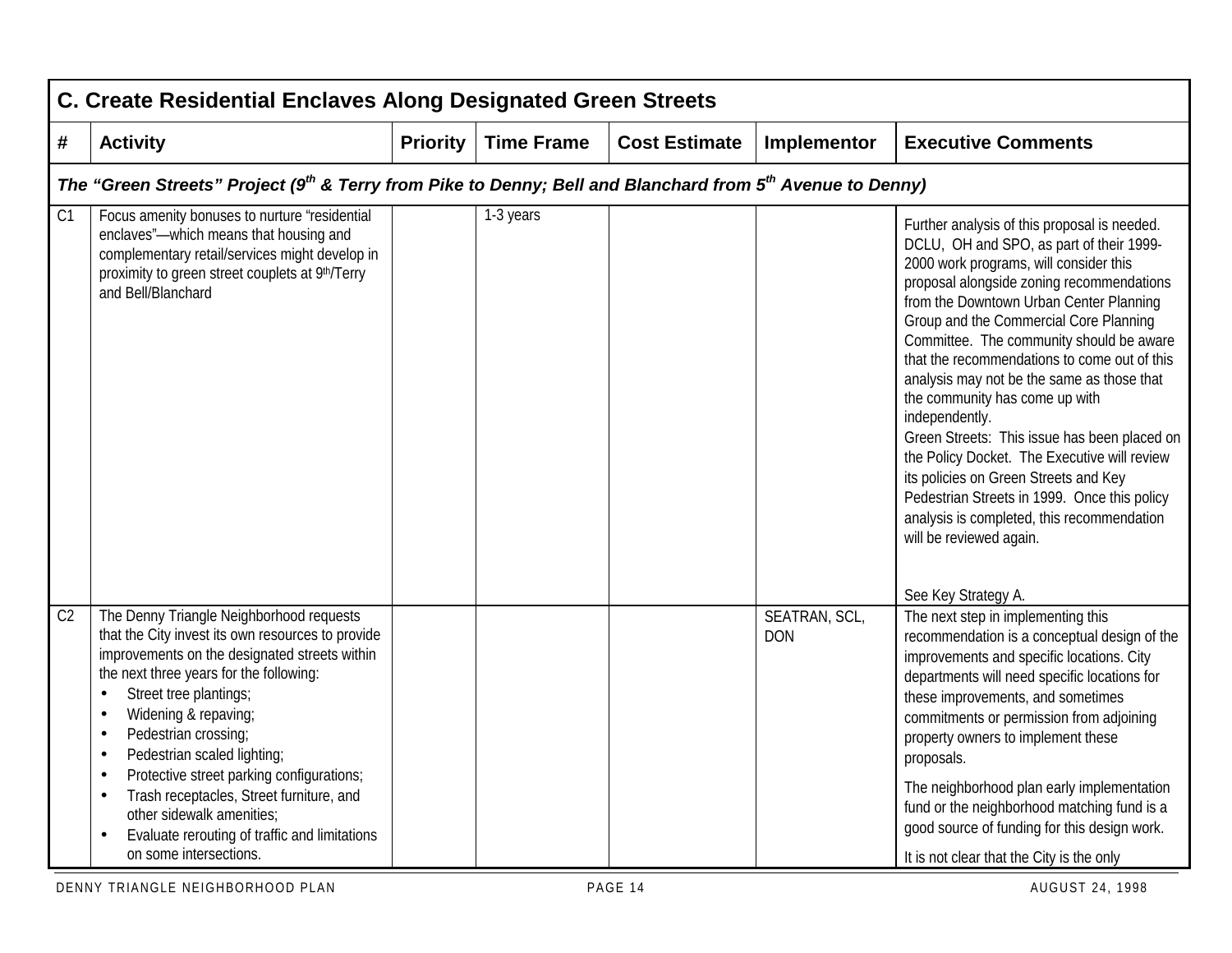|                | C. Create Residential Enclaves Along Designated Green Streets                                                                                                                                                      |                 |                   |                      |                |                                                                                                                                                                                                                                                                                                                                                                                                                                                                                                                                                                                                                                                                                                                                                                                                                                                                     |  |  |  |  |
|----------------|--------------------------------------------------------------------------------------------------------------------------------------------------------------------------------------------------------------------|-----------------|-------------------|----------------------|----------------|---------------------------------------------------------------------------------------------------------------------------------------------------------------------------------------------------------------------------------------------------------------------------------------------------------------------------------------------------------------------------------------------------------------------------------------------------------------------------------------------------------------------------------------------------------------------------------------------------------------------------------------------------------------------------------------------------------------------------------------------------------------------------------------------------------------------------------------------------------------------|--|--|--|--|
| #              | <b>Activity</b>                                                                                                                                                                                                    | <b>Priority</b> | <b>Time Frame</b> | <b>Cost Estimate</b> | Implementor    | <b>Executive Comments</b>                                                                                                                                                                                                                                                                                                                                                                                                                                                                                                                                                                                                                                                                                                                                                                                                                                           |  |  |  |  |
|                |                                                                                                                                                                                                                    |                 |                   |                      |                | appropriate funding source for these<br>improvements - some improvements, such as<br>changing parking configurations, are clearly<br>City responsibilities - other improvements,<br>such as street trees, are often the result of a<br>partnership between a neighborhood and City<br>departments.                                                                                                                                                                                                                                                                                                                                                                                                                                                                                                                                                                  |  |  |  |  |
| C <sub>3</sub> | Limit automobile access at a few duplicative<br>intersections (Terry & Denny; 9th & Westlake;<br>Bell & Denny) and use the areas for greenery<br>and/or pocket parks.                                              |                 | 1-5 years         | <b>TBD</b>           | <b>SEATRAN</b> | Before SEATRAN can adequately comment<br>on this proposal, they will need to review a<br>conceptual design and traffic flow schematic.<br>Traffic will either need to be moved to a higher<br>arterial or residents on the streets to which<br>traffic will be diverted will need to sign a<br>petition endorsing the change.                                                                                                                                                                                                                                                                                                                                                                                                                                                                                                                                       |  |  |  |  |
| C <sub>4</sub> | Allow bonuses for neighborhood and<br>streetscape amenities to be used off-site (but<br>within the Denny Triangle Neighborhood) with<br>additional incentives for investing in the<br>"Residential Enclave" areas. |                 | 1-3 years         |                      |                | Further analysis of this proposal is needed.<br>DCLU, OH and SPO, as part of their 1999-<br>2000 work programs, will consider this<br>proposal alongside zoning recommendations<br>from the Downtown Urban Center Planning<br>Group and the Commercial Core Planning<br>Committee. The community should be aware<br>that the recommendations to come out of this<br>analysis may not be the same as those that<br>the community has come up with<br>independently.<br>Green Streets: This issue has been placed on<br>the Policy Docket. The Executive will review<br>its policies on Green Streets and Key<br>Pedestrian Streets in 1999. Once this policy<br>analysis is completed, this recommendation<br>will be reviewed again.<br>See Key Strategy A.<br>Currently open space qualifies for a bonus if it<br>is built within a quarter mile of a development. |  |  |  |  |
| C <sub>5</sub> | Designate 9th Avenue as a Green Street. Form                                                                                                                                                                       | $\overline{2}$  | 1-5 years.        | <b>TBD</b>           | SEATRAN, DCLU, | The next step in implementing this proposal is                                                                                                                                                                                                                                                                                                                                                                                                                                                                                                                                                                                                                                                                                                                                                                                                                      |  |  |  |  |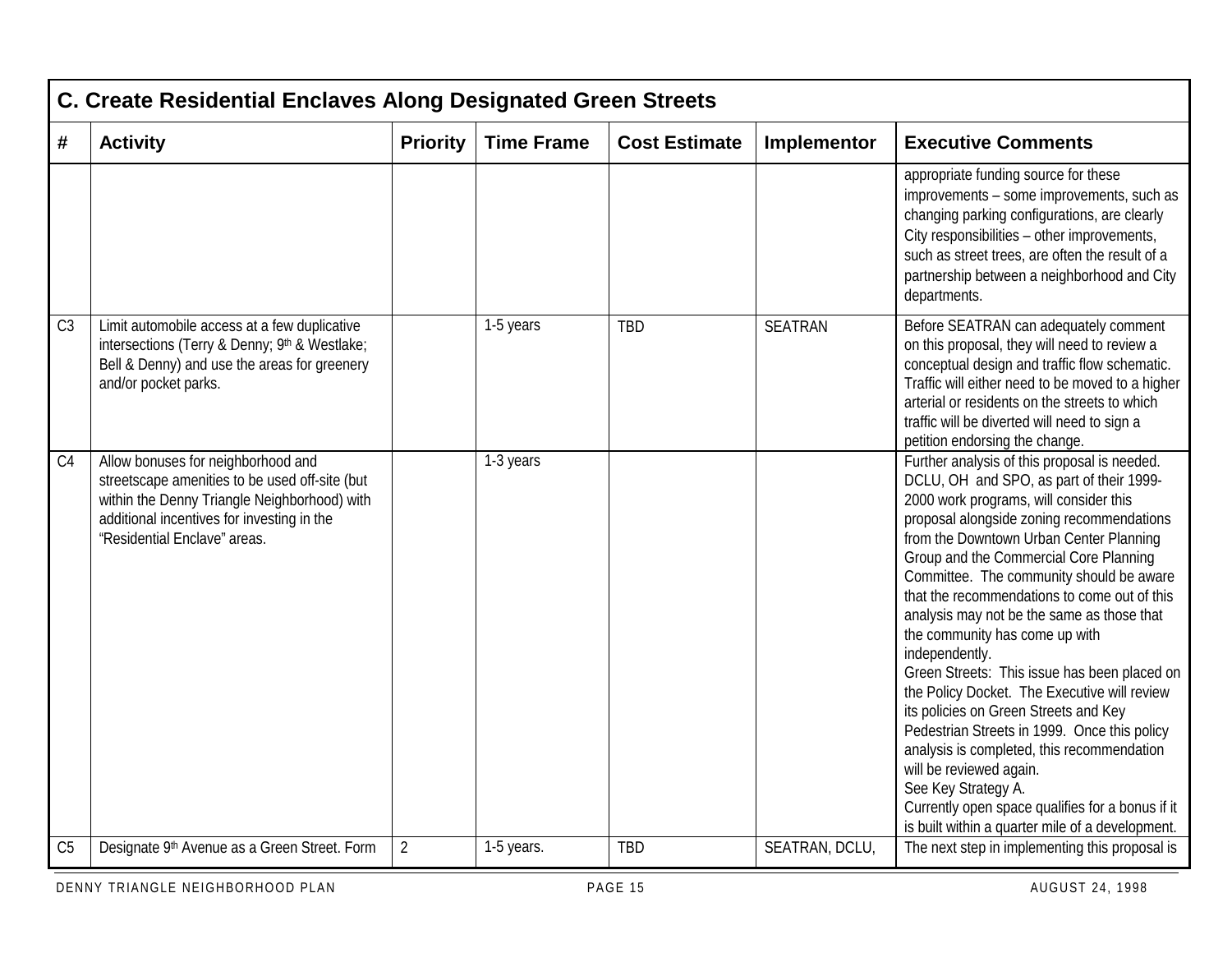|                | <b>C. Create Residential Enclaves Along Designated Green Streets</b>                                                                                                                                 |                 |                   |                      |                                             |                                                                                                                                                                                                                                                                                                                                                                                                                                                                                                                                                      |  |  |  |
|----------------|------------------------------------------------------------------------------------------------------------------------------------------------------------------------------------------------------|-----------------|-------------------|----------------------|---------------------------------------------|------------------------------------------------------------------------------------------------------------------------------------------------------------------------------------------------------------------------------------------------------------------------------------------------------------------------------------------------------------------------------------------------------------------------------------------------------------------------------------------------------------------------------------------------------|--|--|--|
| #              | <b>Activity</b>                                                                                                                                                                                      | <b>Priority</b> | <b>Time Frame</b> | <b>Cost Estimate</b> | Implementor                                 | <b>Executive Comments</b>                                                                                                                                                                                                                                                                                                                                                                                                                                                                                                                            |  |  |  |
|                | a neighborhood Green Streets design team.                                                                                                                                                            |                 |                   |                      | SPO, Denny<br>Triangle<br>Neighborhood      | to develop a conceptual design for<br>improvements along 9th. City departments<br>can then work with the neighborhood to<br>determine what would be the best strategy for<br>making this vision a reality.                                                                                                                                                                                                                                                                                                                                           |  |  |  |
|                |                                                                                                                                                                                                      |                 |                   |                      |                                             | Because 9th is currently designated a minor<br>arterial, and as such can not technically<br>receive a Green Street designation,<br>discussions between the neighborhood and<br>the City will be needed to determine what the<br>best course would be in implementing the<br>conceptual design. These discussions may<br>include changing the arterial designation of 9th<br>and designating it as a green street, or it may<br>lead to designation as a key pedestrian street<br>or another designation that would meet the<br>neighborhood's goals. |  |  |  |
|                |                                                                                                                                                                                                      |                 |                   |                      |                                             | Green Streets: This issue has been placed on<br>the Policy Docket. The Executive will review<br>its policies on Green Streets and Key<br>Pedestrian Streets in 1999. Once this policy<br>analysis is completed, this recommendation<br>will be reviewed again.                                                                                                                                                                                                                                                                                       |  |  |  |
|                |                                                                                                                                                                                                      |                 |                   |                      |                                             | The Neighborhood Plan Early Implementation<br>Fund or the Neighborhood Matching Fund are<br>both good funding sources for this type of<br>planning.                                                                                                                                                                                                                                                                                                                                                                                                  |  |  |  |
| C6             | Provide gateway elements such as public art,<br>hanging baskets, signs and banners to give<br>identity to the neighborhood. Locations: Denny<br>and Stewart, Dexter and Denny, Westlake and<br>Denny | $\mathfrak{Z}$  |                   | TBD                  | DON/ BIA/ Denny<br>Triangle<br>Neighborhood | This activity is a community-based activity.<br>The Neighborhood Matching Fund is a good<br>source of funds for this recommendation.                                                                                                                                                                                                                                                                                                                                                                                                                 |  |  |  |
| C <sub>7</sub> | Evaluate an open space purchase, or negotiate                                                                                                                                                        |                 |                   | TBD                  | Federal                                     | DPR supports the proposal to evaluate open                                                                                                                                                                                                                                                                                                                                                                                                                                                                                                           |  |  |  |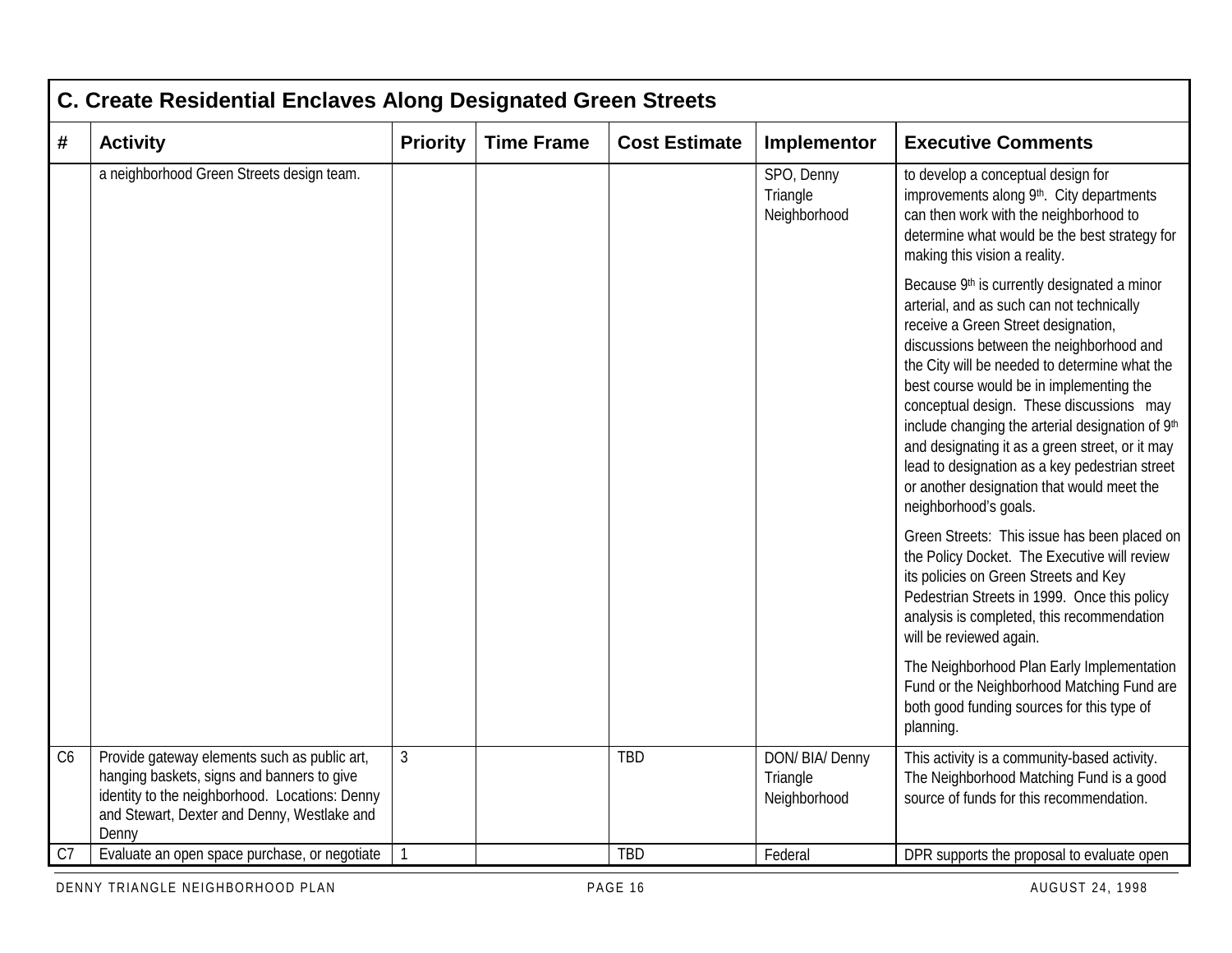|                | <b>C. Create Residential Enclaves Along Designated Green Streets</b>                                                                         |                 |                   |                      |                                                            |                                                                                                                                                                                                                                                                                                                                                                                                                                                                                                                                                                                                                                                             |  |  |  |  |
|----------------|----------------------------------------------------------------------------------------------------------------------------------------------|-----------------|-------------------|----------------------|------------------------------------------------------------|-------------------------------------------------------------------------------------------------------------------------------------------------------------------------------------------------------------------------------------------------------------------------------------------------------------------------------------------------------------------------------------------------------------------------------------------------------------------------------------------------------------------------------------------------------------------------------------------------------------------------------------------------------------|--|--|--|--|
| #              | <b>Activity</b>                                                                                                                              | <b>Priority</b> | <b>Time Frame</b> | <b>Cost Estimate</b> | Implementor                                                | <b>Executive Comments</b>                                                                                                                                                                                                                                                                                                                                                                                                                                                                                                                                                                                                                                   |  |  |  |  |
|                | as mitigation from the Federal Courthouse<br>Project, to obtain a pocket park north of Stewart<br>Street.                                    |                 |                   |                      | Government, DPR,<br>ESD, Denny<br>Triangle<br>Neighborhood | space acquisition in this area or to have public<br>open space as a significant element of the<br>Courthouse project. DPR will work with the<br>neighborhood and other agencies to<br>accomplish this evaluation.                                                                                                                                                                                                                                                                                                                                                                                                                                           |  |  |  |  |
| C <sub>8</sub> | Explore ways to assure the plan is implemented<br>over time                                                                                  | 2               | 1-3 years         | <b>TBD</b>           | DON, SPO, Denny<br>Triangle<br>Neighborhood                | The Executive shall submit recommendations<br>for ongoing stewardship of all neighborhood<br>plans and continuing planning efforts for<br>neighborhoods by June 1999. The Executive<br>shall work with each of the neighborhood<br>planning groups on the recommendations.                                                                                                                                                                                                                                                                                                                                                                                  |  |  |  |  |
|                |                                                                                                                                              |                 |                   |                      |                                                            |                                                                                                                                                                                                                                                                                                                                                                                                                                                                                                                                                                                                                                                             |  |  |  |  |
| C11            | This is the same as C4. See C4, page 13.                                                                                                     |                 |                   |                      |                                                            | See C4, page 13.                                                                                                                                                                                                                                                                                                                                                                                                                                                                                                                                                                                                                                            |  |  |  |  |
| C12            | Encourage, but not require, retail development<br>at street level.                                                                           | $\mathbf{1}$    | $0-1$ yr.         |                      | <b>DCLU</b>                                                | DCLU and SPO will work with the<br>neighborhood to clarify this and related<br>proposals and will present an analysis of<br>options to the City Council by the end of 1999.<br>The City will need more specific information<br>related to this proposal. If the neighborhood is<br>interested in removing all streets in the Denny<br>Triangle from the street level use map, that<br>can be done within the confines of this plan. If<br>the neighborhood is interested in changing the<br>regulation regarding street level uses in DOC2<br>and DMC, generally that proposal would need<br>to be considered as part of the Downtown<br>Urban Center plan. |  |  |  |  |
| C13            | Allow flexibility on retail-height ceilings on the<br>ground floors of new commercial or mixed-use<br>development to allow later conversion. | $\mathbf{1}$    | $0-1$ yr.         | $\mathbf 0$          | DCLU, SPO                                                  | DCLU and SPO will work with the<br>neighborhood to clarify this and related<br>proposals and will present an analysis of<br>options to the City Council by the end of 1999.<br>The City will need more information before it is<br>able to act on this proposal. Currently there                                                                                                                                                                                                                                                                                                                                                                            |  |  |  |  |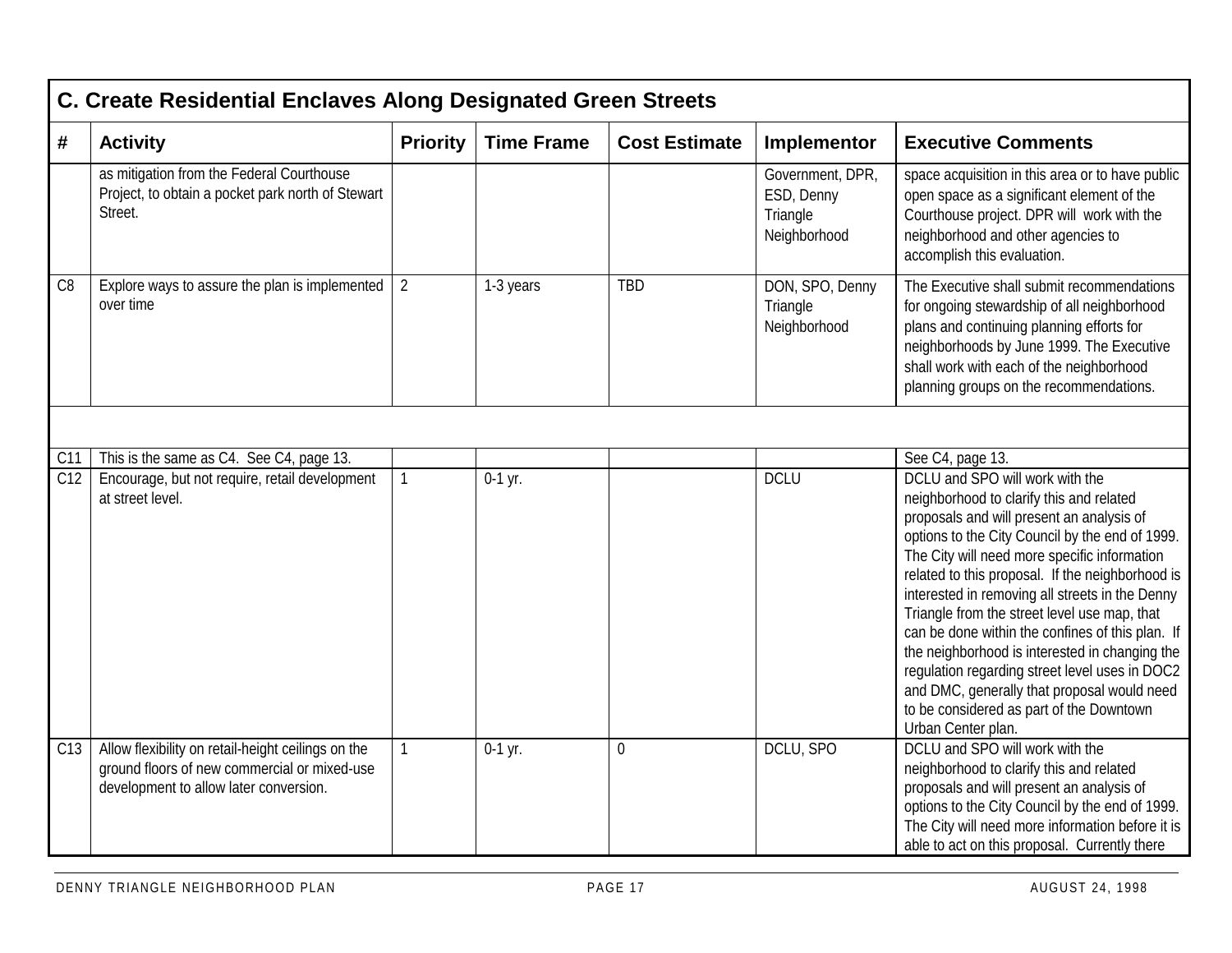|                    | C. Create Residential Enclaves Along Designated Green Streets                                                                                                                                                          |                 |                   |                      |                                                         |                                                                                                                                                                                                                                                                                                                                                                                                    |  |  |  |  |  |
|--------------------|------------------------------------------------------------------------------------------------------------------------------------------------------------------------------------------------------------------------|-----------------|-------------------|----------------------|---------------------------------------------------------|----------------------------------------------------------------------------------------------------------------------------------------------------------------------------------------------------------------------------------------------------------------------------------------------------------------------------------------------------------------------------------------------------|--|--|--|--|--|
| #                  | <b>Activity</b>                                                                                                                                                                                                        | <b>Priority</b> | <b>Time Frame</b> | <b>Cost Estimate</b> | Implementor                                             | <b>Executive Comments</b>                                                                                                                                                                                                                                                                                                                                                                          |  |  |  |  |  |
|                    |                                                                                                                                                                                                                        |                 |                   |                      |                                                         | are no restrictions on the height of ground<br>level ceilings, there is no way to make the<br>regulations more flexible. Proposal A8 would<br>require retail height on the ground floor of<br>buildings. This will need to be reconciled with<br>A8.                                                                                                                                               |  |  |  |  |  |
|                    | <b>Transportation</b>                                                                                                                                                                                                  |                 |                   |                      |                                                         |                                                                                                                                                                                                                                                                                                                                                                                                    |  |  |  |  |  |
| $\mathsf C$<br>14a | 9th & Westlake Couplet:<br>Develop traffic-calming and circulation<br>improvements to Westlake/9th and Denny to<br>route through traffic away from 9th Avenue<br>and/or Terry in order to make them "protected         | $\overline{2}$  | 1-5 years.        | <b>TBD</b>           | SEATRAN, Denny<br>Triangle<br>Neighborhood              | This work should be done as part of the<br>planning for green streets along 9th and Terry.<br>A conceptual design will need to show how<br>the proposed redesign would handle the<br>current traffic flow.                                                                                                                                                                                         |  |  |  |  |  |
|                    | residential streets."                                                                                                                                                                                                  |                 |                   |                      |                                                         | Green Streets: This issue has been placed on<br>the Policy Docket. The Executive will review<br>its policies on Green Streets and Key<br>Pedestrian Streets in 1999. Once this policy<br>analysis is completed, this recommendation<br>will be reviewed again.                                                                                                                                     |  |  |  |  |  |
| C14                | Evaluate intersections (Terry & Denny; 9th &<br>Westlake; Blanchard & Westlake, Bell & Denny<br>and Lenora). Evaluate for opportunities to have<br>these areas for greenery, gateway treatment<br>and/or pocket parks. | $\overline{2}$  | 1-5 years.        | <b>TBD</b>           | SEATRAN, DPR,<br>DON, Denny<br>Triangle<br>Neighborhood | According to DPR, these sites are probably<br>not suitable as pocket parks, but are good<br>candidates for beautification or gateway<br>treatment. The next step for implementing<br>this proposal is development of a conceptual<br>design. The Neighborhood Matching Fund<br>and the Neighborhood Plan Early<br>Implementation Fund are both good sources<br>of funding for this type of design. |  |  |  |  |  |
| C15                | Develop traffic-calming devices, such as<br>special pavement, bike lanes, curb bulbs, and<br>signage along 9th, Terry, Bell and Blanchard.                                                                             | $\mathbf{1}$    | 1-5 years.        | <b>TBD</b>           | <b>SEATRAN/Denny</b><br>Triangle<br>Neighborhood        | This recommendation should be developed as<br>part of a green street planning process.<br>The Neighborhood Matching Fund and the                                                                                                                                                                                                                                                                   |  |  |  |  |  |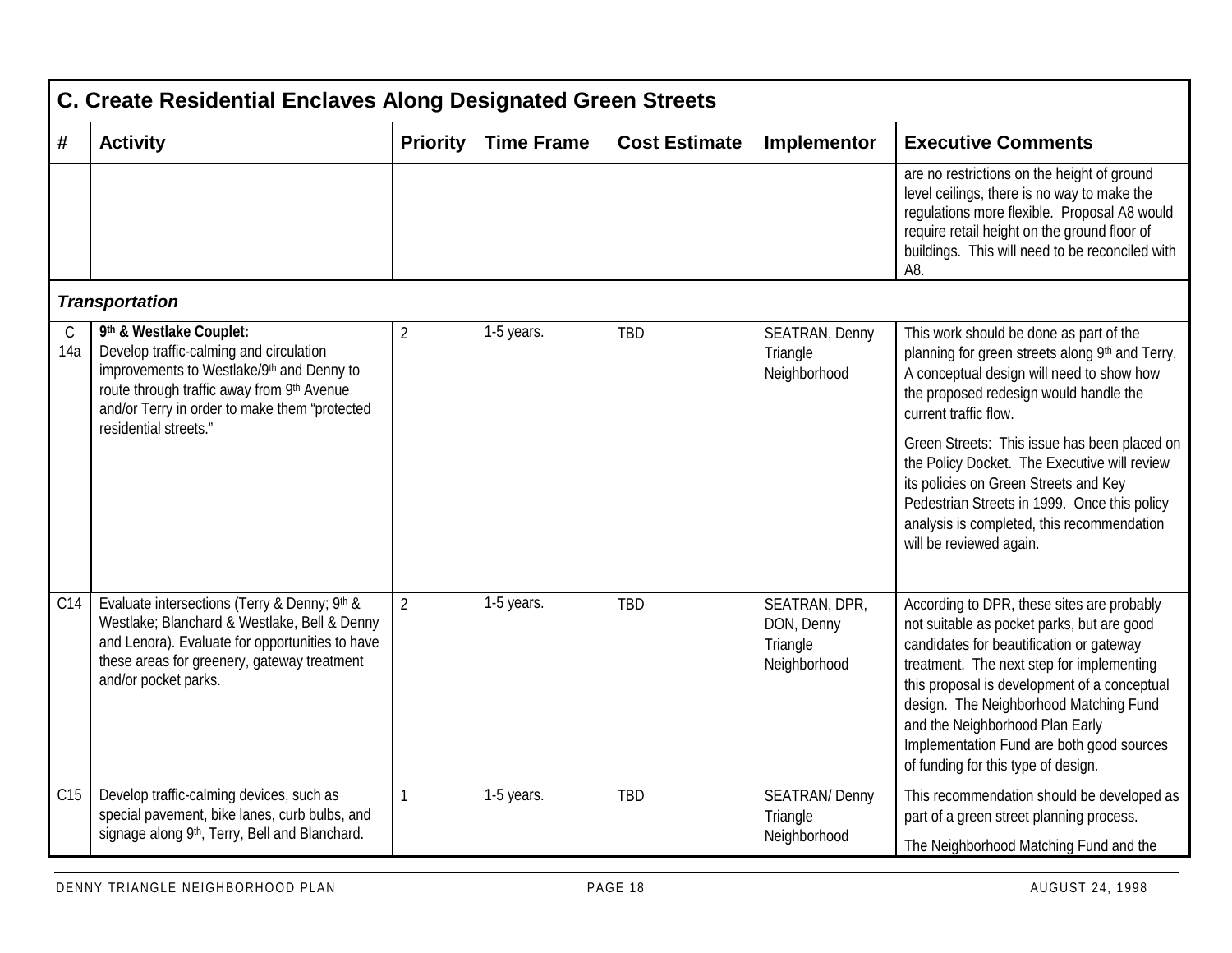|     | C. Create Residential Enclaves Along Designated Green Streets                                                                                                                                                                                                                                                         |                 |                   |                      |                                                                |                                                                                                                                                                                                                                                                                                                                                                                                                                                                                                                                  |  |  |  |  |
|-----|-----------------------------------------------------------------------------------------------------------------------------------------------------------------------------------------------------------------------------------------------------------------------------------------------------------------------|-----------------|-------------------|----------------------|----------------------------------------------------------------|----------------------------------------------------------------------------------------------------------------------------------------------------------------------------------------------------------------------------------------------------------------------------------------------------------------------------------------------------------------------------------------------------------------------------------------------------------------------------------------------------------------------------------|--|--|--|--|
| #   | <b>Activity</b>                                                                                                                                                                                                                                                                                                       | <b>Priority</b> | <b>Time Frame</b> | <b>Cost Estimate</b> | Implementor                                                    | <b>Executive Comments</b>                                                                                                                                                                                                                                                                                                                                                                                                                                                                                                        |  |  |  |  |
|     |                                                                                                                                                                                                                                                                                                                       |                 |                   |                      |                                                                | Neighborhood Plan Early Implementation<br>Fund are both good sources of funding for this<br>type of design.                                                                                                                                                                                                                                                                                                                                                                                                                      |  |  |  |  |
| C16 | Enhance and Complete Westlake Boulevard<br>Plan, including immediate planting of street<br>trees and Boulevarding from Olive to Denny<br>Way. Pay special attention to coherent<br>landscaping and feature development to the<br>north of Denny Way at 9th and at Blanchard and<br>on Denny Way at Terry and at Bell. | $\overline{2}$  | 1-5 years.        | TBD                  | SEATRAN, DON,<br><b>DCLU/Denny</b><br>Triangle<br>Neighborhood | Development of a conceptual design for this<br>boulevard is included in a proposed<br>modification to a Puget Sound Regional<br>Council grant submitted to the PSRC by<br>SEATRAN. If funding is obtained for this<br>project, the Executive will work with the Denny<br>Triangle and South Lake Union planning<br>groups to develop a conceptual design and<br>development of Westlake improvements. The<br>next step in implementing the Westlake<br>Boulevard Plan is to develop a conceptual<br>plan and a funding strategy. |  |  |  |  |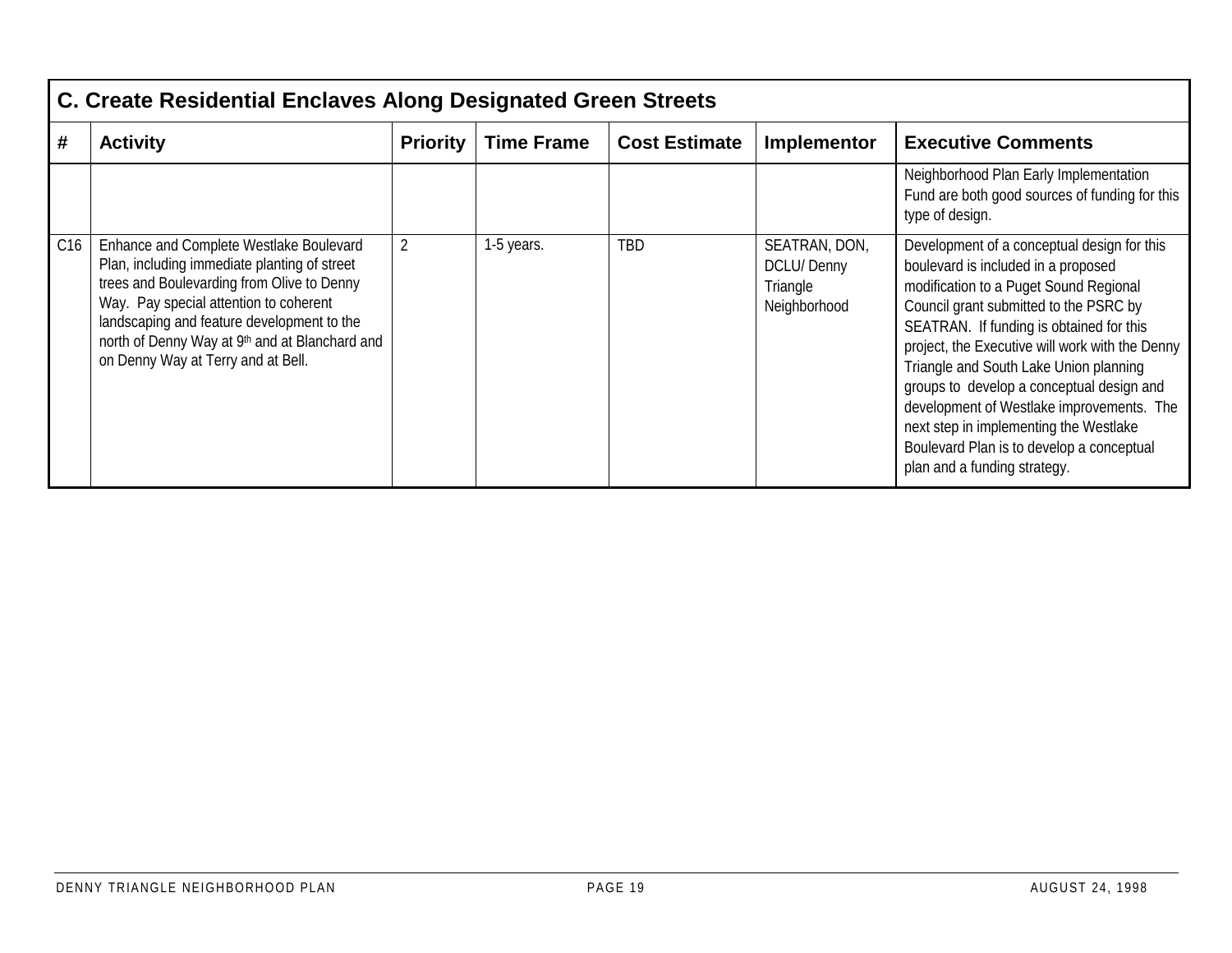# **D. A "TRANSIT VILLAGE" AT THE CONVENTION PLACE STATION**

## **Description**

This is a long-term project to take advantage of the development capacity above the potential underground Sound Transit station at the Convention Center to anchor residential development, transition to the entertainment/amenity area of the downtown, and create local amenities to benefit the neighborhood. The project could include any or all of the above.

## **Integrated Executive Response**

The City supports the general goal of developing a mixed-use community near this major transit hub. As the neighborhood is aware, this is a long term activity. Sound Transit staff have recommended that the Convention Place Station not be used as a Sound Transitlight rail station. The site could, potentially, be used as a regional bus transfer station or a light rail train holding station. However, the City, King County Metro and Sound Transit all appear to support the development of this site either through redevelopment of the site or through development of the air rights. The Neighborhood should continue to pursue these concepts in discussions with Sound Transit, the City and Metro as Sound Transit's environmental assessment concludes and a clearer vision is developed for this site.

#### **Lead Department: SPO**

#### **Participating Departments: DCLU, DHHS, SEATRAN, DON**

#### *Tasks to be Undertaken in 1998-2000*

1. SPO will begin discussions with the Denny Triangle Neighborhood, Sound Transit and King County Metro over future use and planning for the Convention Place station.

- 2. Conduct feasibility analysis for Howell and Olive Park recommendation.
	- a) Prepare preliminary design.
	- b) Prepare scopes of work and preliminary cost estimates for recommended improvements.
	- c) Develop preliminary project budget and timelines.
	- d) Based on preliminary budget, identify alternative funding sources for design, acquisition and construction of park space, potentially including a neighborhood bond or levy.
	- e) Prioritize with strategies from other neighborhood plans.
	- f) Determine next steps for implementation.

**Council Action Taken: Approve The Exec's' Rec. Action with the following language added to the Tasks to be Undertaken in 1998- 2000 and to matrix items D0, D1, D2 and D3: The Strategic Planning office will coordinate future planning for the Convention Place Station site and provide timely and effective coordination among the appropriate agencies and community to develop a plan for this site. The Strategic Planning Office will make sure the Denny Triangle's recommendations that 1) this site be "lidded" as part of any new air rights development or redeveloped whether or not a transit facility is located at this site, 2) that the site be developed with a mixed use development and open space and 3) that the site not become an unsightly dead zone are represented to King County Metro, Sound Transit and any other pertinent stakeholders.**

| D. Transit Village at the Convention Place Station |                                              |                 |  |                            |             |                                                                                                            |  |  |  |
|----------------------------------------------------|----------------------------------------------|-----------------|--|----------------------------|-------------|------------------------------------------------------------------------------------------------------------|--|--|--|
| l #                                                | <b>Activity</b>                              | <b>Priority</b> |  | Time Frame   Cost Estimate | Implementor | <b>Executive Comments</b>                                                                                  |  |  |  |
| $\overline{1}$ D <sub>0</sub><br>(B5)              | The Denny Triangle<br>Neighborhood considers |                 |  |                            |             | The City supports the inclusion of the Denny Triangle<br>in discussions about the future of the Convention |  |  |  |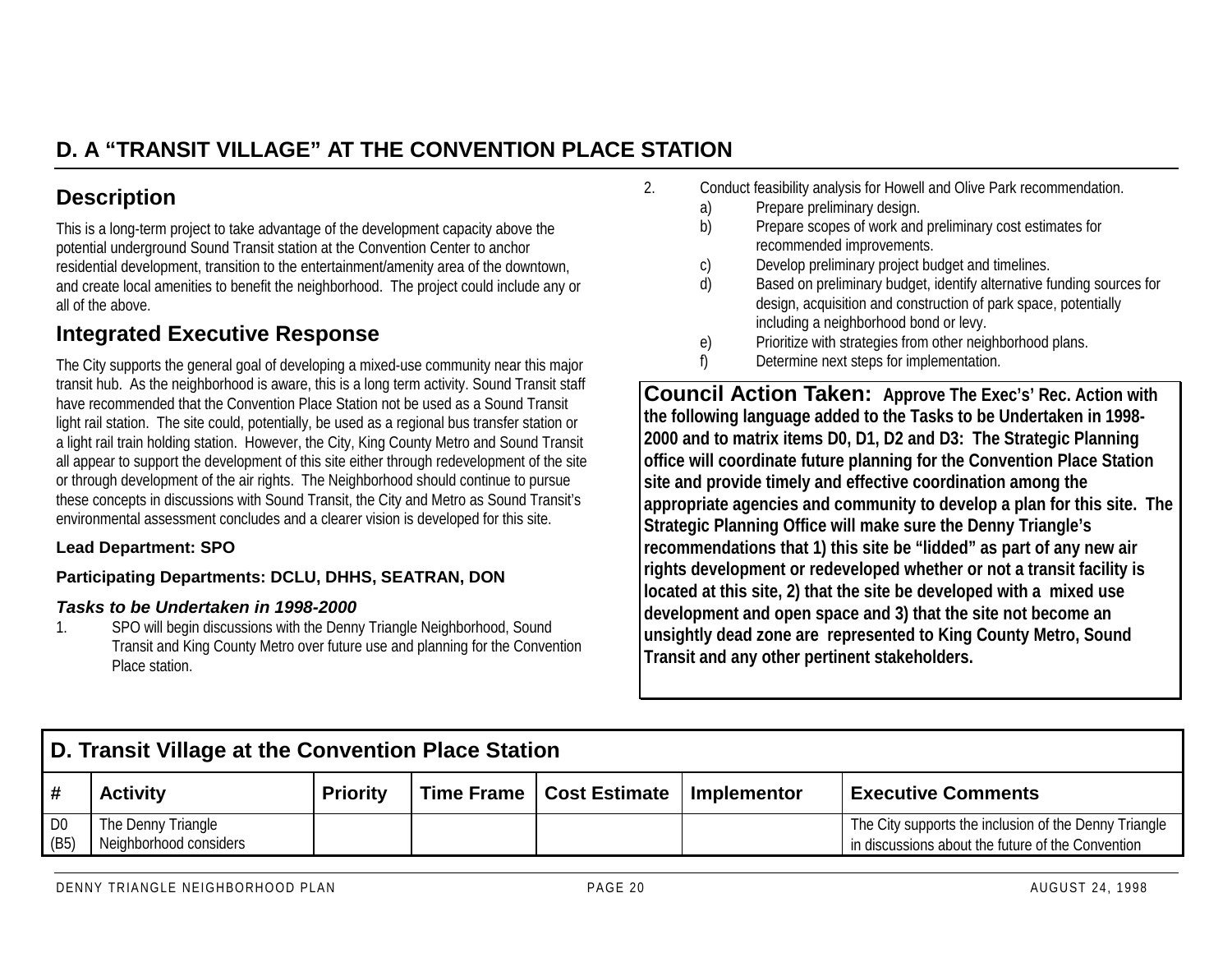|    | D. Transit Village at the Convention Place Station                                                                                                                                                |                 |                   |                      |                                       |                                                                                                                                                                                                                                                                                                                                                                                                                                                                                                                                                                                                                                                                                                                                                                                                                                                                                                                                                                                                                                 |  |  |  |  |  |
|----|---------------------------------------------------------------------------------------------------------------------------------------------------------------------------------------------------|-----------------|-------------------|----------------------|---------------------------------------|---------------------------------------------------------------------------------------------------------------------------------------------------------------------------------------------------------------------------------------------------------------------------------------------------------------------------------------------------------------------------------------------------------------------------------------------------------------------------------------------------------------------------------------------------------------------------------------------------------------------------------------------------------------------------------------------------------------------------------------------------------------------------------------------------------------------------------------------------------------------------------------------------------------------------------------------------------------------------------------------------------------------------------|--|--|--|--|--|
| #  | <b>Activity</b>                                                                                                                                                                                   | <b>Priority</b> | <b>Time Frame</b> | <b>Cost Estimate</b> | Implementor                           | <b>Executive Comments</b>                                                                                                                                                                                                                                                                                                                                                                                                                                                                                                                                                                                                                                                                                                                                                                                                                                                                                                                                                                                                       |  |  |  |  |  |
|    | Convention Place Station as a<br>critical focal point for the entire<br>neighborhood. Any future<br>planning related to the station<br>shall include Denny Triangle<br>stakeholder participation. |                 |                   |                      |                                       | Place Station. The Strategic Planning Office will<br>coordinate future planning for the Convention Place<br>Station site and provide timely and effective<br>coordination among the appropriate agencies and<br>community to develop a plan for this site. The<br>Strategic Planning Office will make sure the Denny<br>Triangle's recommendations that 1) this site be<br>"lidded" as part of any new air rights development or<br>redeveloped whether or not a transit facility is located<br>at this site, 2) that the site be developed with a mixed<br>use development and open space and 3) that the site<br>not become an unsightly dead zone are represented<br>to King County Metro, Sound Transit and any other<br>pertinent stakeholders. The Strategic Planning Office<br>will help the Denny Triangle community identify<br>opportunities to be involved in the early discussion<br>and development of options for the Convention Place<br>Station site including inclusion on any citizen advisory<br>committees. |  |  |  |  |  |
|    | <b>Site Control</b>                                                                                                                                                                               |                 |                   |                      |                                       |                                                                                                                                                                                                                                                                                                                                                                                                                                                                                                                                                                                                                                                                                                                                                                                                                                                                                                                                                                                                                                 |  |  |  |  |  |
| D1 | Negotiate with METRO/Sound<br>Transit to obtain city control of air<br>rights above the potential Sound<br>Transit Station at 9th & Pine.                                                         | $\mathbf{1}$    | $0-1$ yr.         | TBD                  | SPO, METRO, Sound<br>Transit, SEATRAN | SPO, through its Station Area Planning process and<br>the Seattle Transit Initiative, will begin discussions<br>with Sound Transit, Metro and the Denny Triangle<br>neighborhood over future use and planning for this<br>area. It is not clear, in the absence of this planning,<br>that the City needs to control these air rights in order<br>to ensure the implementation of this Key Strategy.<br>The Strategic Planning Office will coordinate future<br>planning for the Convention Place Station site and<br>provide timely and effective coordination among the<br>appropriate agencies and community to develop a<br>plan for this site. The Strategic Planning Office will<br>make sure the Denny Triangle's recommendations                                                                                                                                                                                                                                                                                         |  |  |  |  |  |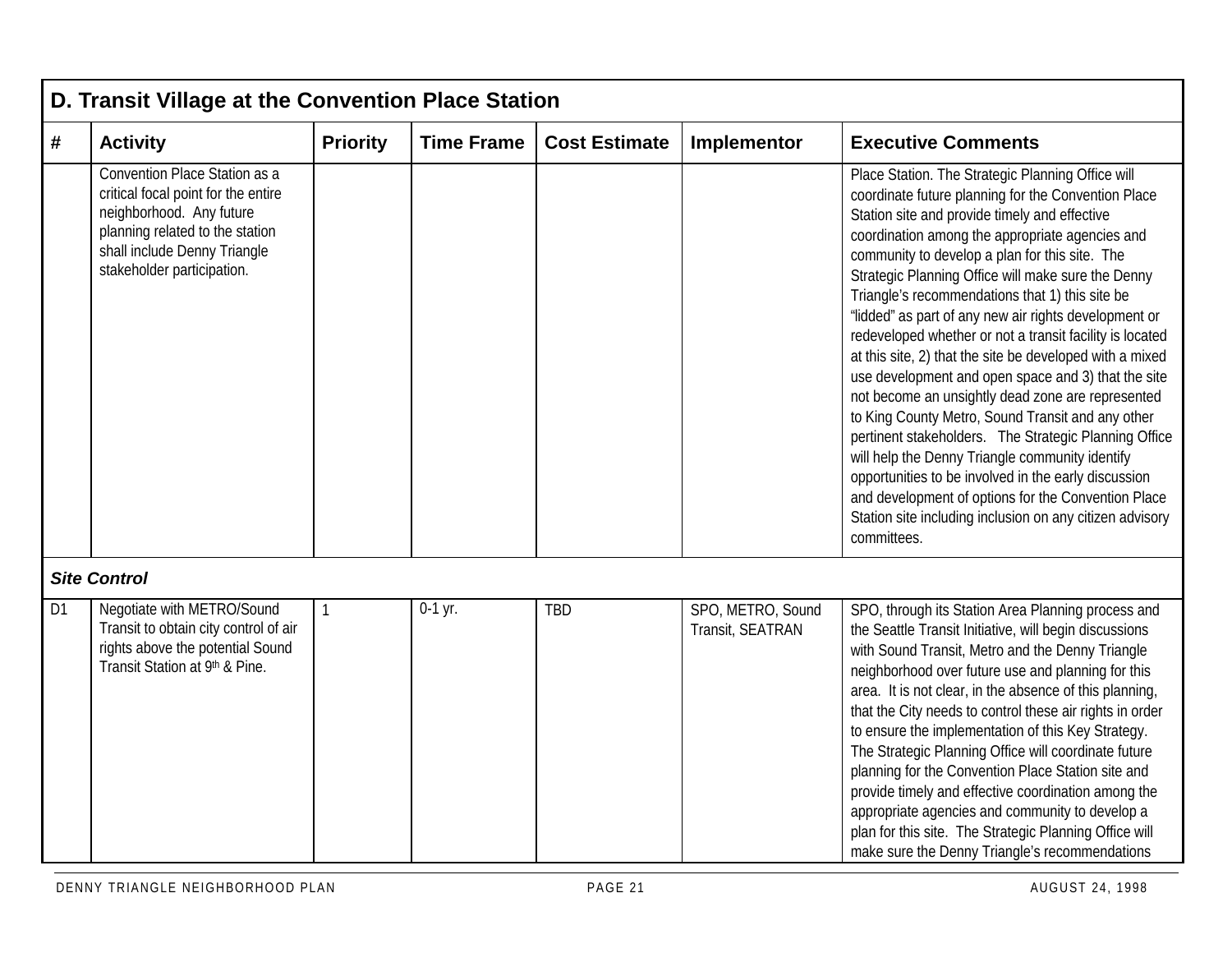| D. Transit Village at the Convention Place Station |                 |                   |                      |             |                                                                                                                                                                                                                                                                                                                                                                                                                                                                                                                                                                                                                                                                           |  |  |  |  |  |  |
|----------------------------------------------------|-----------------|-------------------|----------------------|-------------|---------------------------------------------------------------------------------------------------------------------------------------------------------------------------------------------------------------------------------------------------------------------------------------------------------------------------------------------------------------------------------------------------------------------------------------------------------------------------------------------------------------------------------------------------------------------------------------------------------------------------------------------------------------------------|--|--|--|--|--|--|
| <b>Activity</b>                                    | <b>Priority</b> | <b>Time Frame</b> | <b>Cost Estimate</b> | Implementor | <b>Executive Comments</b>                                                                                                                                                                                                                                                                                                                                                                                                                                                                                                                                                                                                                                                 |  |  |  |  |  |  |
|                                                    |                 |                   |                      |             | that 1) this site be "lidded" as part of any new air rights<br>development or redeveloped whether or not a transit<br>facility is located at this site, 2) that the site be<br>developed with a mixed use development and open<br>space and 3) that the site not become an unsightly<br>dead zone are represented to King County Metro,<br>Sound Transit and any other pertinent stakeholders.<br>The Strategic Planning Office will help the Denny<br>Triangle community identify opportunities to be<br>involved in the early discussion and development of<br>options for the Convention Place Station site including<br>inclusion on any citizen advisory committees. |  |  |  |  |  |  |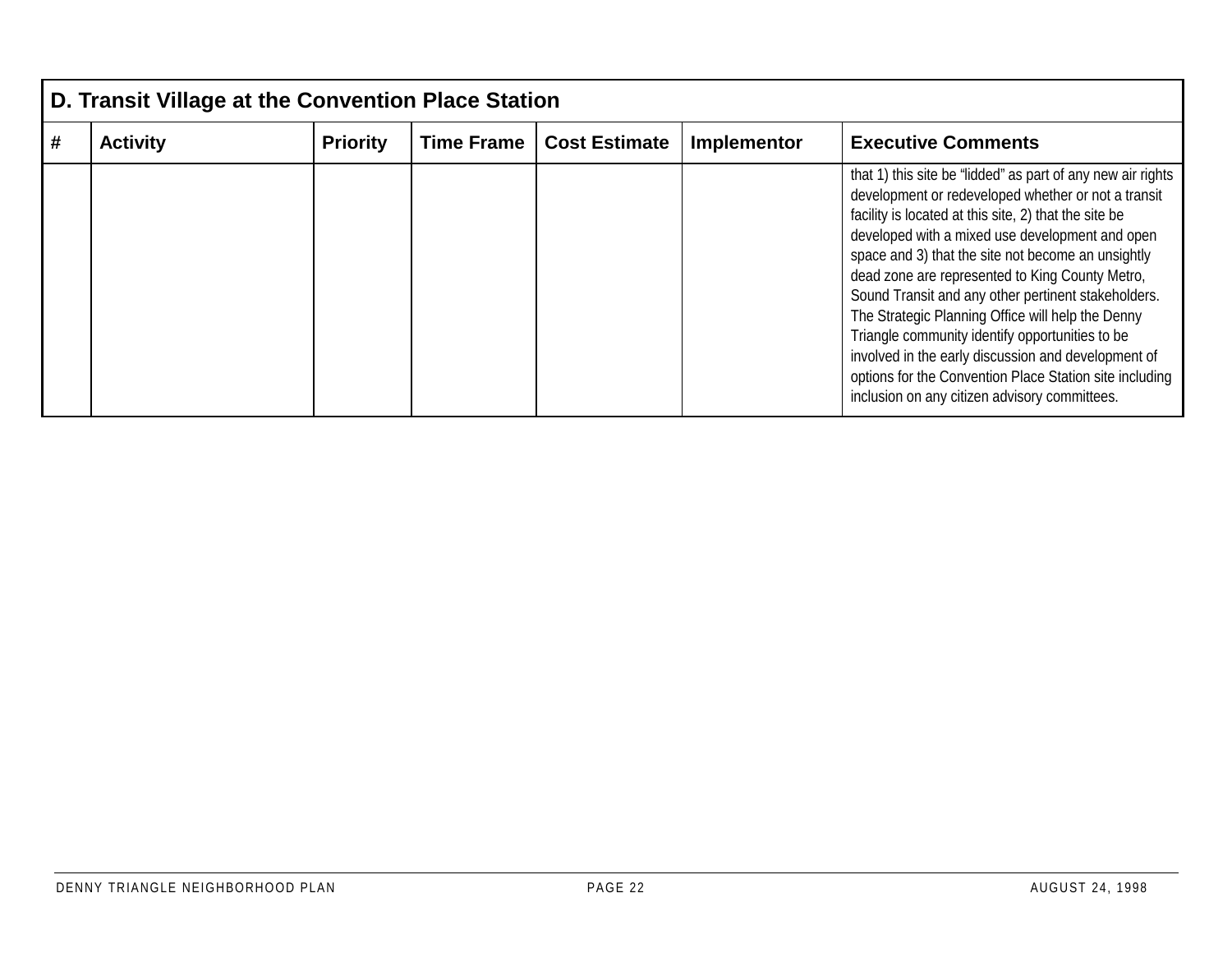|                | D. Transit Village at the Convention Place Station                                                                                                                                                           |                 |                   |                      |                                                          |                                                                                                                                                                                                                                                                                                                                                                                                                                                                                                                                                                                                                                                                                                                                                                                                                                                                                                                                                                                                                                                                                                                                                                                                                                             |  |  |  |  |  |  |
|----------------|--------------------------------------------------------------------------------------------------------------------------------------------------------------------------------------------------------------|-----------------|-------------------|----------------------|----------------------------------------------------------|---------------------------------------------------------------------------------------------------------------------------------------------------------------------------------------------------------------------------------------------------------------------------------------------------------------------------------------------------------------------------------------------------------------------------------------------------------------------------------------------------------------------------------------------------------------------------------------------------------------------------------------------------------------------------------------------------------------------------------------------------------------------------------------------------------------------------------------------------------------------------------------------------------------------------------------------------------------------------------------------------------------------------------------------------------------------------------------------------------------------------------------------------------------------------------------------------------------------------------------------|--|--|--|--|--|--|
| #              | <b>Activity</b>                                                                                                                                                                                              | <b>Priority</b> | <b>Time Frame</b> | <b>Cost Estimate</b> | Implementor                                              | <b>Executive Comments</b>                                                                                                                                                                                                                                                                                                                                                                                                                                                                                                                                                                                                                                                                                                                                                                                                                                                                                                                                                                                                                                                                                                                                                                                                                   |  |  |  |  |  |  |
| D <sub>2</sub> | Develop a "transit-village" mixed<br>use project, supported by ISTEA<br>funding, that includes the                                                                                                           |                 | 1-10 years.       | <b>TBD</b>           | SPO, DPR, Library,<br>DCLU, METRO,<br>Sound Transit, ESD | The recommended components are a good starting<br>point for future discussion and planning for the<br><b>Convention Place Station.</b>                                                                                                                                                                                                                                                                                                                                                                                                                                                                                                                                                                                                                                                                                                                                                                                                                                                                                                                                                                                                                                                                                                      |  |  |  |  |  |  |
|                | following:<br>A City-wide amenity (like a<br>library or other resource) that                                                                                                                                 |                 |                   |                      |                                                          | It is too early to identify funding sources for this<br>project.                                                                                                                                                                                                                                                                                                                                                                                                                                                                                                                                                                                                                                                                                                                                                                                                                                                                                                                                                                                                                                                                                                                                                                            |  |  |  |  |  |  |
|                | would benefit from light rail<br>access<br>open space on the site<br>Housing above the site to<br>anchor the 9th and Terry<br>Green Streets couplet as a<br>residential site.<br>Office and Commercial space |                 |                   |                      |                                                          | It is currently unlikely that a library would be included<br>in a development at the Convention Center Station,<br>but the City will work with the neighborhood to<br>determine other facilities that would be appropriate.<br>The Strategic Planning Office will coordinate future<br>planning for the Convention Place Station site and<br>provide timely and effective coordination among the<br>appropriate agencies and community to develop a<br>plan for this site. The Strategic Planning Office will<br>make sure the Denny Triangle's recommendations<br>that 1) this site be "lidded" as part of any new air rights<br>development or redeveloped whether or not a transit<br>facility is located at this site, 2) that the site be<br>developed with a mixed use development and open<br>space and 3) that the site not become an unsightly<br>dead zone are represented to King County Metro,<br>Sound Transit and any other pertinent stakeholders.<br>The Strategic Planning Office will help the Denny<br>Triangle community identify opportunities to be<br>involved in the early discussion and development of<br>options for the Convention Place Station site including<br>inclusion on any citizen advisory committees |  |  |  |  |  |  |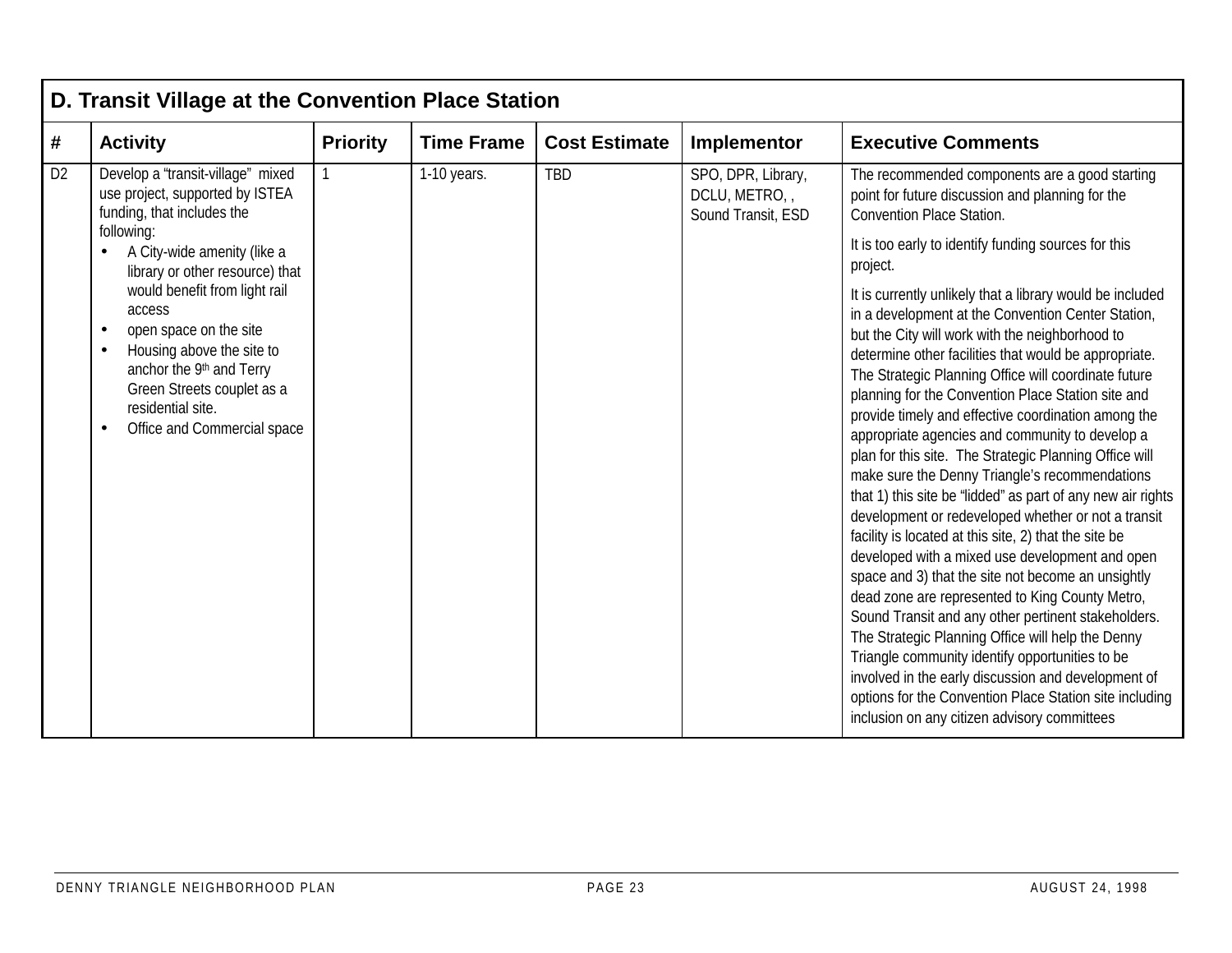|                | D. Transit Village at the Convention Place Station                                                                                                                                                                                                                           |                 |                   |                      |                                   |                                                                                                                                                                                                                                                                                                                                                                                                                                                                                                                                                                                                                                                                                                                                                                                                                                                                                                                                                                                                                                                                                                                        |  |  |  |  |  |
|----------------|------------------------------------------------------------------------------------------------------------------------------------------------------------------------------------------------------------------------------------------------------------------------------|-----------------|-------------------|----------------------|-----------------------------------|------------------------------------------------------------------------------------------------------------------------------------------------------------------------------------------------------------------------------------------------------------------------------------------------------------------------------------------------------------------------------------------------------------------------------------------------------------------------------------------------------------------------------------------------------------------------------------------------------------------------------------------------------------------------------------------------------------------------------------------------------------------------------------------------------------------------------------------------------------------------------------------------------------------------------------------------------------------------------------------------------------------------------------------------------------------------------------------------------------------------|--|--|--|--|--|
| #              | <b>Activity</b>                                                                                                                                                                                                                                                              | <b>Priority</b> | <b>Time Frame</b> | <b>Cost Estimate</b> | Implementor                       | <b>Executive Comments</b>                                                                                                                                                                                                                                                                                                                                                                                                                                                                                                                                                                                                                                                                                                                                                                                                                                                                                                                                                                                                                                                                                              |  |  |  |  |  |
| Housing        |                                                                                                                                                                                                                                                                              |                 |                   |                      |                                   |                                                                                                                                                                                                                                                                                                                                                                                                                                                                                                                                                                                                                                                                                                                                                                                                                                                                                                                                                                                                                                                                                                                        |  |  |  |  |  |
| D <sub>3</sub> | Housing above the site to anchor<br>the 9th & Terry Green Streets<br>couplet as a residential site                                                                                                                                                                           | 1               | 1-10 years.       | <b>TBD</b>           | OH, DCLU, METRO,<br><b>RTA</b>    | This will be considered as part of future discussion<br>and planning for the Convention Place Station. The<br>Strategic Planning Office will coordinate future<br>planning for the Convention Place Station site and<br>provide timely and effective coordination among the<br>appropriate agencies and community to develop a<br>plan for this site. The Strategic Planning Office will<br>make sure the Denny Triangle's recommendations<br>that 1) this site be "lidded" as part of any new air rights<br>development or redeveloped whether or not a transit<br>facility is located at this site, 2) that the site be<br>developed with a mixed use development and open<br>space and 3) that the site not become an unsightly<br>dead zone are represented to King County Metro,<br>Sound Transit and any other pertinent stakeholders.<br>The Strategic Planning Office will help the Denny<br>Triangle community identify opportunities to be<br>involved in the early discussion and development of<br>options for the Convention Place Station site including<br>inclusion on any citizen advisory committees |  |  |  |  |  |
| Zoning         |                                                                                                                                                                                                                                                                              |                 |                   |                      |                                   |                                                                                                                                                                                                                                                                                                                                                                                                                                                                                                                                                                                                                                                                                                                                                                                                                                                                                                                                                                                                                                                                                                                        |  |  |  |  |  |
| D <sub>4</sub> | Designate the triangle of land<br>bordered by Howell, Olive, and<br>Terry for future land purchase by<br>the City for development into a<br>park linked to the Convention<br>Center Project and tied to the<br>Residential Enclaves and the<br>green streets at 9th & Terry. | 1               | $1 - 10$          | <b>TBD</b>           | DPR, METRO, Sound<br>Transit, SPO | Owners of the properties in which the community is<br>interested for park/open space should be contacted<br>regarding the potential for future acquisition. The<br>Neighborhood Matching Fund is a good source of<br>funding for design of this potential park. This project<br>may be eligible for the Conservation Futures Tax<br>(CFT) funds, however, the project will have to provide<br>a match and meet certain State and County criteria.<br>CFT is only available for acquisition and funding from<br>the program is also limited. DPR does not have funds<br>to develop the property; another funding source would<br>need to be identified for development. A potential                                                                                                                                                                                                                                                                                                                                                                                                                                     |  |  |  |  |  |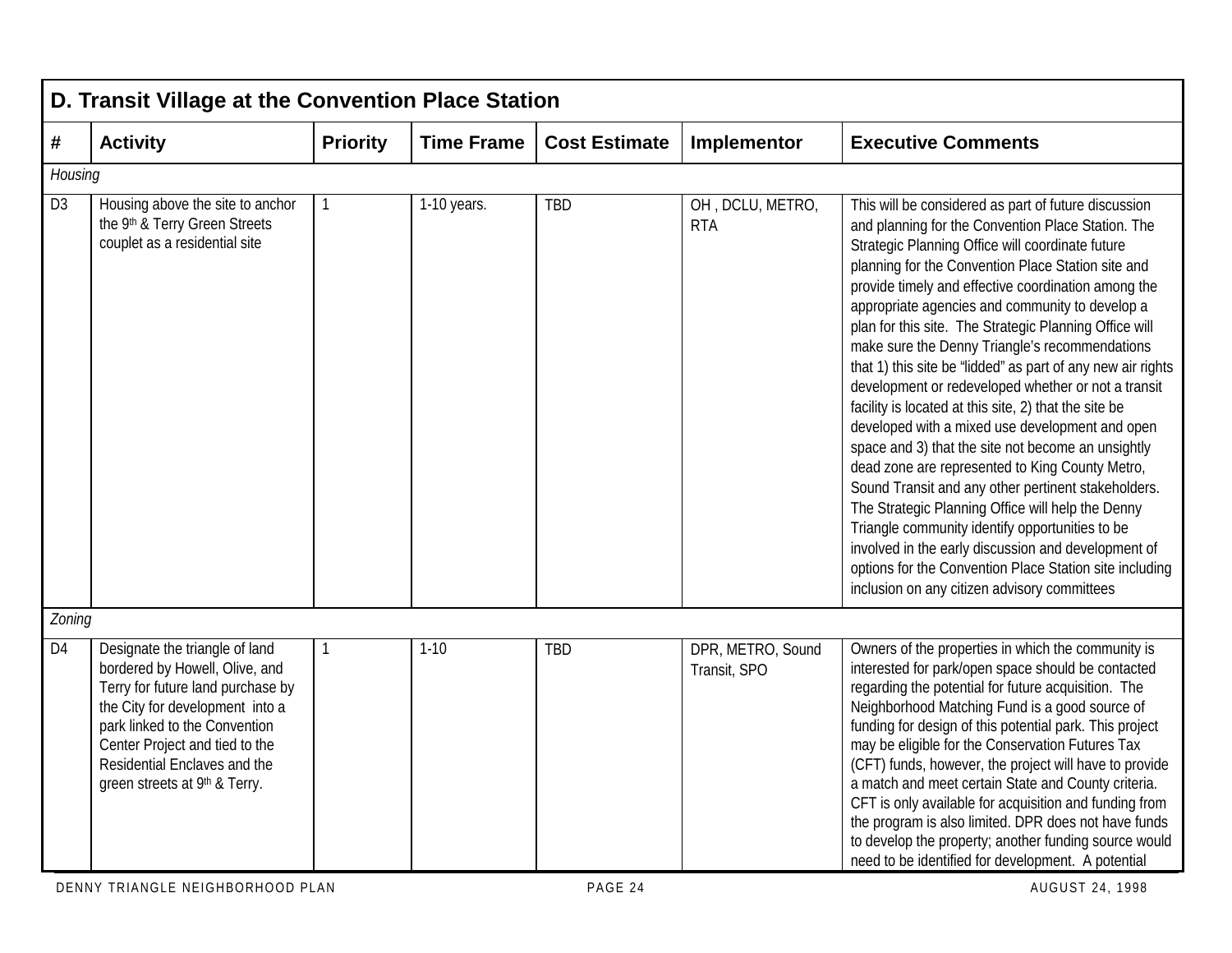|                        | D. Transit Village at the Convention Place Station                                                                                                                                                                |                 |                   |                      |                                                                                                                |                                                                                                                                                                                                                                                                                                                                                                                                                                                                                                                                                                                                                                                                                                                                                                                                                                                                                                                                                                                                                                                                                                 |  |  |  |  |  |
|------------------------|-------------------------------------------------------------------------------------------------------------------------------------------------------------------------------------------------------------------|-----------------|-------------------|----------------------|----------------------------------------------------------------------------------------------------------------|-------------------------------------------------------------------------------------------------------------------------------------------------------------------------------------------------------------------------------------------------------------------------------------------------------------------------------------------------------------------------------------------------------------------------------------------------------------------------------------------------------------------------------------------------------------------------------------------------------------------------------------------------------------------------------------------------------------------------------------------------------------------------------------------------------------------------------------------------------------------------------------------------------------------------------------------------------------------------------------------------------------------------------------------------------------------------------------------------|--|--|--|--|--|
| #                      | <b>Activity</b>                                                                                                                                                                                                   | <b>Priority</b> | <b>Time Frame</b> | <b>Cost Estimate</b> | Implementor                                                                                                    | <b>Executive Comments</b>                                                                                                                                                                                                                                                                                                                                                                                                                                                                                                                                                                                                                                                                                                                                                                                                                                                                                                                                                                                                                                                                       |  |  |  |  |  |
|                        |                                                                                                                                                                                                                   |                 |                   |                      |                                                                                                                | neighborhood bond or levy might be appropriate for<br>funding of acquisition and development of this facility.<br>DUCPG's recommendation that development rights be<br>transferred from open space would also provide a<br>good source of funding.                                                                                                                                                                                                                                                                                                                                                                                                                                                                                                                                                                                                                                                                                                                                                                                                                                              |  |  |  |  |  |
|                        | Transportation                                                                                                                                                                                                    |                 |                   |                      |                                                                                                                |                                                                                                                                                                                                                                                                                                                                                                                                                                                                                                                                                                                                                                                                                                                                                                                                                                                                                                                                                                                                                                                                                                 |  |  |  |  |  |
| D <sub>5</sub>         | Initiate a study to improve Boren<br>Avenue as a "transit and<br>circulation link" with First and<br><b>Capitol Hills including East/West</b><br>connections                                                      |                 |                   | <b>TBD</b>           | METRO, SPO,<br><b>SEATRAN</b>                                                                                  | This will need to be implemented by METRO. They<br>will probably be looking at this corridor as part of an<br>update of their 6-year plan and as part of the planning<br>of bus routes related to Light Rail station areas.<br>SEATRAN and SPO will be involved in these<br>discussions. The Executive will forward this and<br>related transit requests to King County Metro on the<br>community's behalf. The Strategic Planning Office,<br>SEATRAN and Neighborhood Planning Office shall<br>review the transit service requests and transit stop<br>improvements identified in the neighborhood plans<br>and integrate those requested improvements into the<br>work being done under Strategy T4 "Establish and<br>Implement Transit Service Priorities" in the City's<br>Transportation Strategic Plan. The Executive will<br>report to the City Council Transportation Committee<br>on its progress on Strategy T4 as part of its ongoing<br>reporting requirements on the Transportation Strategic<br>Plan and to the Neighborhoods, Growth Planning and<br>Civic Engagement Committee. |  |  |  |  |  |
| D <sub>6</sub><br>(B4) | Future mass transit planning:<br>Allocate resources for future<br>planning for housing, employment<br>and transportation in conjunction<br>with potential Sound Transit<br>stations and Monorail<br>improvements. |                 | 0-1 years         | <b>TBD</b>           | SPO, SEATRAN,<br>Sound Transit,<br><b>Elevated Transit</b><br>Company (ETC),<br>Denny Triangle<br>Neighborhood | SPO will continue to work with the neighborhoods on<br>station area planning and the allocation of future<br>station area planning resources to address<br>neighborhood concerns.                                                                                                                                                                                                                                                                                                                                                                                                                                                                                                                                                                                                                                                                                                                                                                                                                                                                                                               |  |  |  |  |  |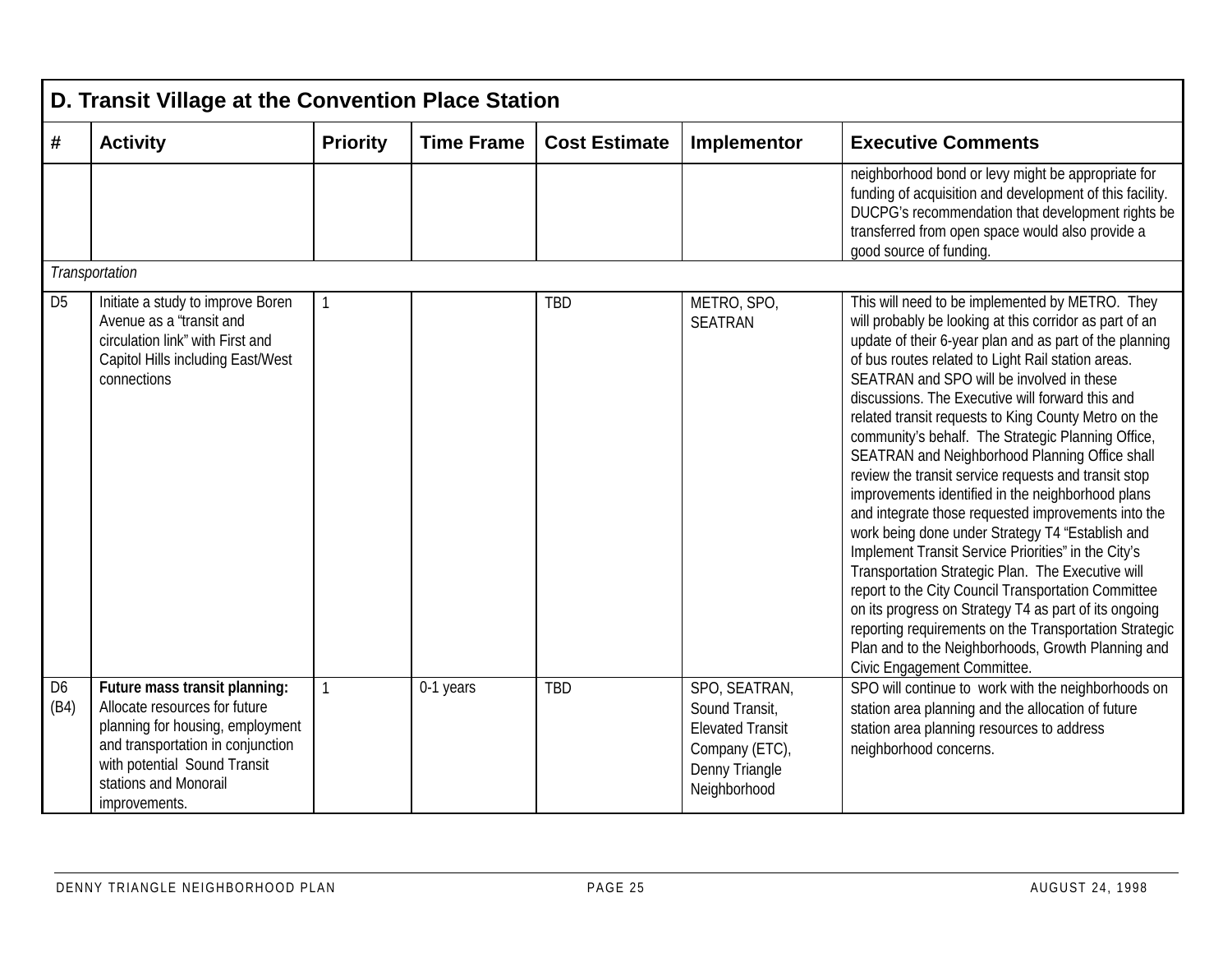# **II. Additional Activities For Implementation**

The activities listed in this section are not directly associated with a Key Strategy. For each activity, the City has identified next steps as a part of the City's work program in response to the neighborhood plan. Many of the next steps are actions to be taken by the City, but in some cases, the neighborhood or other agency will be able to take the next steps. As with the activities listed for each Key Strategy in Section I, these activities are intended to be implemented over the span of many years.

| #                | <b>Activity</b>                                                                                                                 | <b>Priority</b> | <b>Time</b><br><b>Frame</b> | Cost<br><b>Estimate</b> | Implementor                                             | <b>Executive Response</b>                                                                                                                                                                                                                                                                                                                                   | <b>Recommended Action</b>                                                                                                      |
|------------------|---------------------------------------------------------------------------------------------------------------------------------|-----------------|-----------------------------|-------------------------|---------------------------------------------------------|-------------------------------------------------------------------------------------------------------------------------------------------------------------------------------------------------------------------------------------------------------------------------------------------------------------------------------------------------------------|--------------------------------------------------------------------------------------------------------------------------------|
|                  | A. Urban Form                                                                                                                   |                 |                             |                         |                                                         |                                                                                                                                                                                                                                                                                                                                                             |                                                                                                                                |
| N <sub>T</sub> 1 | Install Street Trees throughout<br>Neighborhood                                                                                 |                 | 1-3 years.                  | TBD                     | SCL, DON,<br>SEATRAN, Denny<br>Triangle<br>Neighborhood | The neighborhood should<br>identify locations where property<br>owners and/or tenants are<br>committed to maintaining street<br>trees before installation. SCL<br>and DON can help to provide<br>trees for this activity.                                                                                                                                   | Recommendation will be considered in the<br>future pending identification of tree locations<br>and willing community partners. |
| NT <sub>2</sub>  | Develop Gateway Treatment in<br>conjunction with transportation<br>improvement at Aurora at Denny<br>and 7 <sup>th</sup> Avenue | 3               | 1-5 years.                  | TBD                     | DON, SEATRAN,<br>Denny Triangle<br>Neighborhood         | A conceptual design will be<br>needed in order to determine<br>how the City can help with this<br>project. The Neighborhood<br>Matching Fund and<br>Neighborhood Planning Early<br>Implementation funds may be<br>good sources for funding for this<br>design. The Neighborhood<br>Street Fund may be a potential<br>source of funding for this<br>project. | Project will be considered in the future pending<br>completion of a preliminary design.                                        |
| NT <sub>3</sub>  | Develop Gateway Treatment in<br>conjunction with transportation<br>improvement at Stewart Street at<br>Denny Way and I-5        | 3               | 1-5 years.                  | TBD                     | DON, SEATRAN,<br>Denny Triangle<br>Neighborhood         | A conceptual design will be<br>needed in order to determine<br>how the City can help with this<br>project. The Neighborhood<br>Matching Fund and                                                                                                                                                                                                            | Project will be considered in the future pending<br>completion of a preliminary design.                                        |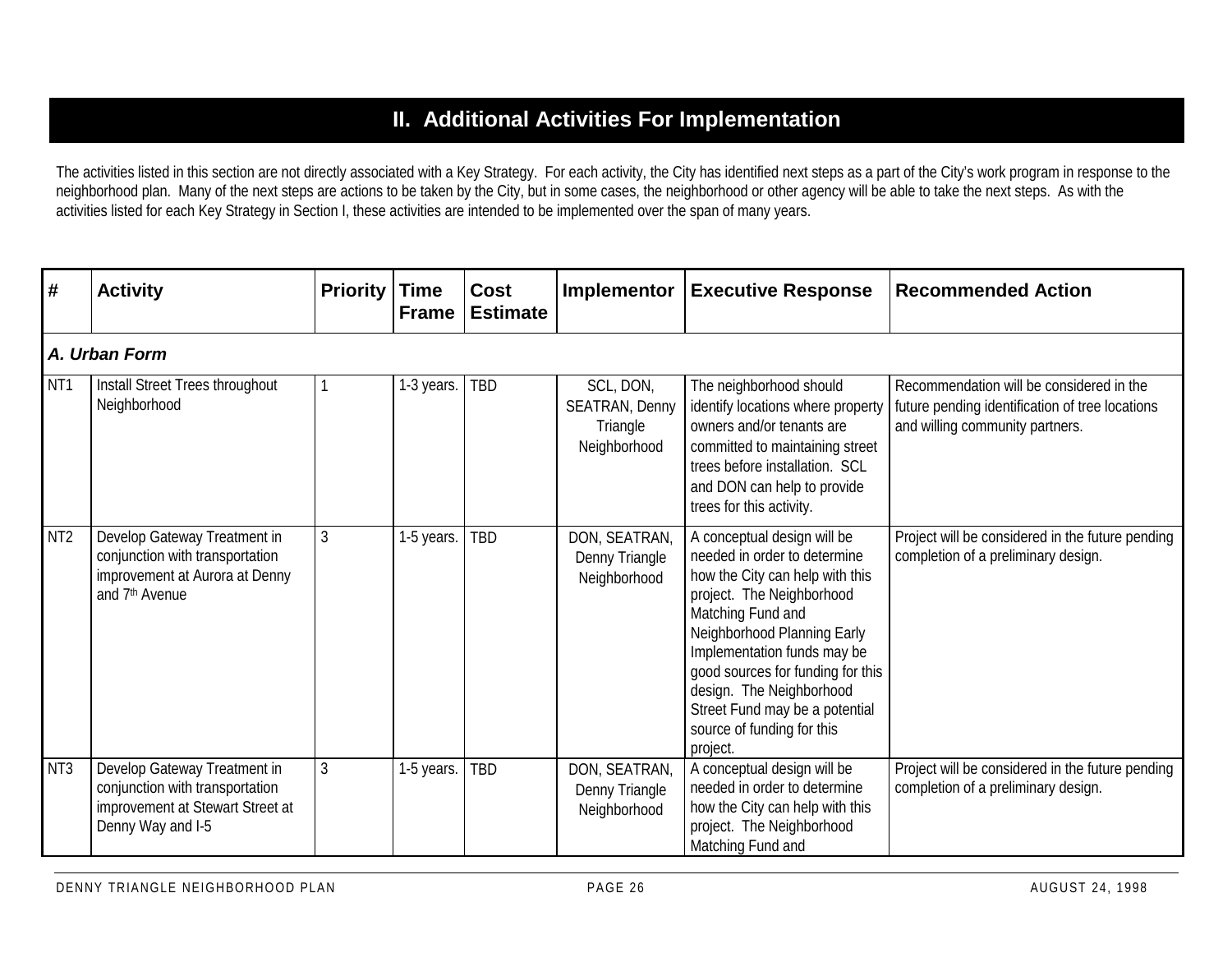| #               | <b>Activity</b>                                                                 | <b>Priority</b> | <b>Time</b><br><b>Frame</b> | <b>Cost</b><br><b>Estimate</b> | <b>Implementor</b>                                | <b>Executive Response</b>                                                                                                                                                                                                                                            | <b>Recommended Action</b>                                                                                                                                                                                                                                                                                                                                                                                                                                                                                                                                                                                                                                                                         |
|-----------------|---------------------------------------------------------------------------------|-----------------|-----------------------------|--------------------------------|---------------------------------------------------|----------------------------------------------------------------------------------------------------------------------------------------------------------------------------------------------------------------------------------------------------------------------|---------------------------------------------------------------------------------------------------------------------------------------------------------------------------------------------------------------------------------------------------------------------------------------------------------------------------------------------------------------------------------------------------------------------------------------------------------------------------------------------------------------------------------------------------------------------------------------------------------------------------------------------------------------------------------------------------|
|                 |                                                                                 |                 |                             |                                |                                                   | Neighborhood Planning Early<br>Implementation funds may be<br>good sources for funding for this<br>design. The Neighborhood<br>Street Fund may be a potential<br>source of funding for this<br>project.                                                              |                                                                                                                                                                                                                                                                                                                                                                                                                                                                                                                                                                                                                                                                                                   |
| NT4             | Develop Pocket Park                                                             | $\overline{2}$  | 1-5 years.                  | <b>TBD</b>                     | DPR, Denny<br>Triangle<br>Neighborhood            | See Key Strategy C                                                                                                                                                                                                                                                   |                                                                                                                                                                                                                                                                                                                                                                                                                                                                                                                                                                                                                                                                                                   |
| NT <sub>5</sub> | Provide Open Space as part of the<br>New Federal Courthouse Project             |                 | 1-3 years.                  | <b>TBD</b>                     | GSA, DPR, DCLU                                    | See Key Strategy C                                                                                                                                                                                                                                                   |                                                                                                                                                                                                                                                                                                                                                                                                                                                                                                                                                                                                                                                                                                   |
|                 | <b>Westlake Boulevard</b>                                                       |                 |                             |                                |                                                   |                                                                                                                                                                                                                                                                      |                                                                                                                                                                                                                                                                                                                                                                                                                                                                                                                                                                                                                                                                                                   |
| NT <sub>6</sub> | Develop a landscaped boulevard<br>with bike lanes and with widened<br>sidewalks | 3               |                             | <b>TBD</b>                     | <b>SEATRAN, Denny</b><br>Triangle<br>Neighborhood | A conceptual design is the next<br>step in implementing this<br>project. This project should be<br>coordinated with planning efforts<br>in South Lake Union. The Early<br>Implementation Fund may be a<br>good source of funding for<br>design work on this project. | Recommendation will be considered in the<br>future pending completion of additional<br>planning and design and in conjunction with<br>South Lake Union planning. Development of a<br>conceptual design for this boulevard is included<br>in a proposed modification to a Puget Sound<br>Regional Council grant submitted to the PSRC<br>by SEATRAN. If funding is obtained for this<br>project, the Executive will work with the Denny<br>Triangle and South Lake Union planning<br>groups to develop a conceptual design and<br>development of Westlake improvements. The<br>next step in implementing the Westlake<br>Boulevard Plan is to develop a conceptual plan<br>and a funding strategy. |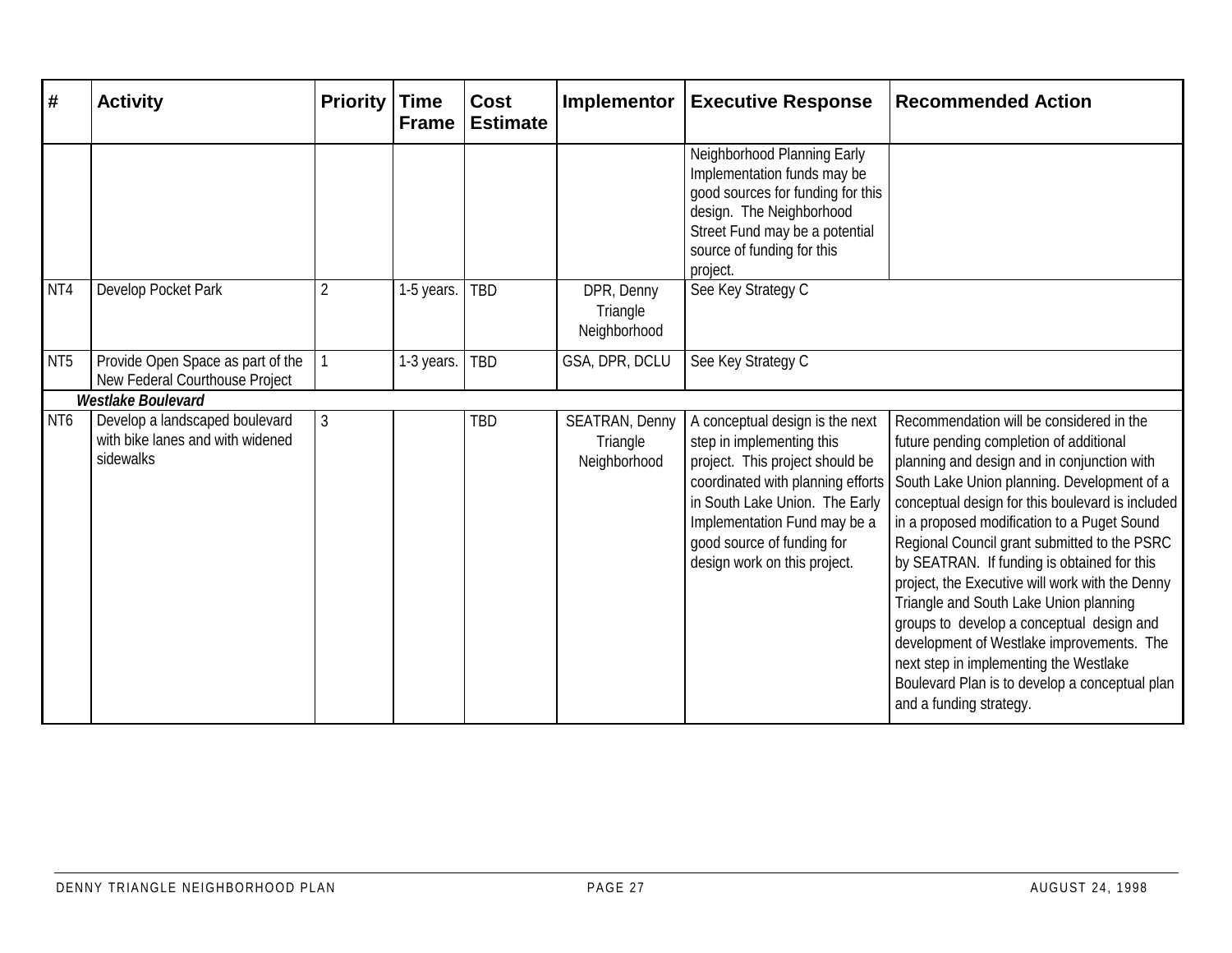| #               | <b>Activity</b>                                                                                                                                                                                                                                                    | <b>Priority</b> | <b>Time</b><br><b>Frame</b> | <b>Cost</b><br><b>Estimate</b> | Implementor                                     | <b>Executive Response</b>                                                                                                                                                                                                                                   | <b>Recommended Action</b>                                                                                                                                                                                                                                                                                                                                                                                                                                                                                                                                                                                                                                                                                                   |
|-----------------|--------------------------------------------------------------------------------------------------------------------------------------------------------------------------------------------------------------------------------------------------------------------|-----------------|-----------------------------|--------------------------------|-------------------------------------------------|-------------------------------------------------------------------------------------------------------------------------------------------------------------------------------------------------------------------------------------------------------------|-----------------------------------------------------------------------------------------------------------------------------------------------------------------------------------------------------------------------------------------------------------------------------------------------------------------------------------------------------------------------------------------------------------------------------------------------------------------------------------------------------------------------------------------------------------------------------------------------------------------------------------------------------------------------------------------------------------------------------|
| NT7             | Evaluate vacating street<br>connections at 7 <sup>th</sup> Avenue and<br>Blanchard Street as shown in the<br>1995 Downtown Plan, and/or at 9th<br>Avenue or Lenora Street to provide<br>the opportunity to steer away traffic<br>and establish pedestrian enclaves | $\overline{2}$  | $1-5$                       | <b>TBD</b>                     | <b>SEATRAN</b>                                  | These street closures can be<br>analyzed as part of the design<br>process for Westlake Boulevard.                                                                                                                                                           | Recommendation will be considered in the<br>future in conjunction with planning and design<br>of Westlake Boulevard. Development of a<br>conceptual design for this boulevard is included<br>in a proposed modification to a Puget Sound<br>Regional Council grant submitted to the PSRC<br>by SEATRAN. If funding is obtained for this<br>project, the Executive will work with the Denny<br>Triangle and South Lake Union planning<br>groups to develop a conceptual design and<br>development of Westlake improvements. The<br>next step in implementing the Westlake<br>Boulevard Plan is to develop a conceptual plan<br>and a funding strategy.                                                                       |
| NT <sub>8</sub> | Develop Westlake Circle at the<br>terminus of Westlake Boulevard                                                                                                                                                                                                   | $\overline{2}$  | $1-5$                       | <b>TBD</b>                     | SEATRAN, DPR,<br>Denny Triangle<br>Neighborhood | A conceptual design is the next<br>step in implementing this<br>project. This project should be<br>coordinated with Westlake<br>Boulevard Planning. The Early<br>Implementation Fund may be a<br>good source of funding for<br>design work on this project. | Recommendation will be considered in the<br>future pending completion of additional<br>planning and design and in conjunction with<br>South Lake Union and Westlake Boulevard<br>planning. Development of a conceptual design<br>for this boulevard is included in a proposed<br>modification to a Puget Sound Regional<br>Council grant submitted to the PSRC by<br>SEATRAN. If funding is obtained for this<br>project, the Executive will work with the Denny<br>Triangle and South Lake Union planning<br>groups to develop a conceptual design and<br>development of Westlake improvements. The<br>next step in implementing the Westlake<br>Boulevard Plan is to develop a conceptual plan<br>and a funding strategy. |
|                 | Implement Pine Street Improvements (1995 Task Force Report)                                                                                                                                                                                                        |                 |                             |                                |                                                 |                                                                                                                                                                                                                                                             |                                                                                                                                                                                                                                                                                                                                                                                                                                                                                                                                                                                                                                                                                                                             |
| NT9             | Gateway element at I-5                                                                                                                                                                                                                                             | $\mathfrak{Z}$  | 1-5 years.   TBD            |                                | DON, SEATRAN                                    | The next step for these projects<br>is to find funding for                                                                                                                                                                                                  | Recommendations will be considered in the                                                                                                                                                                                                                                                                                                                                                                                                                                                                                                                                                                                                                                                                                   |
| <b>NT10</b>     | Comprehensive street tree planting                                                                                                                                                                                                                                 | $\overline{3}$  | 1-5 years.                  | <b>TBD</b>                     | DON, SEATRAN                                    | implementation. There are a<br>number of large projects                                                                                                                                                                                                     | future pending identification of                                                                                                                                                                                                                                                                                                                                                                                                                                                                                                                                                                                                                                                                                            |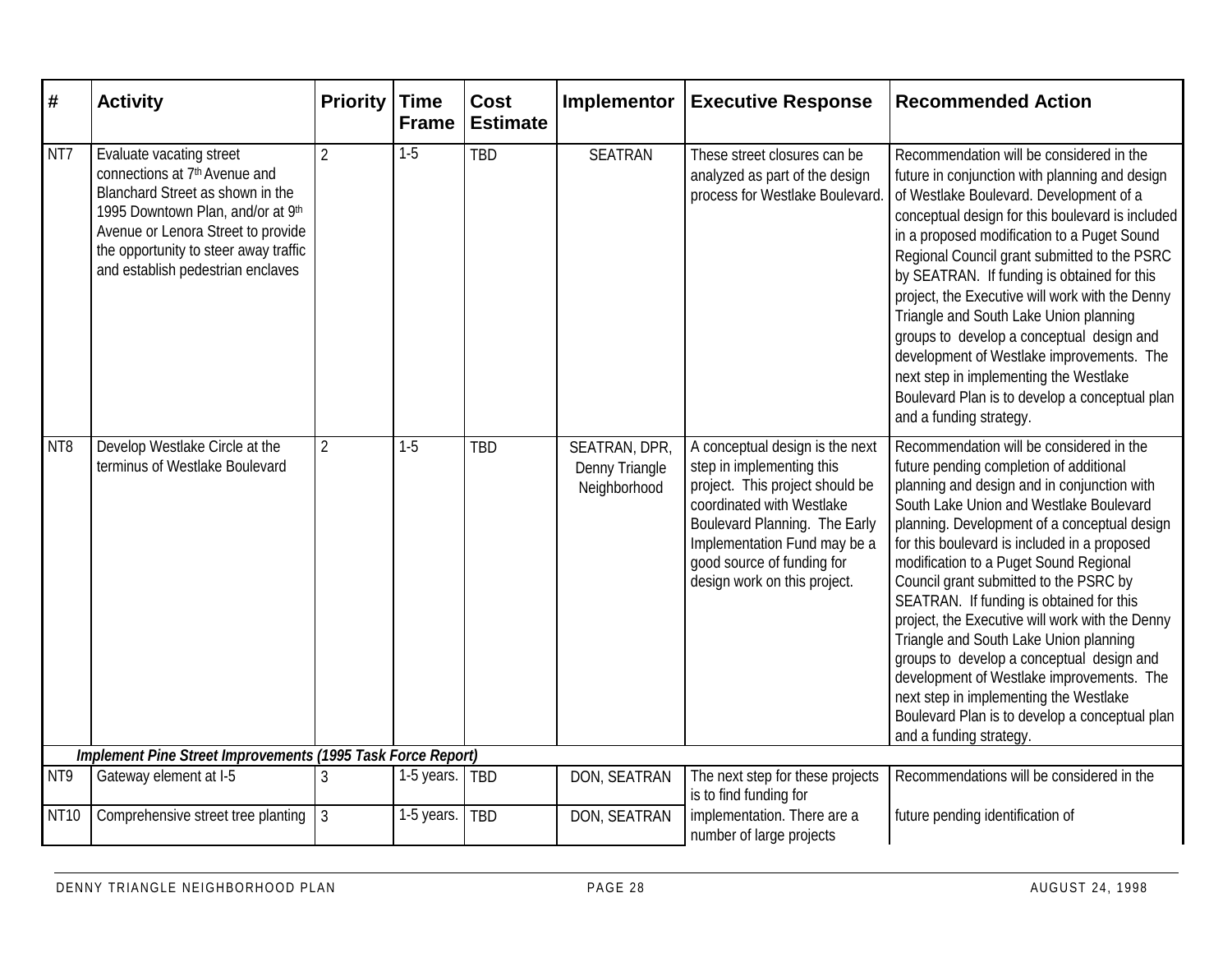| #                | <b>Activity</b>                                                                                                                                                                                                                | <b>Priority</b> | <b>Time</b><br><b>Frame</b> | <b>Cost</b><br><b>Estimate</b> | Implementor                                 | <b>Executive Response</b>                                                                                                                                                                                                                                                | <b>Recommended Action</b>                                                                                                                                                                                                                                                                                                                                                                                                                |  |  |  |  |  |
|------------------|--------------------------------------------------------------------------------------------------------------------------------------------------------------------------------------------------------------------------------|-----------------|-----------------------------|--------------------------------|---------------------------------------------|--------------------------------------------------------------------------------------------------------------------------------------------------------------------------------------------------------------------------------------------------------------------------|------------------------------------------------------------------------------------------------------------------------------------------------------------------------------------------------------------------------------------------------------------------------------------------------------------------------------------------------------------------------------------------------------------------------------------------|--|--|--|--|--|
| NT <sub>11</sub> | Comprehensive street furniture                                                                                                                                                                                                 | $\mathfrak{Z}$  | 1-5 years.                  | <b>TBD</b>                     | DON, SEATRAN                                | planned in the area, and these<br>improvements should                                                                                                                                                                                                                    | appropriate funding sources.                                                                                                                                                                                                                                                                                                                                                                                                             |  |  |  |  |  |
| <b>NT12</b>      | Enhanced night lighting                                                                                                                                                                                                        | $\mathfrak{Z}$  | 1-5 years.                  | TBD                            | SCL, DON                                    | be coordinated with those<br>developments.                                                                                                                                                                                                                               | Night lighting: This issue has been placed on<br>the Policy Docket. The Executive shall review<br>its policies on lighting streets, alleys, parks, etc.<br>and provide the Council with a report, analysis<br>and recommendations by June 1999. All<br>policies should be in writing and should be<br>shared with the neighborhood planning groups.                                                                                      |  |  |  |  |  |
|                  | <b>Other Near Term Improvements</b>                                                                                                                                                                                            |                 |                             |                                |                                             |                                                                                                                                                                                                                                                                          |                                                                                                                                                                                                                                                                                                                                                                                                                                          |  |  |  |  |  |
| NT <sub>13</sub> | Provide Alley Lighting.                                                                                                                                                                                                        | $\overline{2}$  | $1 - 3$                     | <b>TBD</b>                     | SCL, DON, Denny<br>Triangle<br>Neighborhood | The Denny Triangle is<br>encouraged to develop a<br>"lighting plan" by working with<br>Seattle City Light. The plan<br>should include the specific<br>location and type of lighting<br>fixtures which will be the basis<br>of project feasibility and cost<br>estimates. | Project will be considered in the future pending<br>completion of a Denny Triangle lighting plan.<br>This issue has been placed on the Policy<br>Docket. The Executive shall review its policies<br>on lighting streets, alleys, parks, etc. and<br>provide the Council with a report, analysis and<br>recommendations by June 1999. All policies<br>should be in writing and should be shared with<br>the neighborhood planning groups. |  |  |  |  |  |
| <b>B.</b> Zoning |                                                                                                                                                                                                                                |                 |                             |                                |                                             |                                                                                                                                                                                                                                                                          |                                                                                                                                                                                                                                                                                                                                                                                                                                          |  |  |  |  |  |
| <b>NT14</b>      | To create a mixed-use<br>neighborhood that combines<br>commercial office development,<br>retail sales and services, social and<br>public services, and residential<br>households throughout the Denny<br>Triangle neighborhood |                 | 1-5 years                   | <b>TBD</b>                     | City of Seattle                             | Recommendation should be<br>included in the neighborhood<br>Goals and Policies.                                                                                                                                                                                          | Move to Denny Triangle Goals and Policies                                                                                                                                                                                                                                                                                                                                                                                                |  |  |  |  |  |
|                  | <b>C. Housing</b>                                                                                                                                                                                                              |                 |                             |                                |                                             |                                                                                                                                                                                                                                                                          |                                                                                                                                                                                                                                                                                                                                                                                                                                          |  |  |  |  |  |
| $H-6$            | Adopt the Denny Triangle Housing<br>Goals, the Urban Center Village<br>Designation and Urban Center<br>Village Boundaries as developed in<br>the City's Comprehensive Plan                                                     |                 | 1-5 years.                  | TBD                            | SPO/Denny<br>Triangle<br>Neighborhood       | This will be included in the Approval and Adoption Package as part of the Denny<br>Triangle Comprehensive Plan Amendment Ordinance.                                                                                                                                      |                                                                                                                                                                                                                                                                                                                                                                                                                                          |  |  |  |  |  |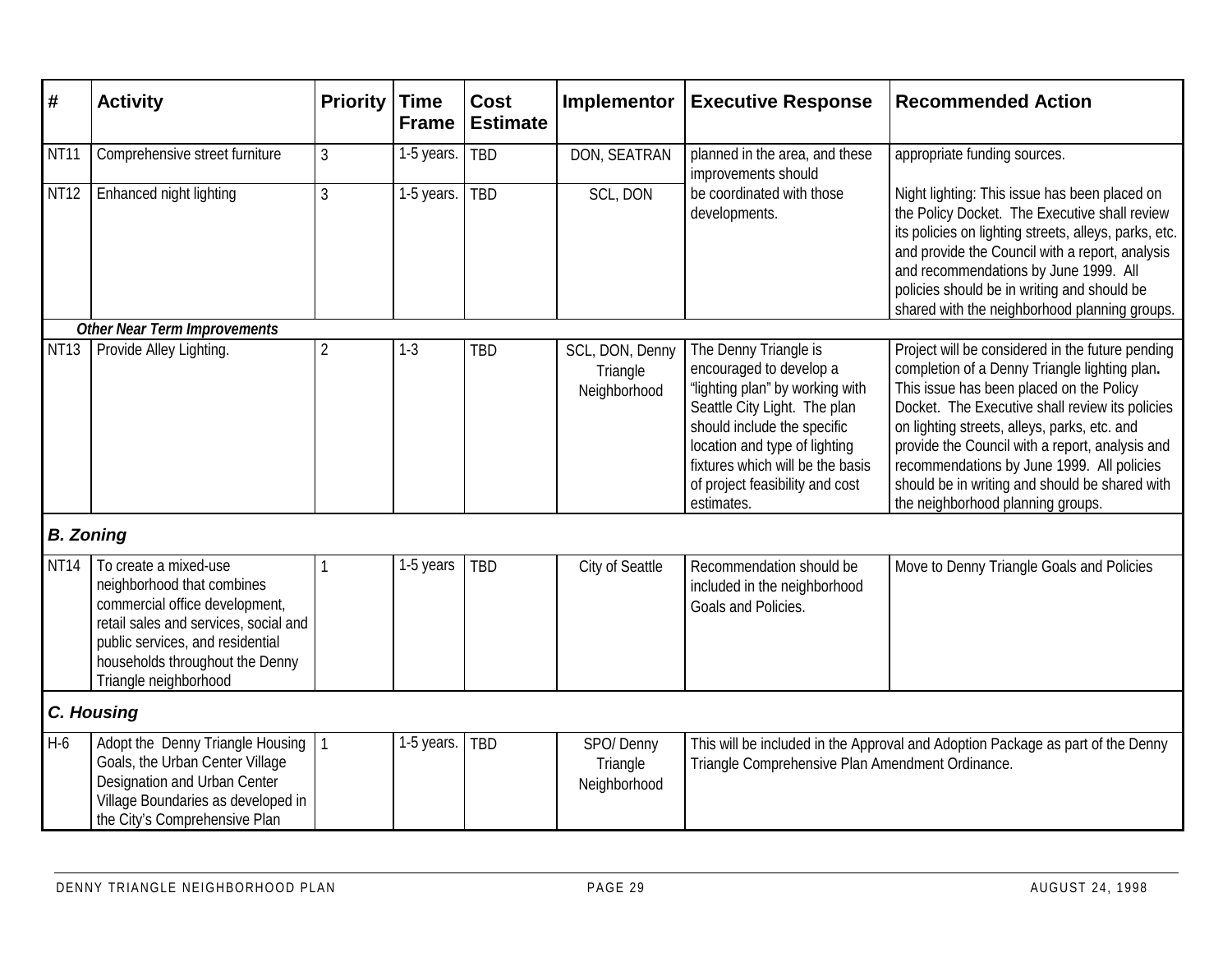| #            | <b>Activity</b>                                                                                                                                                                                          | <b>Priority</b> | <b>Time</b><br><b>Frame</b> | <b>Cost</b><br><b>Estimate</b> | <b>Implementor</b>                               | <b>Executive Response</b>                                                                                                                                           | <b>Recommended Action</b>                                                                                                                                                                                                                                                                                                      |
|--------------|----------------------------------------------------------------------------------------------------------------------------------------------------------------------------------------------------------|-----------------|-----------------------------|--------------------------------|--------------------------------------------------|---------------------------------------------------------------------------------------------------------------------------------------------------------------------|--------------------------------------------------------------------------------------------------------------------------------------------------------------------------------------------------------------------------------------------------------------------------------------------------------------------------------|
| H2.1         | Continue to inventory existing low-<br>income units.                                                                                                                                                     |                 | 1-5 years.                  | <b>TBD</b>                     | OH, Denny<br>Triangle<br>Neighborhood            | DHHS will continue to maintain<br>the subsidized housing<br>database.                                                                                               | Recommendation has already been<br>implemented through Departmental initiative.                                                                                                                                                                                                                                                |
| H2.2         | Utilize tax-abatement strategies, in<br>cooperation with programs<br>associated with the Mayor's<br>Housing Action Agenda, for existing<br>and new housing projects.                                     |                 | 1-5 years                   | <b>TBD</b>                     | SPO, OH, Denny<br>Triangle<br>Neighborhood       | The Denny Triangle has been<br>included in the tax abatement<br>program for the construction of<br>new or the rehabilitation of<br>vacant multi-family buildings.   | Recommendation will be implemented.                                                                                                                                                                                                                                                                                            |
| H.2.3        | Research and implement special<br>low-interest loan programs funded<br>by the City, perhaps in conjunction<br>with private lenders.                                                                      |                 | 1-5 years                   | <b>TBD</b>                     | OH, Denny<br>Triangle<br>Neighborhood            | OH is willing to work with the<br>community to research and<br>refine new program options, and<br>depending on funding<br>availability, implement a new<br>program. | Recommendation to research programs will be<br>implemented. Recommendation to implement<br>programs will be considered in the future<br>pending completion of research and planning.                                                                                                                                           |
| H3.2<br>(A4) | Provide an additional bonus<br>("super-bonus") for the first 300<br>housing units-serving residents in<br>the 50%-80% median income<br>range-built within the Denny<br>Triangle neighborhood boundaries. |                 | 1-5 years                   | <b>TBD</b>                     | DCLU, OH, SPO,<br>Denny Triangle<br>Neighborhood | See A4                                                                                                                                                              |                                                                                                                                                                                                                                                                                                                                |
|              | Provide an additional bonus for the<br>first 200 housing units-serving<br>residents in the 80%-120% median<br>income range-built within the<br>Denny Triangle neighborhood<br>boundaries.                |                 |                             |                                |                                                  |                                                                                                                                                                     |                                                                                                                                                                                                                                                                                                                                |
| H5.1         | Identify a stewardship organization<br>for meeting plan goals and<br>involving the community in future<br>decision making at the adoption of<br>the Neighborhood Plan.                                   |                 | 1-5 years.                  | TBD                            | DON, SPO, Denny<br>Triangle<br>Neighborhood      | The City will work with<br>organization(s) that are<br>identified by the neighborhood.<br>Neighborhood Matching Funds<br>may be able to support this<br>activity.   | Recommendation is a community-based<br>activity. The Executive shall submit<br>recommendations for ongoing stewardship of<br>all neighborhood plans and continuing planning<br>efforts for neighborhoods by June 1999. The<br>Executive shall work with each of the<br>neighborhood planning groups on the<br>recommendations. |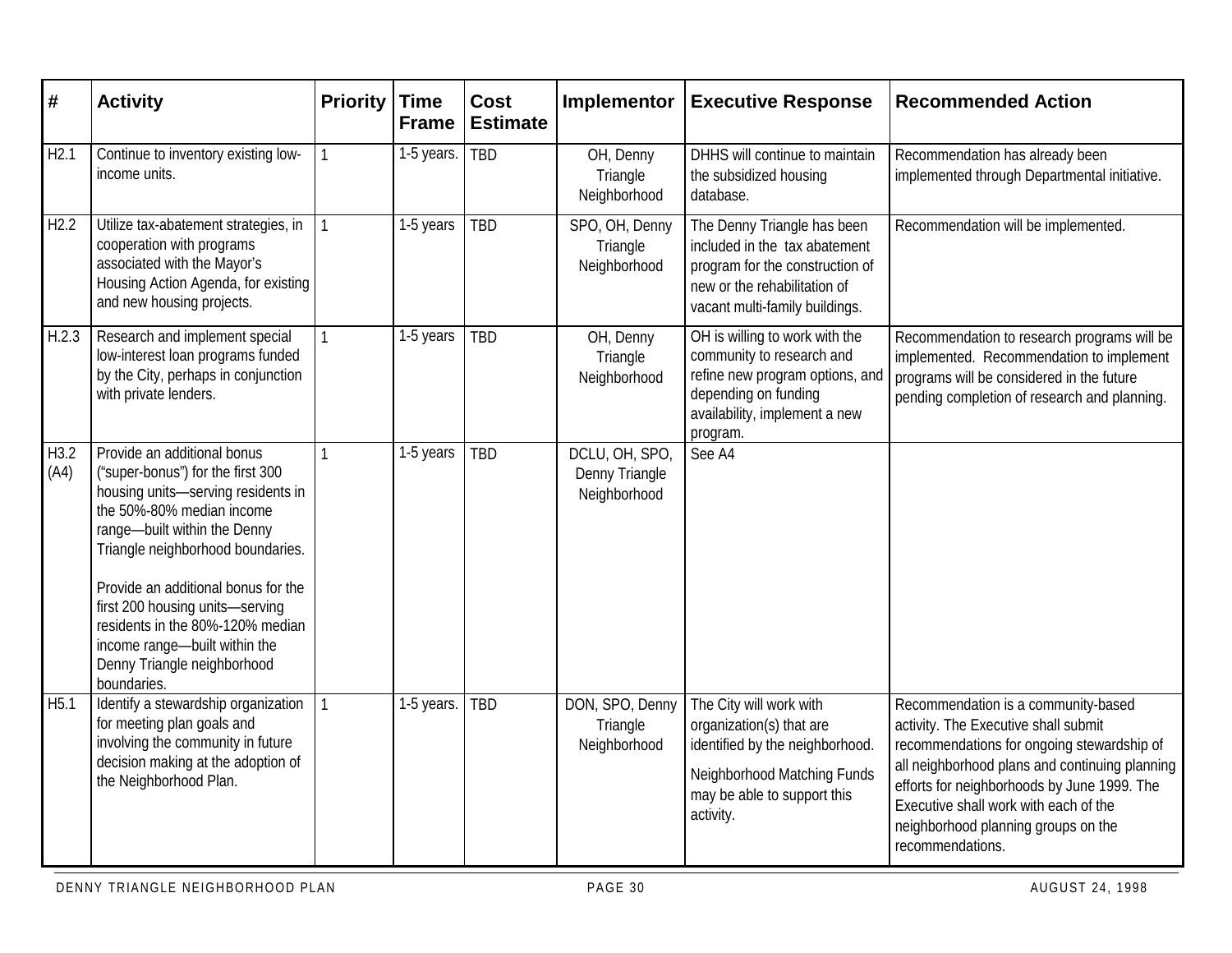| #                | <b>Activity</b>                                                                                                                                                                                             | <b>Priority</b> | <b>Time</b><br><b>Frame</b> | <b>Cost</b><br><b>Estimate</b> | Implementor                                                 | <b>Executive Response</b>                                                                                                                                                                                                     | <b>Recommended Action</b>                                                                                                                                                                                                                                                                                                                                                                                                                                                                                                                                                                                                                      |
|------------------|-------------------------------------------------------------------------------------------------------------------------------------------------------------------------------------------------------------|-----------------|-----------------------------|--------------------------------|-------------------------------------------------------------|-------------------------------------------------------------------------------------------------------------------------------------------------------------------------------------------------------------------------------|------------------------------------------------------------------------------------------------------------------------------------------------------------------------------------------------------------------------------------------------------------------------------------------------------------------------------------------------------------------------------------------------------------------------------------------------------------------------------------------------------------------------------------------------------------------------------------------------------------------------------------------------|
| H <sub>5.2</sub> | Assist in developing pilot projects<br>that mix subsidized low-income<br>housing with market rate housing<br>and office development.                                                                        |                 | 1-5 years.                  | <b>TBD</b>                     | OH, DCLU, SPO,<br>Denny Triangle<br>Neighborhood            | OH is very interested in funding<br>mixed-income housing. A<br>portion of the housing levy is<br>currently committed to funding<br>mixed-income projects, however<br>there has been limited interest<br>in using these funds. | Recommendation can and will be implemented<br>by the Office of Housing. Program guidelines<br>to encourage the use of City funds available for<br>these projects are being developed.                                                                                                                                                                                                                                                                                                                                                                                                                                                          |
| H <sub>5.4</sub> | Ensure continuous neighborhood<br>participation from developers,<br>residential interests, and other<br>interested parties in implementing<br>the Housing and other strategies of<br>the neighborhood plan. |                 | 1-5 years.                  | <b>TBD</b>                     | OH, DCLU, DON,<br>SPO, Denny<br>Triangle<br>Neighborhood    | Neighborhood stakeholders will<br>continue to be included in City-<br>initiated actions relating to the<br>Denny Triangle Neighborhood<br>Plan.                                                                               | Recommendation has already been<br>implemented through Departmental initiative.                                                                                                                                                                                                                                                                                                                                                                                                                                                                                                                                                                |
|                  | <b>D. Transportation</b>                                                                                                                                                                                    |                 |                             |                                |                                                             |                                                                                                                                                                                                                               |                                                                                                                                                                                                                                                                                                                                                                                                                                                                                                                                                                                                                                                |
|                  | Westlake: Develop a Westlake Design Project                                                                                                                                                                 |                 |                             |                                |                                                             |                                                                                                                                                                                                                               |                                                                                                                                                                                                                                                                                                                                                                                                                                                                                                                                                                                                                                                |
| <b>NT16</b>      | Westlake: Improve bus stops and<br>pedestrian crossings by installing<br>painted crosswalks, curb bulbs,<br>pedestrian median refuges, and<br>pedestrian signals as appropriate.                            | $\overline{2}$  | $1 - 10$<br>years.          | TBD                            | <b>SEATRAN, Denny</b><br>Triangle<br>Neighborhood,<br>Metro | These recommendations should<br>be coordinated with planning<br>and design for Westlake<br><b>Boulevard and Circle</b><br>improvements. (see NT6)                                                                             | Recommendation will be considered in the<br>future as part of potential Westlake Boulevard<br>design process. Development of a conceptual<br>design for this boulevard is included in a<br>proposed modification to a Puget Sound<br>Regional Council grant submitted to the PSRC<br>by SEATRAN. If funding is obtained for this<br>project, the Executive will work with the Denny<br>Triangle and South Lake Union planning<br>groups to develop a conceptual design and<br>development of Westlake improvements. The<br>next step in implementing the Westlake<br>Boulevard Plan is to develop a conceptual plan<br>and a funding strategy. |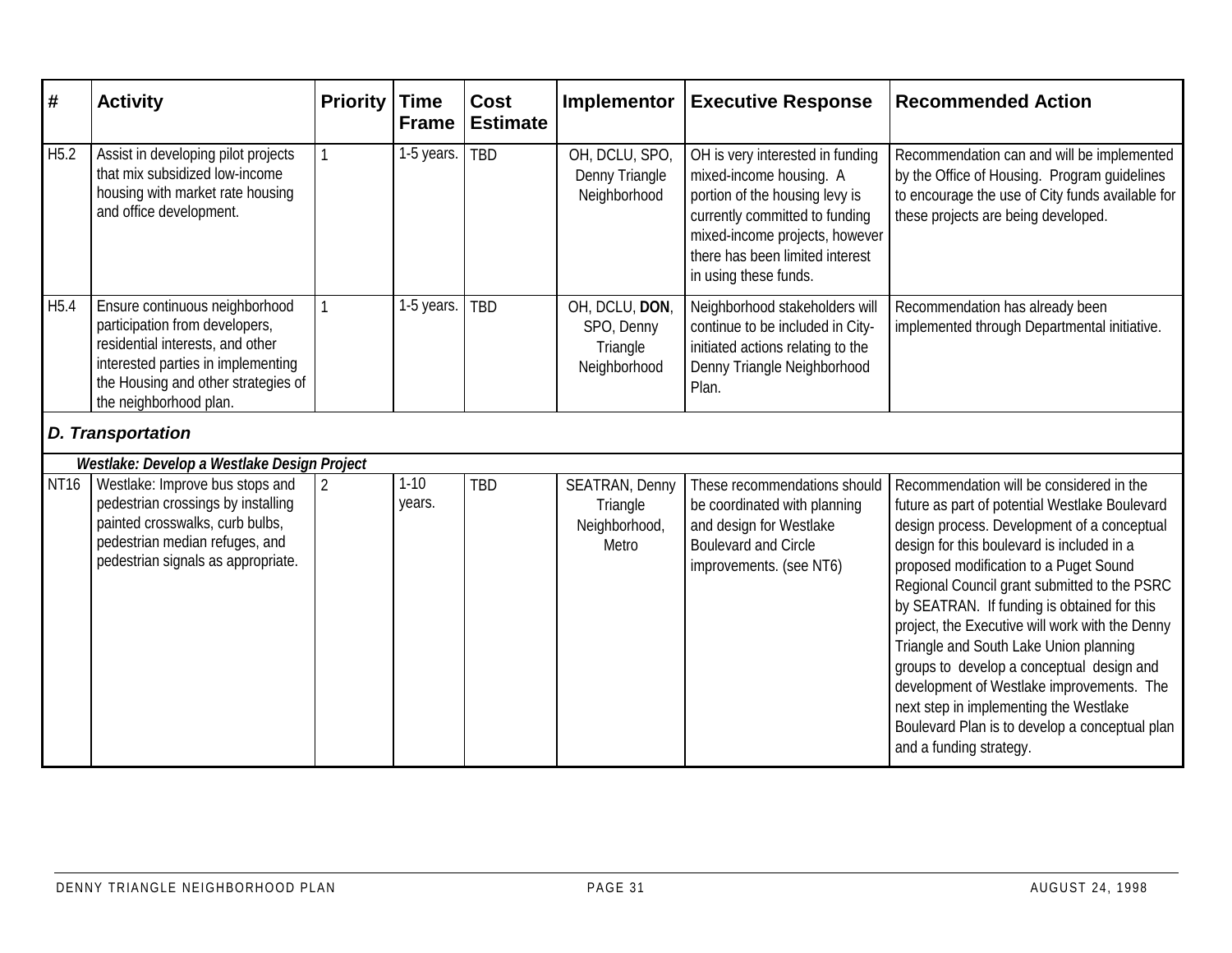| #           | <b>Activity</b>                                                                                                                                                              | <b>Priority</b> | <b>Time</b><br><b>Frame</b> | <b>Cost</b><br><b>Estimate</b> | Implementor                                       | <b>Executive Response</b>                                                                                                                         | <b>Recommended Action</b>                                                                                                                                                                                                                                                                                                                                                                                                                                                                                                                                                                                                                                          |
|-------------|------------------------------------------------------------------------------------------------------------------------------------------------------------------------------|-----------------|-----------------------------|--------------------------------|---------------------------------------------------|---------------------------------------------------------------------------------------------------------------------------------------------------|--------------------------------------------------------------------------------------------------------------------------------------------------------------------------------------------------------------------------------------------------------------------------------------------------------------------------------------------------------------------------------------------------------------------------------------------------------------------------------------------------------------------------------------------------------------------------------------------------------------------------------------------------------------------|
|             | At the more expansive, 6-legged<br>Westlake intersections $-$ e.g.,<br>7th/Virginia, 8th/Lenora, and<br>possibly 9th/Blanchard - consider<br>the "modern roundabout" concept | $\overline{2}$  | $1 - 10$<br>years.          | <b>TBD</b>                     | <b>SEATRAN, Denny</b><br>Triangle<br>Neighborhood | These recommendations should<br>be coordinated with planning<br>and design for Westlake<br><b>Boulevard and Circle</b><br>improvements. (see NT6) | Recommendation will be considered in the<br>future as part of potential Westlake Boulevard<br>and 9th Avenue design processes.<br>Development of a conceptual design for this<br>boulevard is included in a proposed<br>modification to a Puget Sound Regional<br>Council grant submitted to the PSRC by<br>SEATRAN. If funding is obtained for this<br>project, the Executive will work with the Denny<br>Triangle and South Lake Union planning<br>groups to develop a conceptual design and<br>development of Westlake improvements. The<br>next step in implementing the Westlake<br>Boulevard Plan is to develop a conceptual plan<br>and a funding strategy. |
| <b>NT18</b> | Westlake: Reconfigure and<br>channelize "non-standard"<br>Westlake Ave. intersections:<br>landscape unused street right-of-<br>way and islands                               | $\overline{2}$  | $1 - 10$<br>years.          | <b>TBD</b>                     | SEATRAN, Denny<br>Triangle<br>Neighborhood        | These recommendations should<br>be coordinated with planning<br>and design for Westlake<br><b>Boulevard and Circle</b><br>improvements (see NT6)  | Recommendation will be considered in the<br>future as part of potential Westlake Boulevard<br>and 9th Avenue design processes.<br>Development of a conceptual design for this<br>boulevard is included in a proposed<br>modification to a Puget Sound Regional<br>Council grant submitted to the PSRC by<br>SEATRAN. If funding is obtained for this<br>project, the Executive will work with the Denny<br>Triangle and South Lake Union planning<br>groups to develop a conceptual design and<br>development of Westlake improvements. The<br>next step in implementing the Westlake<br>Boulevard Plan is to develop a conceptual plan<br>and a funding strategy. |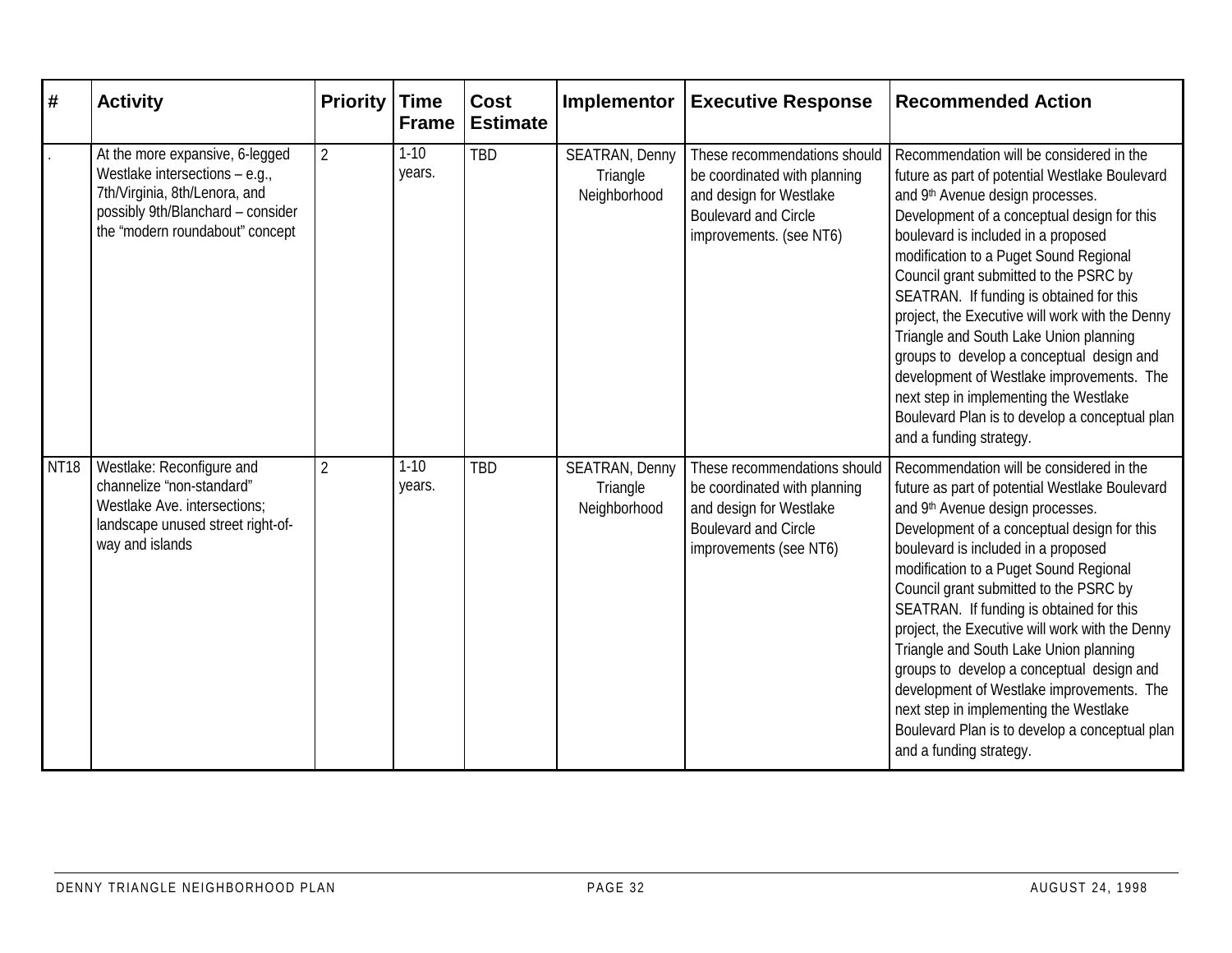| #           | <b>Activity</b>                                                              | <b>Priority</b> | <b>Time</b><br><b>Frame</b> | Cost<br><b>Estimate</b> |                               | <b>Implementor Executive Response</b>                                                                                                                                                                                    | <b>Recommended Action</b>                                                                                                                                                                                                                                                                                                                                                                                                                                                                                                                                                                                                                                                                                                                                                                                                                                                                                                                       |  |  |  |  |
|-------------|------------------------------------------------------------------------------|-----------------|-----------------------------|-------------------------|-------------------------------|--------------------------------------------------------------------------------------------------------------------------------------------------------------------------------------------------------------------------|-------------------------------------------------------------------------------------------------------------------------------------------------------------------------------------------------------------------------------------------------------------------------------------------------------------------------------------------------------------------------------------------------------------------------------------------------------------------------------------------------------------------------------------------------------------------------------------------------------------------------------------------------------------------------------------------------------------------------------------------------------------------------------------------------------------------------------------------------------------------------------------------------------------------------------------------------|--|--|--|--|
|             | <b>Transit Service and Facilities</b>                                        |                 |                             |                         |                               |                                                                                                                                                                                                                          |                                                                                                                                                                                                                                                                                                                                                                                                                                                                                                                                                                                                                                                                                                                                                                                                                                                                                                                                                 |  |  |  |  |
| <b>NT19</b> | Consolidate/clarify routes and<br>available service in the Denny<br>Triangle |                 | 1-2 years.   TBD            |                         | METRO,<br><b>SEATRAN, SPO</b> | SEATRAN is working with<br>METRO on a Downtown<br>Circulation Study to simplify the<br>transportation system (including<br>timing & circulation). This<br>project will become part of the<br>Seattle Transit Initiative. | Recommendation may be considered in the<br>future as part of the Downtown Circulation<br>Study and Seattle Transit Initiative. The<br>Executive will forward this and related transit<br>requests to King County Metro on the<br>community's behalf. The Strategic Planning<br>Office, SEATRAN and Department of<br>Neighborhoods shall review the transit service<br>requests and transit stop improvements<br>identified in the neighborhood plans and<br>integrate those requested improvements into<br>the work being done under Strategy T4<br>"Establish and Implement Transit Service<br>Priorities" in the City's Transportation Strategic<br>Plan. The Executive will report to the City<br>Council Transportation Committee on its<br>progress on Strategy T4 as part of its ongoing<br>reporting requirements on the Transportation<br>Strategic Plan and to the Neighborhoods,<br>Growth Planning and Civic Engagement<br>Committee |  |  |  |  |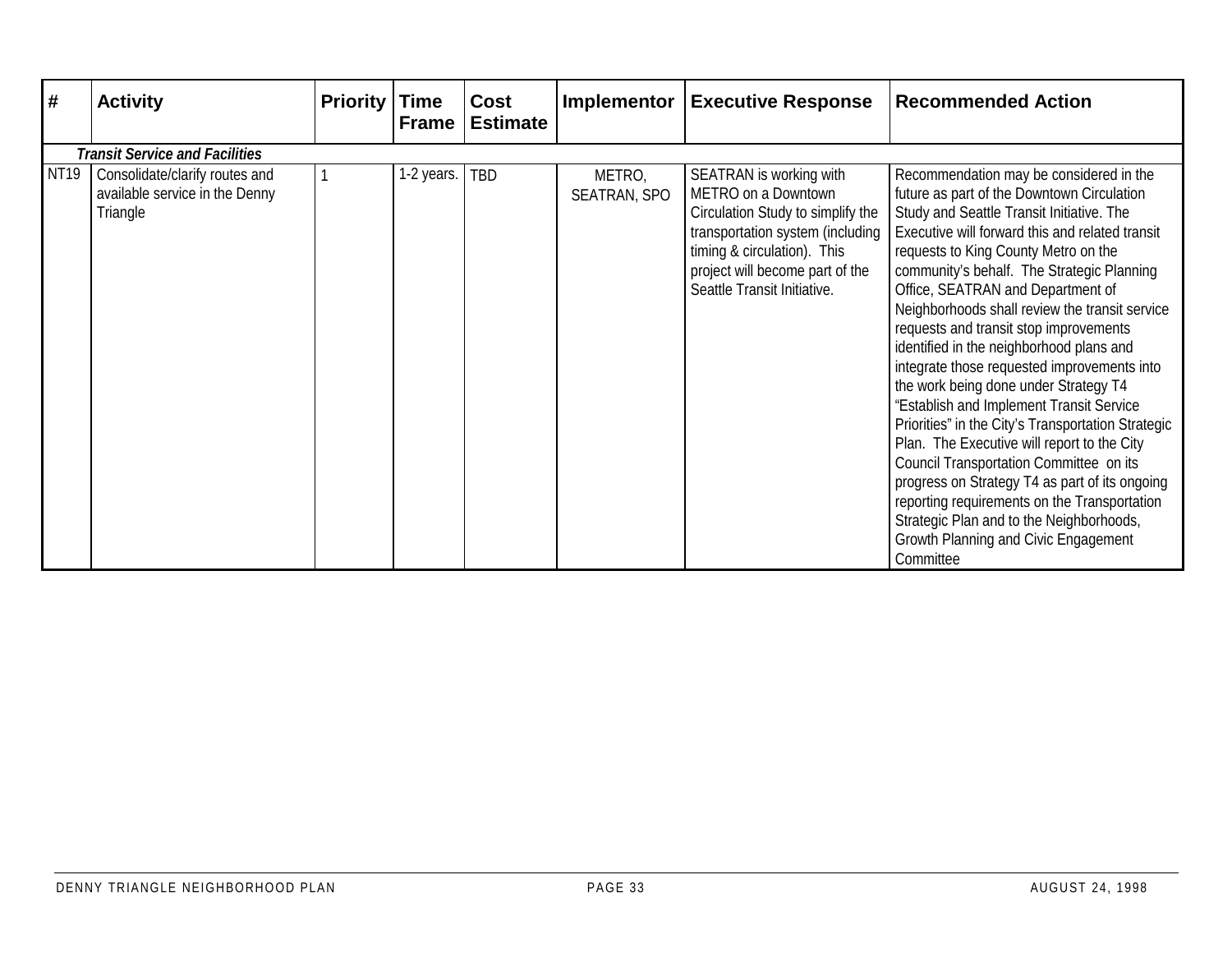| #           | <b>Activity</b>                                                         | <b>Priority</b> | <b>Time</b><br><b>Frame</b> | Cost<br><b>Estimate</b> | Implementor  | <b>Executive Response</b>                                                                | <b>Recommended Action</b>                                                                                                                                                                                                                                                                                                                                                                                                                                                                                                                                                                                                                                                                                                                                                                                     |
|-------------|-------------------------------------------------------------------------|-----------------|-----------------------------|-------------------------|--------------|------------------------------------------------------------------------------------------|---------------------------------------------------------------------------------------------------------------------------------------------------------------------------------------------------------------------------------------------------------------------------------------------------------------------------------------------------------------------------------------------------------------------------------------------------------------------------------------------------------------------------------------------------------------------------------------------------------------------------------------------------------------------------------------------------------------------------------------------------------------------------------------------------------------|
| <b>NT20</b> | Develop downtown-First Hill-Capitol<br>Hill circulator/ shuttle service |                 | 1-2 years.                  | TBD                     | <b>METRO</b> | Recommendation may be<br>considered in the future. Timing<br>is up to King County Metro. | The Executive will forward this and related<br>transit requests to King County Metro on the<br>community's behalf. The Strategic Planning<br>Office, SEATRAN and Department of<br>Neighborhoods shall review the transit service<br>requests and transit stop improvements<br>identified in the neighborhood plans and<br>integrate those requested improvements into<br>the work being done under Strategy T4<br>"Establish and Implement Transit Service<br>Priorities" in the City's Transportation Strategic<br>Plan. The Executive will report to the City<br>Council Transportation Committee on its<br>progress on Strategy T4 as part of its ongoing<br>reporting requirements on the Transportation<br>Strategic Plan and to the Neighborhoods,<br>Growth Planning and Civic Engagement<br>Committee |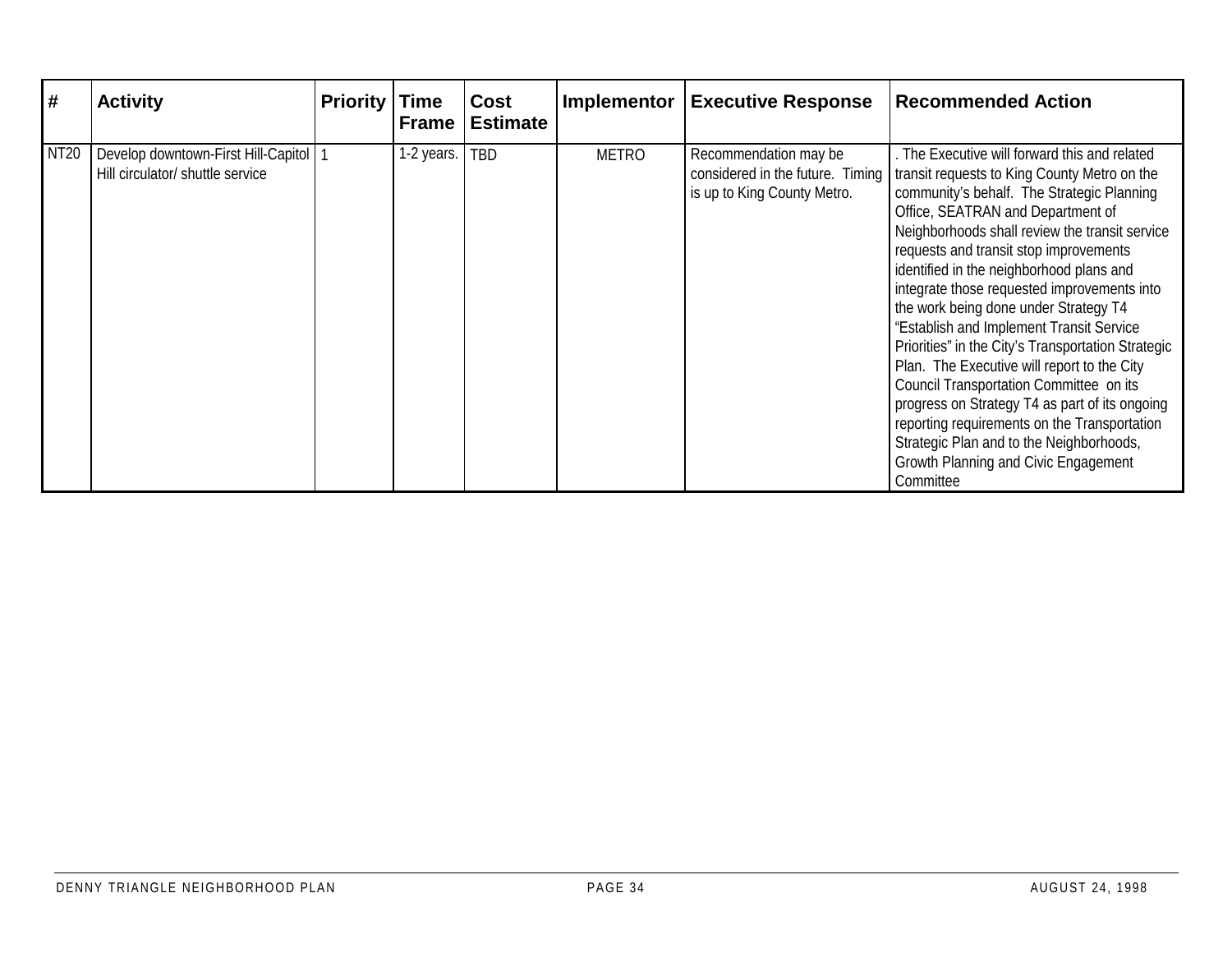| #           | <b>Activity</b>                                                                                                          | <b>Priority</b> | <b>Time</b><br><b>Frame</b> | Cost<br><b>Estimate</b> | <b>Implementor</b> | <b>Executive Response</b>                                                                                  | <b>Recommended Action</b>                                                                                                                                                                                                                                                                                                                                                                                                                                                                                                                                                                                                                                                                                                                                                                                                                                                                               |
|-------------|--------------------------------------------------------------------------------------------------------------------------|-----------------|-----------------------------|-------------------------|--------------------|------------------------------------------------------------------------------------------------------------|---------------------------------------------------------------------------------------------------------------------------------------------------------------------------------------------------------------------------------------------------------------------------------------------------------------------------------------------------------------------------------------------------------------------------------------------------------------------------------------------------------------------------------------------------------------------------------------------------------------------------------------------------------------------------------------------------------------------------------------------------------------------------------------------------------------------------------------------------------------------------------------------------------|
| <b>NT21</b> | Maintain/improve direct<br>connections to/from the Denny<br>Regrade, Seattle Center, South<br>Lake Union, and First Hill |                 | 1-2 years.                  | <b>TBD</b>              | <b>METRO</b>       | The Executive supports this<br>proposal, but it is dependent on<br>decisions made by King County<br>Metro. | Recommendation may be considered in the<br>future. Timing is up to King County Metro. The<br>Executive will forward this and related transit<br>requests to King County Metro on the<br>community's behalf. The Strategic Planning<br>Office, SEATRAN and Department of<br>Neighborhoods shall review the transit service<br>requests and transit stop improvements<br>identified in the neighborhood plans and<br>integrate those requested improvements into<br>the work being done under Strategy T4<br>"Establish and Implement Transit Service<br>Priorities" in the City's Transportation Strategic<br>Plan. The Executive will report to the City<br>Council Transportation Committee on its<br>progress on Strategy T4 as part of its ongoing<br>reporting requirements on the Transportation<br>Strategic Plan and to the Neighborhoods,<br>Growth Planning and Civic Engagement<br>Committee. |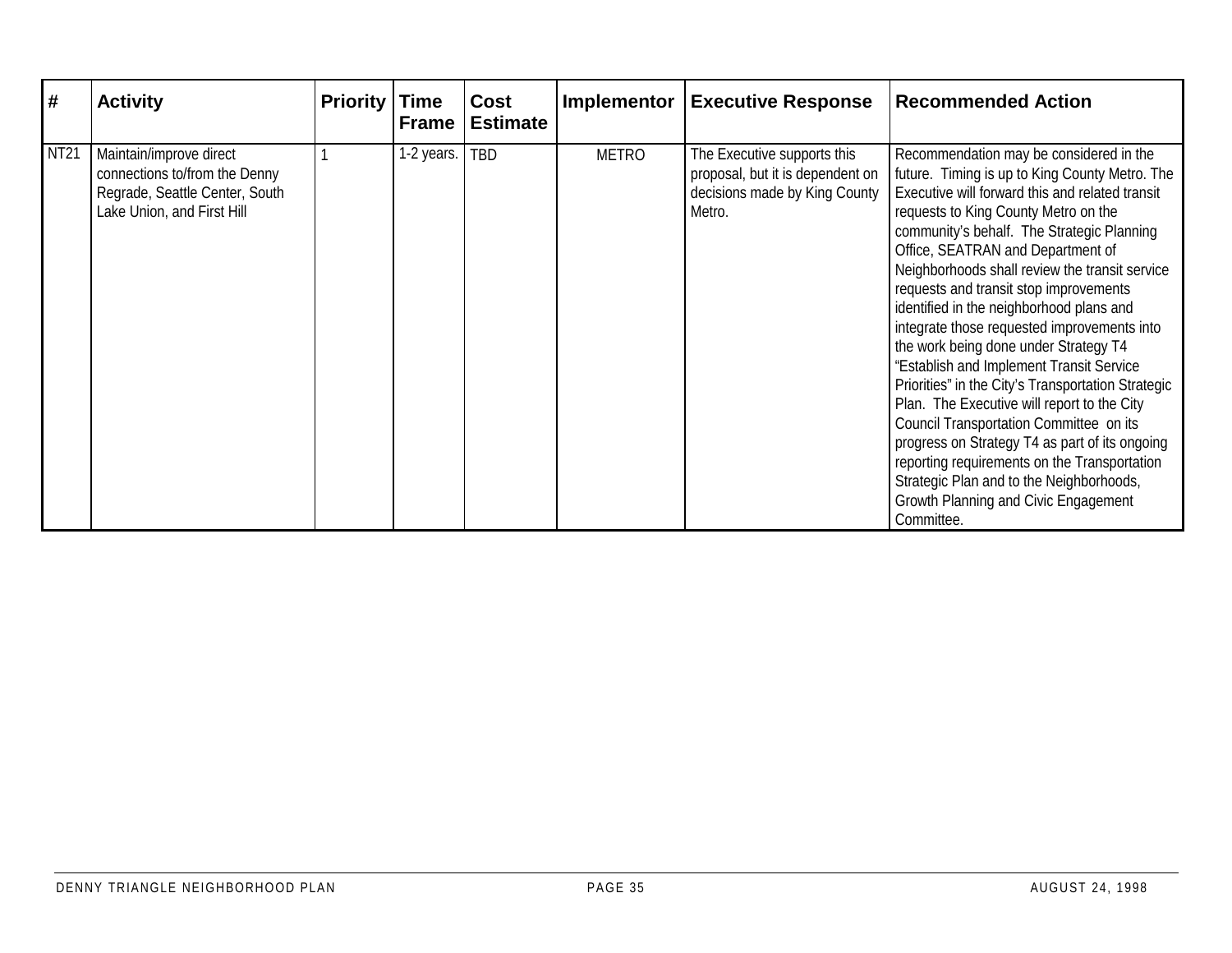| $\vert \#$  | <b>Activity</b>                                                        | <b>Priority</b> | <b>Time</b><br><b>Frame</b> | Cost<br><b>Estimate</b> | <b>Implementor</b> | <b>Executive Response</b>                                                                                                                                                            | <b>Recommended Action</b>                                                                                                                                                                                                                                                                                                                                                                                                                                                                                                                                                                                                                                                                                                                                                                                                                                                                                                                         |
|-------------|------------------------------------------------------------------------|-----------------|-----------------------------|-------------------------|--------------------|--------------------------------------------------------------------------------------------------------------------------------------------------------------------------------------|---------------------------------------------------------------------------------------------------------------------------------------------------------------------------------------------------------------------------------------------------------------------------------------------------------------------------------------------------------------------------------------------------------------------------------------------------------------------------------------------------------------------------------------------------------------------------------------------------------------------------------------------------------------------------------------------------------------------------------------------------------------------------------------------------------------------------------------------------------------------------------------------------------------------------------------------------|
| <b>NT22</b> | Identify opportunities for<br>consolidating or relocating bus<br>stops |                 | 1-2 years.                  | <b>TBD</b>              | <b>METRO</b>       | SEATRAN is working with<br>METRO on a Downtown<br>Circulation Study to simplify the<br>transportation system. This<br>project will become part of the<br>Seattle Transit Initiative. | Recommendation may be considered in the<br>future as part of the Downtown Circulation<br>Study and Seattle Transit Initiative." The<br>Executive will forward this and related transit<br>requests to King County Metro on the<br>community's behalf. The Strategic Planning<br>Office, SEATRAN and Department of<br>Neighborhoods shall review the transit service<br>requests and transit stop improvements<br>identified in the neighborhood plans and<br>integrate those requested improvements into<br>the work being done under Strategy T4<br>"Establish and Implement Transit Service<br>Priorities" in the City's Transportation Strategic<br>Plan. The Executive will report to the City<br>Council Transportation Committee on its<br>progress on Strategy T4 as part of its ongoing<br>reporting requirements on the Transportation<br>Strategic Plan and to the Neighborhoods,<br>Growth Planning and Civic Engagement<br>Committee. |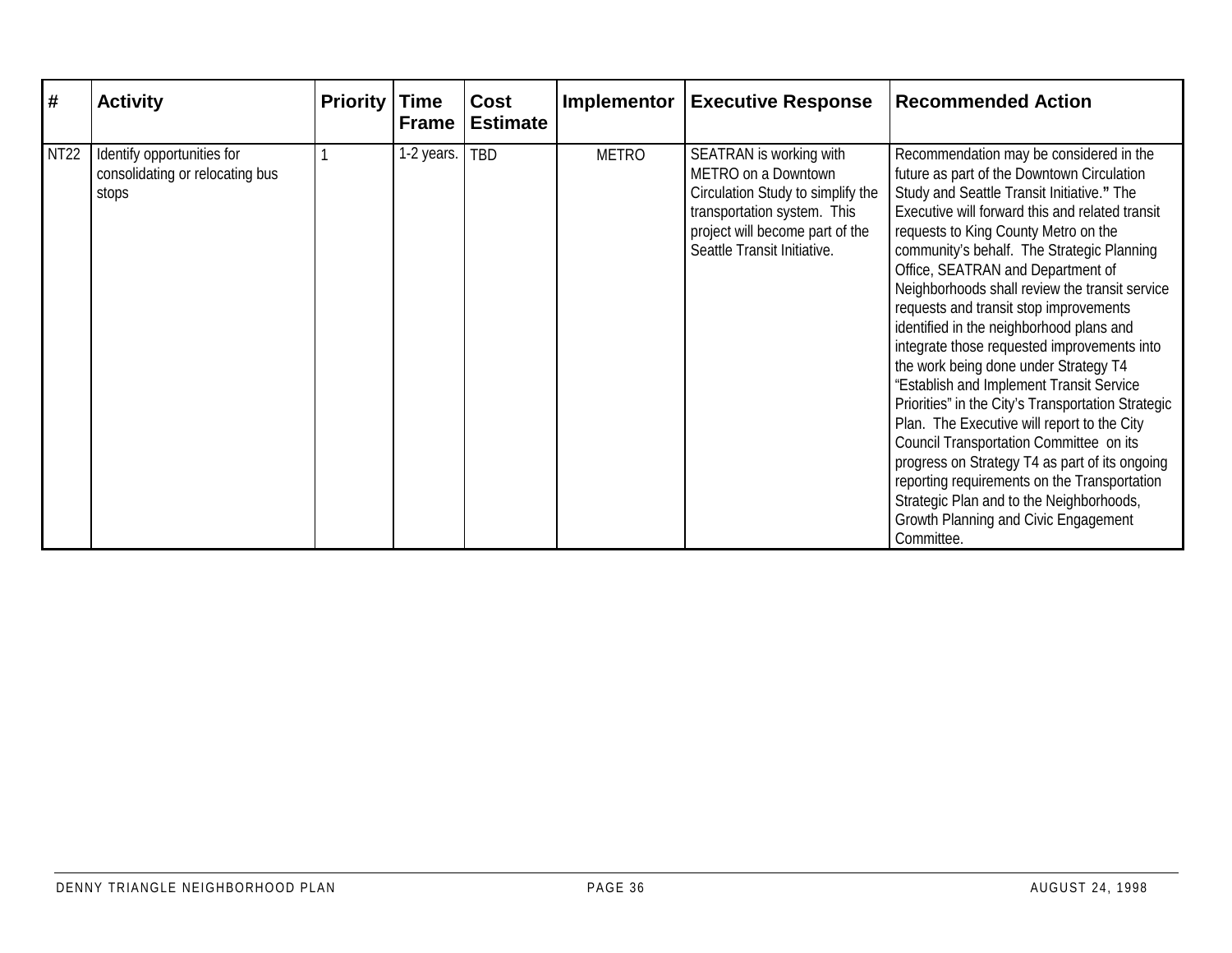| #           | <b>Activity</b>                                                                                                   | <b>Priority</b> | <b>Time</b><br><b>Frame</b> | Cost<br><b>Estimate</b> | Implementor  | <b>Executive Response</b>                                                                                                                                                            | <b>Recommended Action</b>                                                                                                                                                                                                                                                                                                                                                                                                                                                                                                                                                                                                                                                                                                                                                                                                                                                                                                                    |
|-------------|-------------------------------------------------------------------------------------------------------------------|-----------------|-----------------------------|-------------------------|--------------|--------------------------------------------------------------------------------------------------------------------------------------------------------------------------------------|----------------------------------------------------------------------------------------------------------------------------------------------------------------------------------------------------------------------------------------------------------------------------------------------------------------------------------------------------------------------------------------------------------------------------------------------------------------------------------------------------------------------------------------------------------------------------------------------------------------------------------------------------------------------------------------------------------------------------------------------------------------------------------------------------------------------------------------------------------------------------------------------------------------------------------------------|
| <b>NT23</b> | Identify locations where shelters<br>and pedestrian safety<br>improvements are needed to serve<br>existing riders |                 | $1-2$ yr.                   | <b>TBD</b>              | <b>METRO</b> | SEATRAN is working with<br>METRO on a Downtown<br>Circulation Study to simplify the<br>transportation system. This<br>project will become part of the<br>Seattle Transit Initiative. | Recommendation may be considered in the<br>future as part of the Downtown Circulation<br>Study and Seattle Transit Initiative. The<br>Executive will forward this and related transit<br>requests to King County Metro on the<br>community's behalf. The Strategic Planning<br>Office, SEATRAN Department of<br>Neighborhoods shall review the transit service<br>requests and transit stop improvements<br>identified in the neighborhood plans and<br>integrate those requested improvements into<br>the work being done under Strategy T4<br>"Establish and Implement Transit Service<br>Priorities" in the City's Transportation Strategic<br>Plan. The Executive will report to the City<br>Council Transportation Committee on its<br>progress on Strategy T4 as part of its ongoing<br>reporting requirements on the Transportation<br>Strategic Plan and to the Neighborhoods,<br>Growth Planning and Civic Engagement<br>Committee. |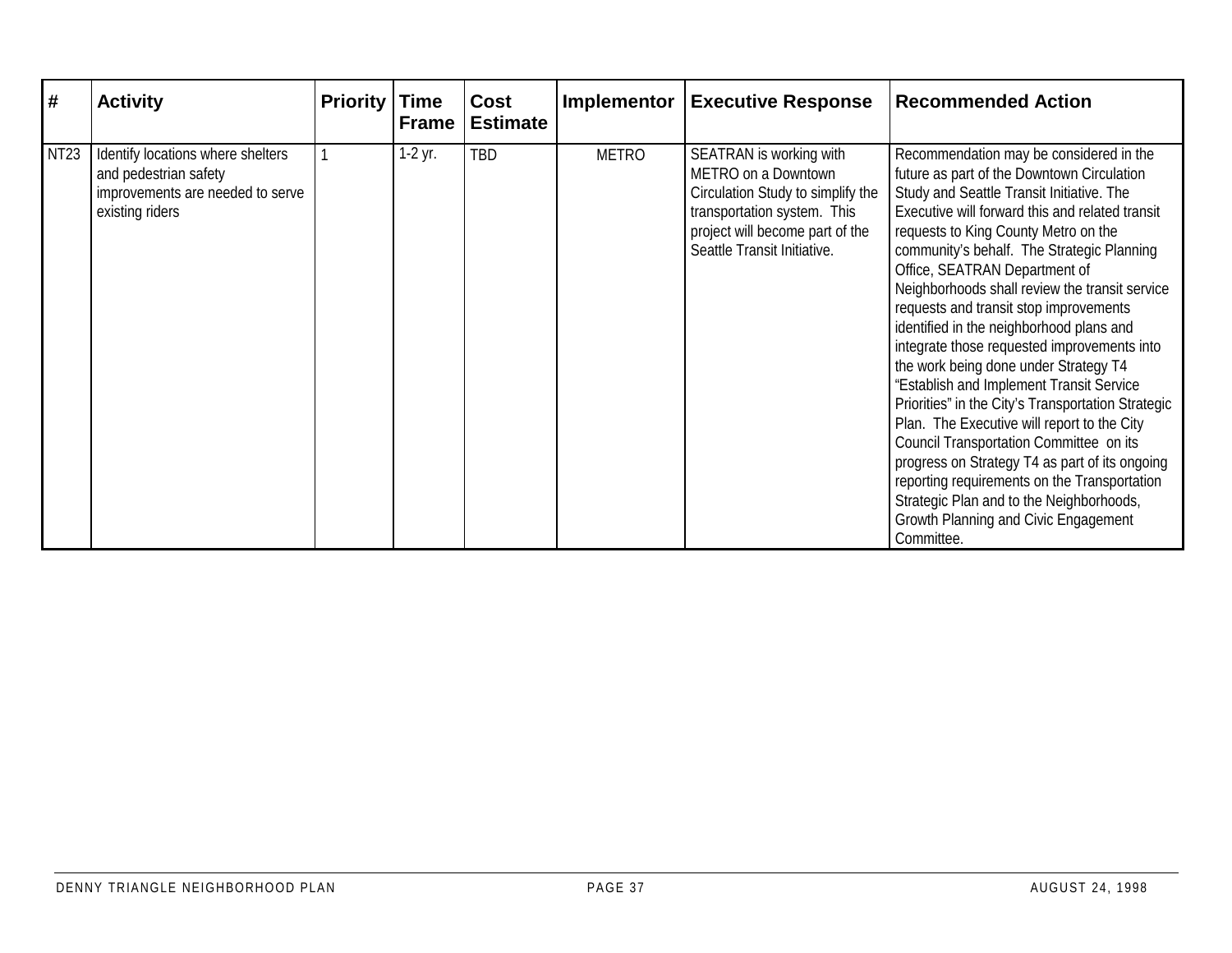| # | <b>Activity</b>                                                                                                                                    | <b>Priority</b> | <b>Time</b><br><b>Frame</b> | Cost<br><b>Estimate</b> | <b>Implementor</b> | <b>Executive Response</b>                                                                                                                                                            | <b>Recommended Action</b>                                                                                                                                                                                                                                                                                                                                                                                                                                                                                                                                                                                                                                                                                                                                                                                                                                                                                                                        |
|---|----------------------------------------------------------------------------------------------------------------------------------------------------|-----------------|-----------------------------|-------------------------|--------------------|--------------------------------------------------------------------------------------------------------------------------------------------------------------------------------------|--------------------------------------------------------------------------------------------------------------------------------------------------------------------------------------------------------------------------------------------------------------------------------------------------------------------------------------------------------------------------------------------------------------------------------------------------------------------------------------------------------------------------------------------------------------------------------------------------------------------------------------------------------------------------------------------------------------------------------------------------------------------------------------------------------------------------------------------------------------------------------------------------------------------------------------------------|
|   | Identify locations where shelters<br>and pedestrian safety<br>improvements are needed to serve<br>future residential and commercial<br>development |                 | 1-2 years.                  | TBD                     | <b>METRO</b>       | SEATRAN is working with<br>METRO on a Downtown<br>Circulation Study to simplify the<br>transportation system. This<br>project will become part of the<br>Seattle Transit Initiative. | Recommendation may be considered in the<br>future as part of the Downtown Circulation<br>Study and Seattle Transit Initiative. The<br>Executive will forward this and related transit<br>requests to King County Metro on the<br>community's behalf. The Strategic Planning<br>Office, SEATRAN and Department of<br>Neighborhoods shall review the transit service<br>requests and transit stop improvements<br>identified in the neighborhood plans and<br>integrate those requested improvements into<br>the work being done under Strategy T4<br>"Establish and Implement Transit Service<br>Priorities" in the City's Transportation Strategic<br>Plan. The Executive will report to the City<br>Council Transportation Committee on its<br>progress on Strategy T4 as part of its ongoing<br>reporting requirements on the Transportation<br>Strategic Plan and to the Neighborhoods,<br>Growth Planning and Civic Engagement<br>Committee. |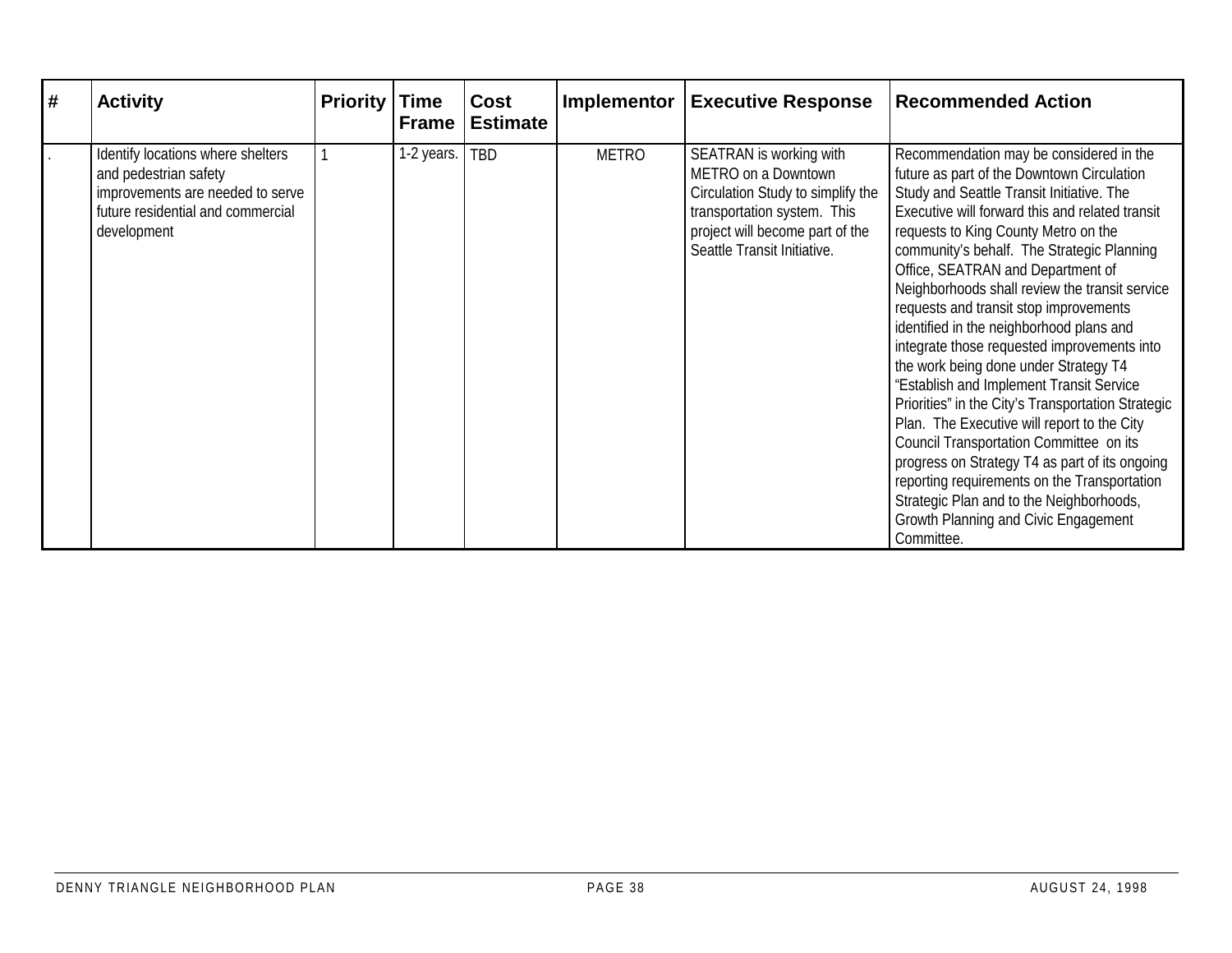| #           | <b>Activity</b>                                                                                                                                                                                                           | <b>Priority</b> | <b>Time</b><br><b>Frame</b> | <b>Cost</b><br><b>Estimate</b> | Implementor              | <b>Executive Response</b>                                                                                                                                                                                                                                                                                                                                                   | <b>Recommended Action</b>                                                                                                                                                                                                                                                                                                                                                                                                                                                                                                                                                                                                                                                                                                                                                                                                                                                                                                                        |
|-------------|---------------------------------------------------------------------------------------------------------------------------------------------------------------------------------------------------------------------------|-----------------|-----------------------------|--------------------------------|--------------------------|-----------------------------------------------------------------------------------------------------------------------------------------------------------------------------------------------------------------------------------------------------------------------------------------------------------------------------------------------------------------------------|--------------------------------------------------------------------------------------------------------------------------------------------------------------------------------------------------------------------------------------------------------------------------------------------------------------------------------------------------------------------------------------------------------------------------------------------------------------------------------------------------------------------------------------------------------------------------------------------------------------------------------------------------------------------------------------------------------------------------------------------------------------------------------------------------------------------------------------------------------------------------------------------------------------------------------------------------|
|             | Extend downtown free-fare zone to<br>include the Denny Triangle<br>neighborhood.                                                                                                                                          |                 | 1-2 years.                  | <b>TBD</b>                     | <b>METRO</b>             | SEATRAN is working with<br>METRO on a Downtown<br>Circulation Study to simplify the<br>transportation system. One of<br>their recommendations is to<br>study the Ride Free Zone<br>system-wide, and would include<br>discussions about extending the<br>Ride Free Zone within the<br>Denny Triangle. This project will<br>become part of the Seattle<br>Transit Initiative. | Recommendation may be considered in the<br>future as part of the Downtown Circulation<br>Study and Seattle Transit Initiative. The<br>Executive will forward this and related transit<br>requests to King County Metro on the<br>community's behalf. The Strategic Planning<br>Office, SEATRAN and Department of<br>Neighborhoods shall review the transit service<br>requests and transit stop improvements<br>identified in the neighborhood plans and<br>integrate those requested improvements into<br>the work being done under Strategy T4<br>"Establish and Implement Transit Service<br>Priorities" in the City's Transportation Strategic<br>Plan. The Executive will report to the City<br>Council Transportation Committee on its<br>progress on Strategy T4 as part of its ongoing<br>reporting requirements on the Transportation<br>Strategic Plan and to the Neighborhoods,<br>Growth Planning and Civic Engagement<br>Committee. |
|             | <b>Arterial Corridor Pedestrian Enhancements</b>                                                                                                                                                                          |                 |                             |                                |                          |                                                                                                                                                                                                                                                                                                                                                                             |                                                                                                                                                                                                                                                                                                                                                                                                                                                                                                                                                                                                                                                                                                                                                                                                                                                                                                                                                  |
| <b>NT26</b> | Improve pedestrian crossings by<br>installing devices, as appropriate,<br>at bus stops, on primary walk<br>routes within and through the<br>neighborhood, and at a spacing of<br>no greater than two blocks<br>elsewhere: | 2               | 1-5 years.                  | <b>TBD</b>                     | METRO,<br><b>SEATRAN</b> | The neighborhood should<br>identify specific locations where<br>improvements are needed, and<br>what the problems for<br>pedestrians are at each<br>location.                                                                                                                                                                                                               | Recommendation will be considered in the<br>future, pending identification of specific<br>locations for improvements.                                                                                                                                                                                                                                                                                                                                                                                                                                                                                                                                                                                                                                                                                                                                                                                                                            |
|             | Paint crosswalks<br>Curb bulbs<br>Pedestrian median refuges<br>Pedestrian signals                                                                                                                                         |                 |                             |                                |                          | The Neighborhood Street Fund<br>may be an appropriate funding<br>source for implementation of<br>this proposal.                                                                                                                                                                                                                                                             |                                                                                                                                                                                                                                                                                                                                                                                                                                                                                                                                                                                                                                                                                                                                                                                                                                                                                                                                                  |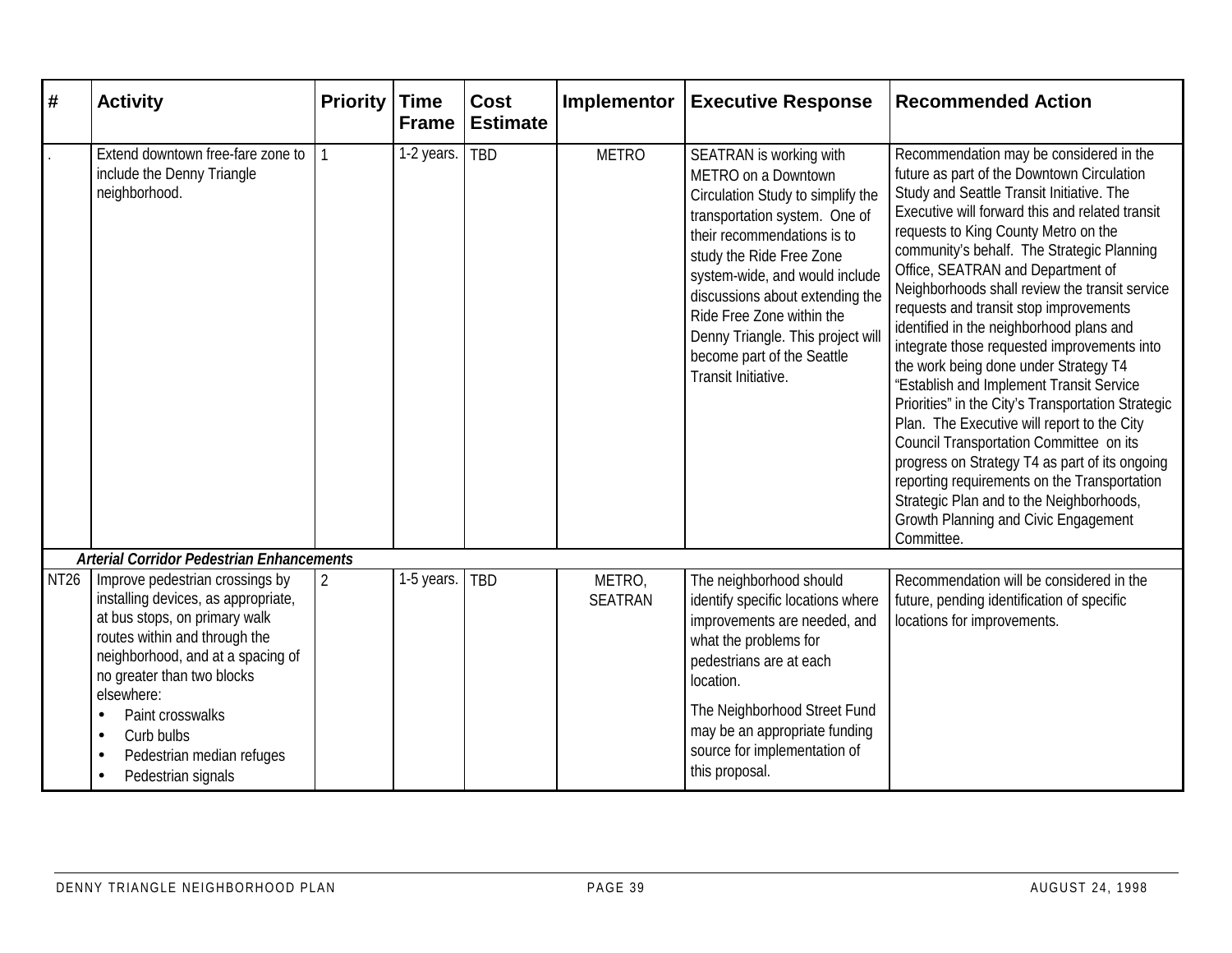| #           | <b>Activity</b>                                                                                              | <b>Priority</b> | <b>Time</b><br><b>Frame</b> | Cost<br><b>Estimate</b> | Implementor                                       | <b>Executive Response</b>                                                                                                                                                                                                                                                                          | <b>Recommended Action</b>                                                                                                                                                                                                                                                                                                                                                                                                                                                                                                                |  |  |  |
|-------------|--------------------------------------------------------------------------------------------------------------|-----------------|-----------------------------|-------------------------|---------------------------------------------------|----------------------------------------------------------------------------------------------------------------------------------------------------------------------------------------------------------------------------------------------------------------------------------------------------|------------------------------------------------------------------------------------------------------------------------------------------------------------------------------------------------------------------------------------------------------------------------------------------------------------------------------------------------------------------------------------------------------------------------------------------------------------------------------------------------------------------------------------------|--|--|--|
|             | <b>Bicycle Enhancements</b>                                                                                  |                 |                             |                         |                                                   |                                                                                                                                                                                                                                                                                                    |                                                                                                                                                                                                                                                                                                                                                                                                                                                                                                                                          |  |  |  |
| <b>NT27</b> | Develop attractive high-capacity<br>bicycle connections downtown -<br>Dexter Ave.                            | $\overline{2}$  | 1-5 years.                  | TBD                     | METRO,<br><b>SEATRAN</b>                          | The Denny Triangle<br>Neighborhood should work with<br>the South Lake Union<br>Community to develop                                                                                                                                                                                                | Recommendation will be considered in the<br>future pending completion of additional<br>planning and                                                                                                                                                                                                                                                                                                                                                                                                                                      |  |  |  |
| <b>NT28</b> | Develop attractive high-capacity<br>bicycle connections downtown - N<br>Westlake Ave.                        |                 |                             | TBD                     | METRO,<br><b>SEATRAN</b>                          | appropriate bikeways<br>downtown. This project could<br>be coordinated with the design<br>of the Westlake Boulevard.                                                                                                                                                                               | design. Development of a conceptual design<br>for this boulevard is included in a proposed<br>modification to a Puget Sound Regional<br>Council grant submitted to the PSRC by<br>SEATRAN. If funding is obtained for this<br>project, the Executive will work with the Denny<br>Triangle and South Lake Union planning<br>groups to develop a conceptual design and<br>development of Westlake improvements. The<br>next step in implementing the Westlake<br>Boulevard Plan is to develop a conceptual plan<br>and a funding strategy. |  |  |  |
|             | <b>Car Sharing</b>                                                                                           |                 |                             |                         |                                                   |                                                                                                                                                                                                                                                                                                    |                                                                                                                                                                                                                                                                                                                                                                                                                                                                                                                                          |  |  |  |
| <b>NT29</b> | Develop, institute, and promote a<br>car-sharing program for current and<br>future Denny Triangle residents. | $\overline{2}$  | 1-5 years.                  | <b>TBD</b>              | <b>METRO</b><br><b>SEATRAN</b><br>SP <sub>O</sub> | The City of Seattle and King<br>County Metro are currently<br>exploring developing a pilot car-<br>sharing project, which would<br>first be introduced into Seattle's<br>densest residential<br>neighborhoods. The Denny<br>Triangle could be considered for<br>an expansion of such a<br>program. | Recommendation will be considered in the<br>future, pending review of a proposed pilot<br>project.                                                                                                                                                                                                                                                                                                                                                                                                                                       |  |  |  |